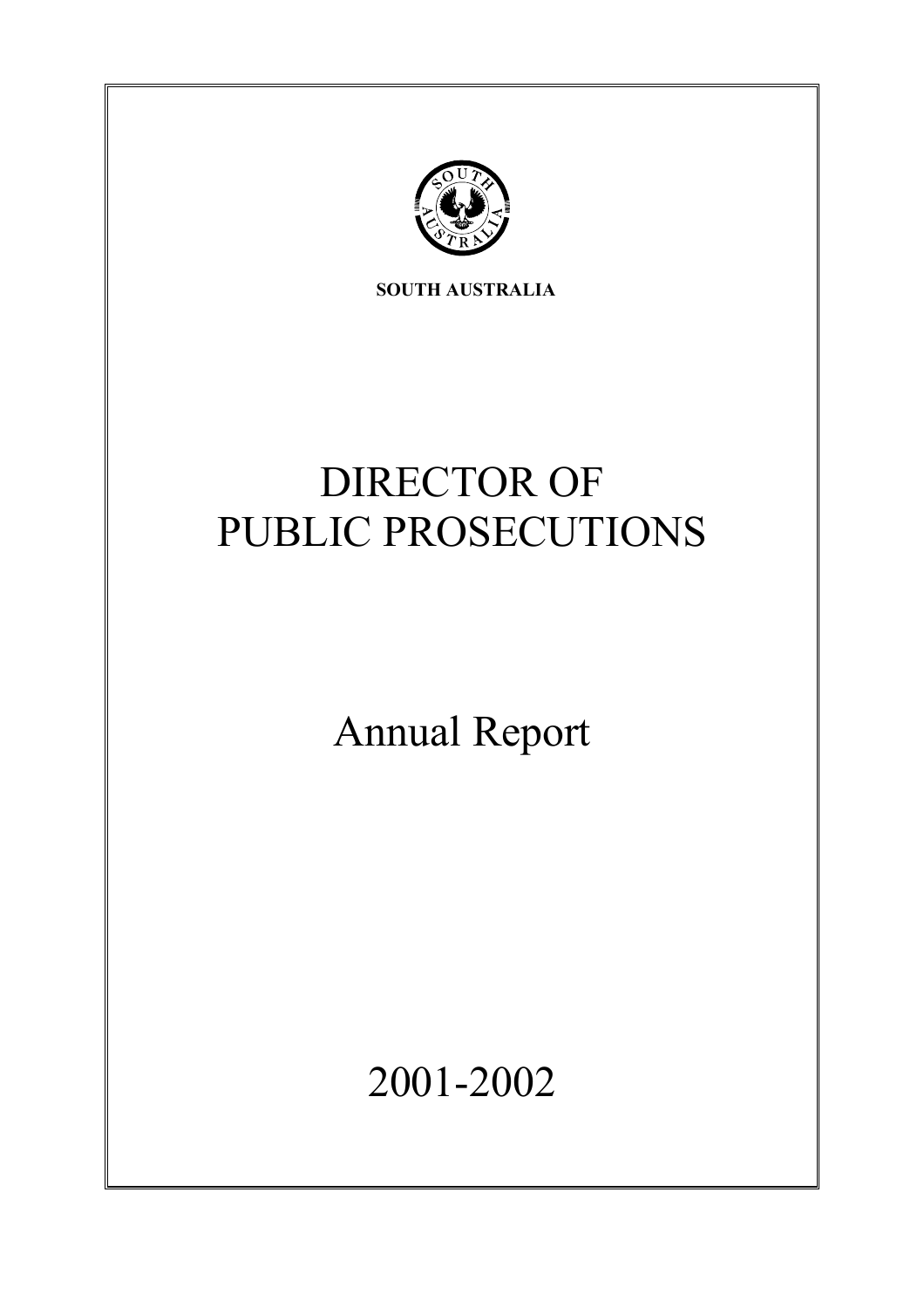# \*\* CONTENTS \*\*

| 1 | ≺ |                                                                |
|---|---|----------------------------------------------------------------|
| 2 | ≺ |                                                                |
|   |   |                                                                |
|   |   |                                                                |
|   |   |                                                                |
|   |   |                                                                |
|   |   |                                                                |
|   |   |                                                                |
|   |   |                                                                |
|   |   |                                                                |
| 3 | ≺ |                                                                |
|   |   |                                                                |
|   |   |                                                                |
|   |   |                                                                |
|   |   |                                                                |
|   |   |                                                                |
|   |   |                                                                |
|   |   |                                                                |
|   |   |                                                                |
|   |   |                                                                |
|   |   |                                                                |
| 4 | ≺ |                                                                |
| 5 | ≺ |                                                                |
|   |   |                                                                |
|   |   |                                                                |
|   |   | <b>Executive Employment and Human Resource Reporting </b>      |
|   |   |                                                                |
|   |   |                                                                |
|   |   |                                                                |
|   |   |                                                                |
| 6 | ≺ | <b>GLOSSARY OF TERMS USED IN STATISTICAL TABLES AND CHARTS</b> |
| 7 | ≺ | <b>APPENDICES</b>                                              |
|   |   | <b>A:</b>                                                      |
|   |   | $\bf{B}$ :                                                     |
|   |   | $\mathbf{C}$ :                                                 |
|   |   |                                                                |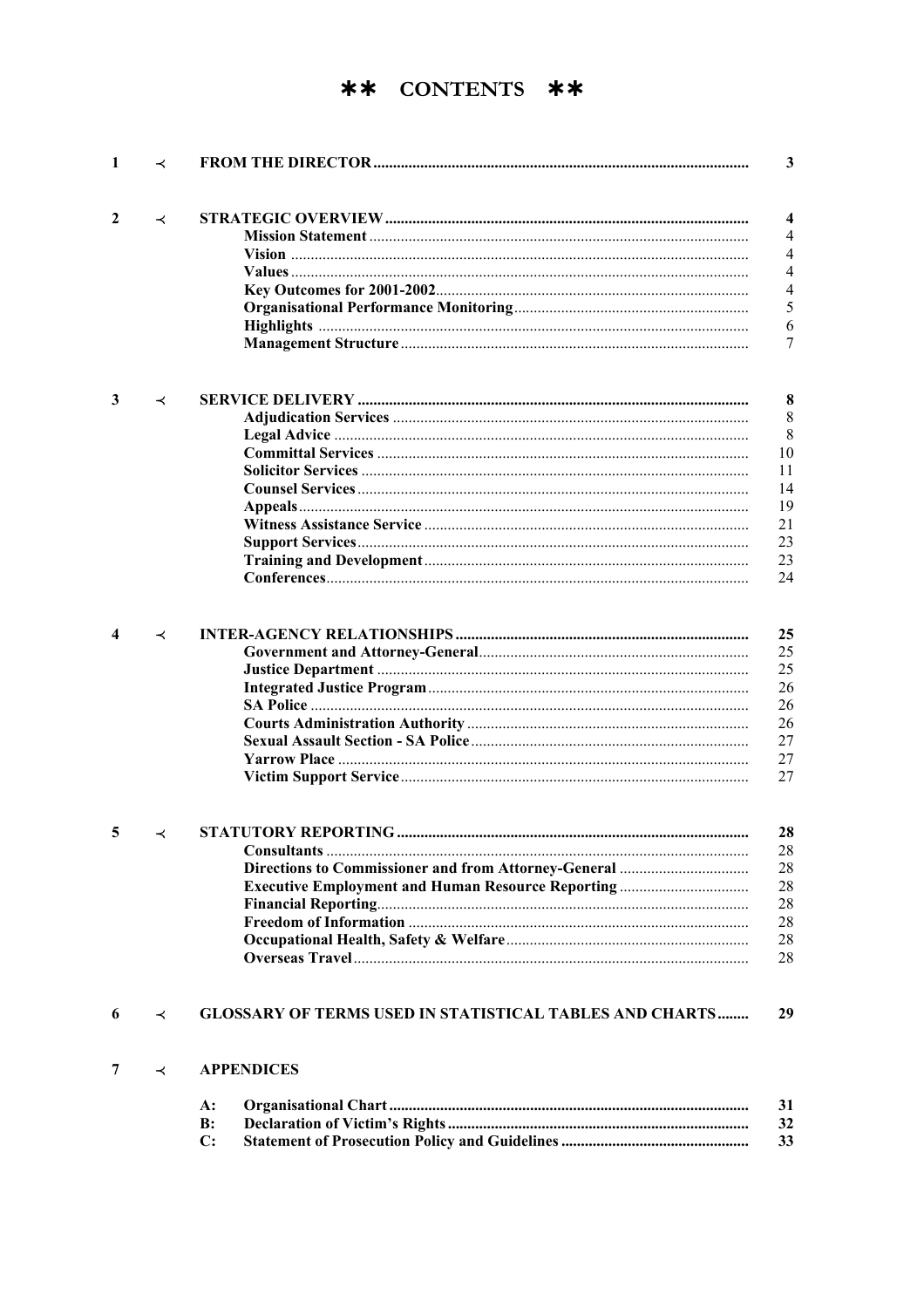# **FROM THE DIRECTOR**

The Office has continued to perform well in the year under review, responding to the demands of courts, police, victims and the community. This has not been an easy year, however, with the Office under considerable pressure as a result of lengthy trials and increased workflow. That we have managed as well as we have in the face of these difficulties is due once again to the professionalism and dedication of staff. Many of the young practitioners who have been employed in this Office for less than three years have responded extremely well to the challenge of representing this Office in the highly competent manner the courts and the community have come to expect. I thank them for the effort they have put in over the past twelve months.

The Attorney General's Department has continued its support in the areas of corporate services, human resources and policy development and I take this opportunity to thank Kate Lennon, the Chief Executive and all her staff. The former Attorney General, the Honourable K Trevor Griffin retired at the last election and I wish him well for his future endeavours. The new Attorney General, the Honourable Michael Atkinson MP has continued with the practice of fortnightly meetings on matters of mutual interest. My relationship with him is cordial and productive and I thank him for his interest in, and support of, this Office. Again I report that there has been no political interference with the discharge of my statutory duties.

In conjunction with the former Attorney General, the Honourable K Trevor Griffin MLC, the Office hosted an international conference titled "DNA - Prosecuting Under the Microscope" at the Stamford Grand Hotel, Adelaide from Sunday September 9th to Tuesday September 11th, 2001. The Conference provided an excellent opportunity for delegates from Australia, New Zealand, England, Ireland, Canada, Namibia, Swaziland, Fiji, Bermuda and Singapore to learn about DNA technology, explore its future development and contribute to the international debate on the impact of DNA on the Criminal Justice System. I take this opportunity to thank my General Manager, Rosemary Markotic, for her highly efficient organisation of that conference and staff, especially Wendy Abraham QC, Geraldine Davison, Liesl Chapman and Sandi McDonald, for content and presentation.

One of the challenges facing the Criminal Justice System is to successfully incorporate new technologies to streamline our practices and procedures. To this end, as Chair of the Integrated Justice Program (IJP) Steering Committee, and a member of the IJP Prosecutions Steering Committee in the past twelve months, I, and my office, have sought ways to improve and integrate business processes and systems across police, prosecutions, courts and corrections. Since additional funds were not allocated within the Budget Bilateral Process for the full IJP implementation, the Office of the Director of Public Prosecutions has determined to proceed to manage the development and implementation of the first integrated project using existing funding sources, demonstrating our commitment to improved integration across justice systems. Integration will enhance our ability to ensure standardisation of statistics across jurisdictions within this State, and contribute in a more meaningful fashion to national benchmarking statistics. For these reasons I also participate on the National Criminal Court Statistics Unit of the Australian Bureau of Statistics.

The reform of the Criminal Justice System is of ongoing concern to all who practise in the jurisdiction. In July 2000 the Standing Committee of Attorneys General Deliberative Forum on Criminal Trial Reform handed a report to all Attorneys General which included a number of recommendations for the reform of the criminal trial process. This report arose out of what was known as the Martin Report. I intend in the next 12 months to take steps to examine, and where appropriate, implement those recommendations. Where possible I will do this in conjunction with the Courts, and the Law Society.

Finally, I wish to express my sincere gratitude to everyone I have worked with through this difficult 12 month period. In particular I thank my management team as well as all the legal and clerical staff of the Office of the Director of Public Prosecutions. As always, I wish to acknowledge the invaluable support of my Executive Assistant, Jackie Wake and Associate Director, Wendy Abraham QC and General Manager, Rosemary Markotic.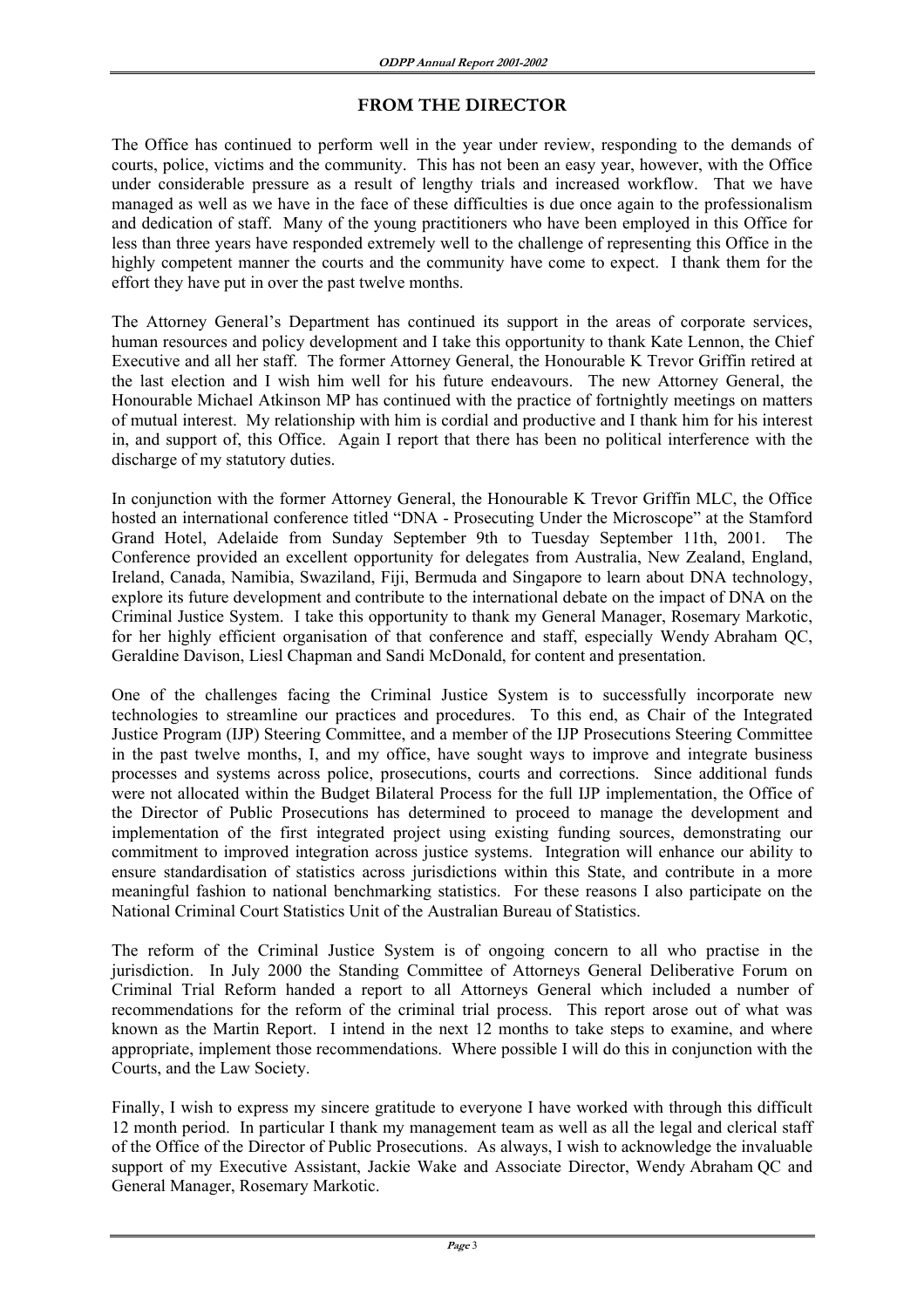# **STRATEGIC OVERVIEW**

# *Mission Statement*

To provide the people of South Australia with an independent and effective criminal prosecution service which is timely, efficient and just.

# *Vision*

The Director and staff are committed to providing a criminal prosecution service which:

- applies the highest ethical and professional standards instituting, and where necessary terminating, proceedings without fear or favour in order to provide public confidence in the administration of justice within South Australia;
- is recognised for its independence, professionalism and standards of excellence;
- $\sim$  endeavours to deal with victims of crime with sensitivity and respects their special needs; and
- strives for excellence, efficiency and effective communication in its work with police, the courts and other entities within the criminal justice system.

# *Values*

The values that shape the work of the Office are:

- the highest standard of ethical and professional conduct, objectivity, honesty and sensitivity;
- full public accountability for the quality of service provided by the Office and for the administration of public funds;
- a commitment to excellence by regular review and continuous improvement of its performance;
- a commitment to the promotion of competence and professionalism in staff through training and continuous staff development; and
- sensitivity to and understanding of the needs of victims and witnesses.

# *Key Outcomes for 2001-2002*

During 2001-2002, the Office reviewed its strategic plan for the coming two years. As a result of this process the Office declared the following as its key outcomes, and set objectives to achieve those outcomes:

1. Ensuring an independent and effective criminal prosecution service.

This will be achieved by:

- (i) Enhancing public confidence by timely and just resolution of criminal cases;
- (ii) Recognising the special needs of victims and witnesses of crime; and
- (iii) Improving quality control in the presentation of evidence to courts.
- 2. Working co-operatively with others in finding new and constructive ways of improving the Criminal Justice System.

This will be achieved by:

(i) Meeting external challenges and reforms in the Criminal Justice System;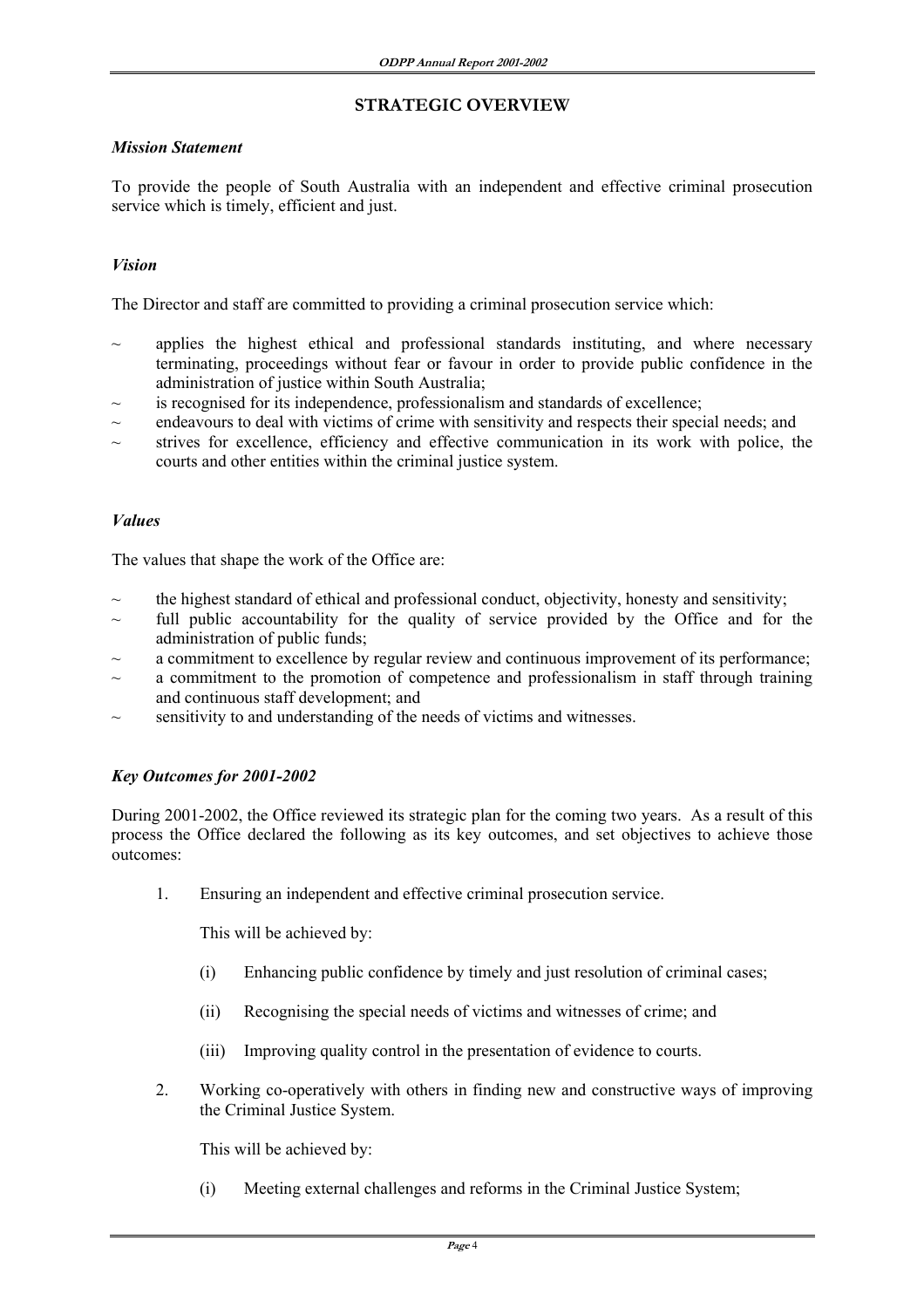- (ii) Ensuring adequate resources are available to meet policy changes; and
- (iii) Developing and implementing training programs to meet identified needs within the Office and across the Criminal Justice System.

# *Organisational Performance Monitoring (including Budget)*

The Office expenditure for the 2001-2002 year was greater than the appropriated budget. The Office overspent by a total of \$100,000 this financial year due to the continuing increase in workload. This is evident from the performance information below:

| <b>OUTPUT:</b>                    | <b>2.1 LEGAL SERVICES</b>                                                                                                 |                                                 |                                       |                                                       |  |  |
|-----------------------------------|---------------------------------------------------------------------------------------------------------------------------|-------------------------------------------------|---------------------------------------|-------------------------------------------------------|--|--|
| Description:                      | This output includes legal advice, disputation, prosecutorial, commercial and property<br>legal services.                 |                                                 |                                       |                                                       |  |  |
| Performance<br><b>Indicators:</b> | <b>Descriptions</b>                                                                                                       | <b>Expected</b><br>activity<br>$2001 -$<br>2002 | <b>Actual</b> for<br>$2001 -$<br>2002 | <b>Expected</b><br>activity<br>level for<br>2002-2003 |  |  |
| Quantity                          | No. Of matters finalised by the Committal<br>Unit                                                                         | 1,300                                           | 1,586                                 | 1400                                                  |  |  |
|                                   | No. Of defendant files finalised by the<br>Office of the Director of Public Prosecutions                                  | 850                                             | 1061                                  | 950                                                   |  |  |
|                                   | No. Of clients seen by the Witness<br>Assistance Service                                                                  | 450                                             | 555                                   | 450                                                   |  |  |
| Quality                           | Percentage of matters committed through the<br>Committal Unit in which the DPP enters a<br>nolle prosequi after committal | $< 10\%$                                        | 7.5%                                  | <10%                                                  |  |  |
|                                   | Percentage of committed matters which are<br>finalised by a guilty verdict or guilty plea                                 | $>70\%$                                         | 74%                                   | $>70\%$                                               |  |  |
|                                   | Percentage of referring agencies who rate<br>the standard of service by the Witness<br>Assistance Service as high         | 85%                                             | 85%                                   | 85%                                                   |  |  |
| <b>Timeliness</b>                 | Percentage of trials where the ODPP meets<br>the court timetable requirements for the trial<br>list                       | 95%                                             | 93%                                   | 95%                                                   |  |  |
| Cost                              | <b>Total Cost</b>                                                                                                         | \$7m                                            | \$7m                                  | \$7.5m                                                |  |  |

# *Activity levels*

The expected activity level for 2002-03 financial year as identified above is approximate. For the 2001-02 financial year the Office estimated that the quantity performance indicators would total 1300, 850 and 450 respectively. As is clear from the above data, there has been a significant increase in workload to the Office with the actual quantity performance indicators showing increases of 22%, 25% and 23% respectively. This in the main is due to the amendments to the Criminal Law Consolidation Act (Serious Criminal Trespass) and the increase in drug related matters. This increase in workload is expected to continue. The expected activity levels for the 2002-03 financial as listed above are those for which the Office has arguably been funded to undertake.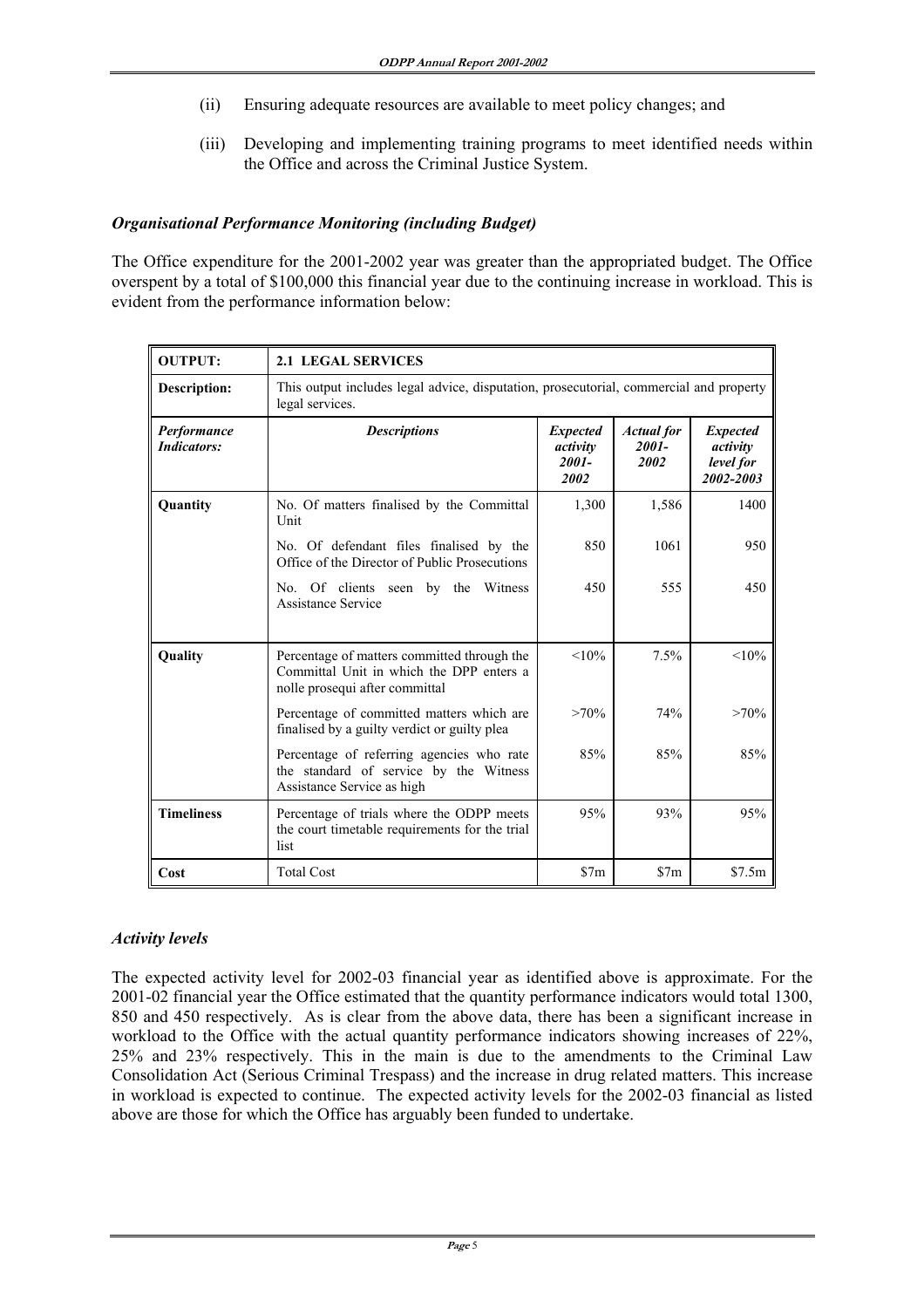# *Business planning*

In June 2001 the Office commenced the development of comprehensive business plans for each section of the office. A wide ranging consultation process was undertaken with the prosecution, administration, witness assistance, solicitor, and Information Technology sections of the office. Staff were involved in defining the strategies that would address the long-term objectives of the ODPP as detailed in the ODPP Strategic Plan. Each business plan outlines clear strategies to meet the Office objectives, the timeframes in which these would be achieved and the officers responsible. Each business plan will be evaluated in the next financial year.

# *Highlights*

# *DNA - Prosecting Under the Microscope International Conference, September 2001.*

In conjunction with the former Attorney General, The Hon. K Trevor Griffin, MLC the Office hosted the international conference titled *DNA- Prosecting Under the Microscope* at the Stamford Grand Hotel, Adelaide, South Australia from Sunday September 9th to Tuesday September 11th, 2001.

The conference covered a variety of topics relating to DNA evidence and its presentation in the courts. One message was clear throughout. DNA technology is here to stay, and those who work with it in a forensic arena need to not only understand this technology, but also how to ensure that it is presented in a manner that makes it understandable to others. The Conference provided an excellent opportunity to learn about DNA technology, explore its future development, and contribute to the international debate on the impact of DNA on the criminal justice system. The conference was well attended with over 160 delegates. A number of delegates were from New Zealand, England, Ireland, Canada, Namibia, Swaziland, Fiji, Bermuda and Singapore.

The conference engaged world leaders in this area of forensic science as key speakers. This included Dr Ron Fourney, DNA Data Bank of Canada and Dr John Buckleton Principal scientist, Forensic Science Service UK. A number of the other presenters at the conference included David Gidley and Dr Roland Van Oorschot, Victorian Forensic Science Service, Dr Kris Barlow- Stewart, Director NSW Genetics Education program, the Hon. Justice Mullighan, South Australian Supreme Court, and Wendy Abraham QC, Associate Director of Public Prosecutions.

# *National DPP Executives Conference*

In November 2001, the Office hosted the National DPP Executives Conference. Executives from both the Commonwealth and State jurisdictions attended the two-day meeting. A number of issues were discussed including the various approaches to organisational reviews, activity costing, victim impact statements, performance outputs, information management and technology and file allocation processes.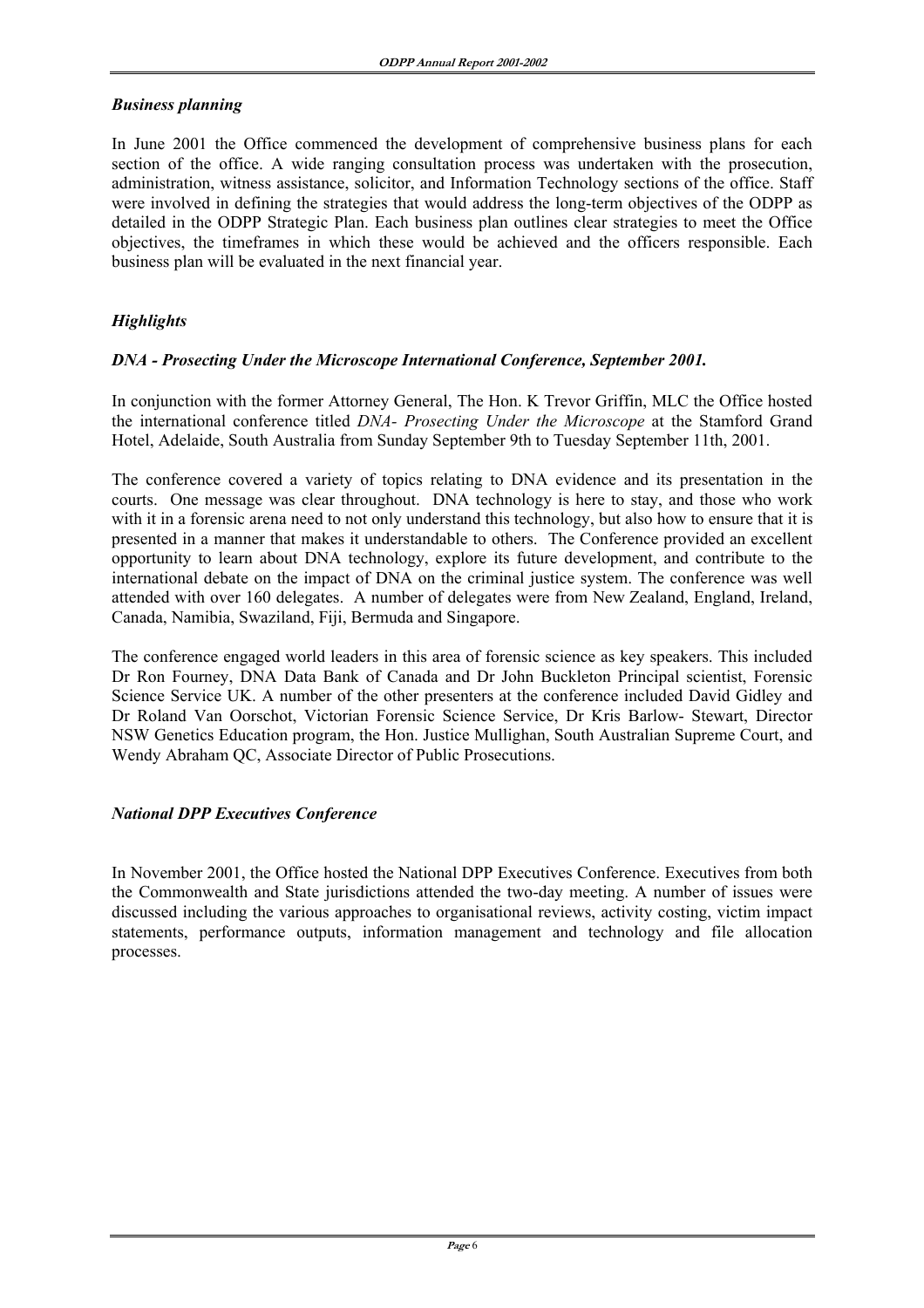# *Management Structure*

The decision-making processes for the strategic and major operational issues continue to be dealt with in the overall Office Management Framework. This framework consists of two major Committees, the Executive Committee and the Management Committee.

#### **EXECUTIVE**

 The Executive Committee is comprised of: **Director**  Associate Director Managing Solicitor Managing Prosecutor General Manager

 The Executive is chaired by the General Manager, meets fortnightly and has overall responsibility for the establishment, implementation and evaluation of the strategic direction of the Office. It has final responsibility for policy and also determines the appropriate response to the important legal issues affecting the Office generally.

#### **MANAGEMENT COMMITTEE**

 The Management Committee is comprised of: Managing Solicitor Managing Prosecutor General Manager Senior Solicitors Senior Prosecutors Manager, Witness Assistance Service Administration Manager

 The Management Committee is chaired by the General Manager and meets monthly. It has responsibility for operational issues including accommodation, information technology, staffing movements, finance proposals, co-ordination of business planning, performance management and enterprise bargaining issues. On a number of issues, the Management Committee is required to forward proposals to Executive for final approval.

This year, the Management Committee of the Office was involved in a Management training program. The Management Committee comprises four MLS-1 positions (legal), two MLS-2 positions (legal), one Administrative Officer position (ASO-5), one Professional Services Officer position (PSO-3) and the Director, Associate Director and General Manager positions. Of the nine members of the Management Committee of the ODPP, three are recent recruits into the management stream. Given that the Management Committee are responsible for operational issues including co-ordination of business planning and performance management of staff the Office felt that it was important to enhance the skill base of management team. The training program developed contained six modules; each module consisted of a 3.5-hour workshop conducted on a Saturday morning. The modules covered topics such as: Leading and Managing change, The roles and responsibilities of senior managers within the Public Sector, Understanding and implementing performance management principles/systems in the workplace, Best practice in human resource management and managing conflict.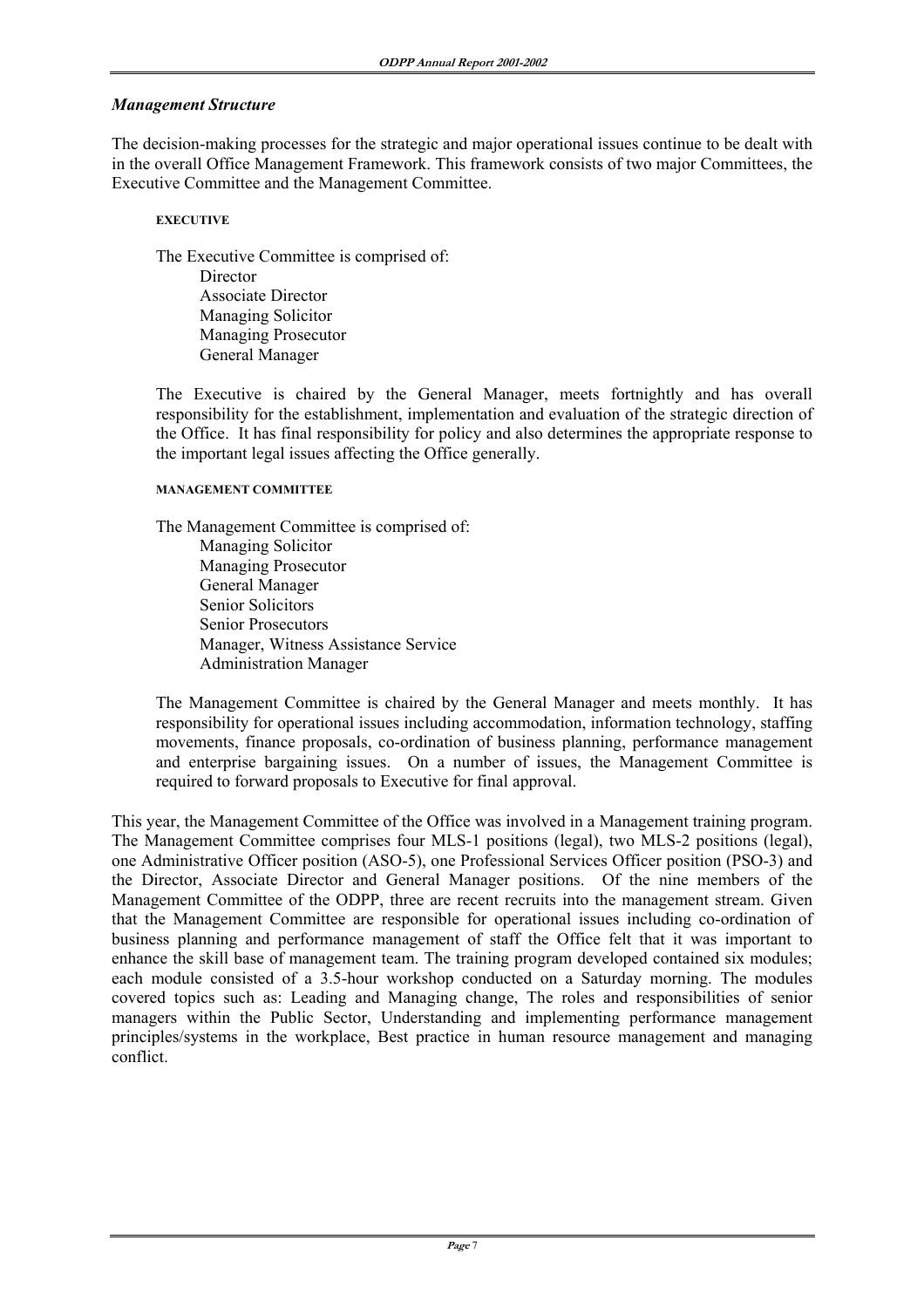# **SERVICE DELIVERY**

# *Adjudication Services*

Adjudication services are provided by the Committal Unit Section of the ODPP. The Committal Unit has continued the formal arrangement with SAPOL Criminal Justice Sections serviced by the Committal Unit in the metropolitan area, to adjudicate charges to be laid in court after police have arrested a person on a major indictable offence. In such cases, arresting police formulate draft charges and forward a brief to the local Criminal Justice Section (Adelaide, Sturt, South Coast, Port Adelaide, Holden Hill, Elizabeth) where a police prosecutor checks the brief to ensure there is some evidence to provide the consideration of major indictable charges. The file is then delivered or faxed to the Committal Solicitor who considers the appropriateness of the draft charges. If necessary, the charges will be redrafted. The Criminal Justice Section is then advised what charges, if any, should be laid in court. This process is undertaken before the defendant's first appearance in the Magistrates Court which will occur if bail has been refused on the morning after arrest. Thus the decision as to the appropriate charges must be made on the basis of the limited information about the information which is available at that stage. It may be reviewed at a later stage once all the evidence has been received.

There has been a significant increase in the number of adjudications undertaken by the Committal Unit in the past year. In the previous year there were 1209 adjudications. This year there were 1315 adjudications. At this early stage of the prosecution process approximately 20% of these charges have been diverted from the superior courts by the laying of minor indictable or summary charges which can be finalised in the Magistrates Court. The significant increase in the number of adjudications is due to a number of factors, but the most significant factor is the introduction of the offence of Aggravated Serious Criminal Trespass. This has had the effect of requiring the ODPP to adjudicate on all matters in which there has been a home invasion or a house breaking with aggravating circumstances or a break-in into a non-residential building with aggravating circumstances.

With the move of the Committal Unit back to the main office, it has been necessary to receive adjudications by fax. Most of the material is faxed to the ODPP early in the morning so that a person can appear in court at the earliest time available for the court to set the hearing.

In addition to the metropolitan adjudications, a number of matters are received from country areas including those to which the ODPP and courts conduct a circuit District and Supreme Court. A number of matters are adjudicated by the circuit solicitor and it is determined whether these matters can be dealt with summarily and finalised in the Magistrates Court.

# *Legal Advice*

During each year, the Office receives a large number of requests from SAPOL for legal advice, predominantly as to the appropriate charges, if any, to be laid in cases investigated by police. Advice will only be provided after an examination of the complete police brief, containing all statements and an account of any interview with the alleged offender. If an examination of the brief reveals that further investigation is required, the brief will ordinarily be returned to police for that to occur before advice is provided.

A solicitor then evaluates the available evidence to determine, in accordance with the ODPP Prosecution Policy, whether and which charges should be laid. Advice is then provided in writing.

SAPOL Prosecution Policy Number 7 prescribes the nature of matters which should be referred for advice:

*Proceedings which are of unusual importance, significance or sensitivity or involve a witness the subject of the Witness Protection Act or involve serious crime or complex issues of law or fact are to be referred to the DPP, through the Officer in Charge, Prosecution Services Branch, for information, assistance*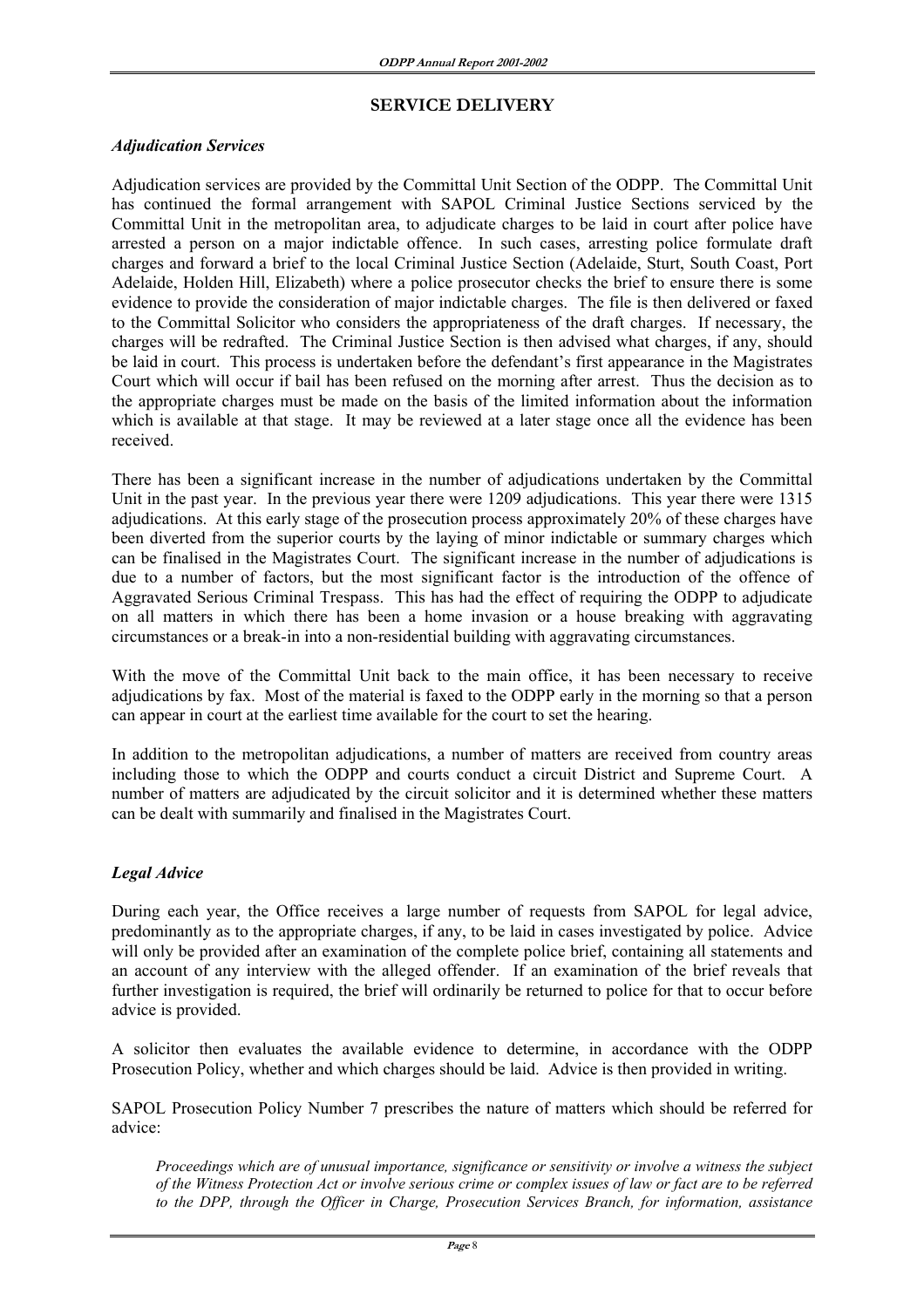*and/or advice. All such matters are to be accompanied by a covering report outlining the reasons for referral to the DPP.* 

This Policy further provides a general discretion about such referrals but requires certain categories of cases to be referred. These include in particular:

- *1 Cases involving a potential conflict of interest for SAPOL to prosecute, such as offences allegedly committed by close friends or relatives of a SAPOL employee and also where offences have allegedly been committed by persons with a high public profile, such as Members of Parliament;*
- *2 Major and/or complex drug offences;*
- *3 Any case where a Court has invited/suggested such a referral;*
- *4 Sexual offences where a Court conducting a committal has ordered that a complainant be called to give evidence during a committal. (Referrals of this nature will only come from SAPOL Prosecution Units in the country, as the DPP conducts such proceedings in the suburban courts in any event);*
- *5 Sexual offences involving child victims where:* 
	- *a) it is uncertain whether criminal charges should be laid;*
	- *b) admissibility of evidence is in question;*
	- *c) pressure to prosecute is being applied by parents, guardians, other interested parties, or government departments, and it is believed by SAPOL prosecutors that there is insufficient evidence to proceed;*
	- *d) SAPOL prosecutors believe that there is little or no reasonable prospect of securing a conviction despite the statements showing a prima facie case;*
	- *e) leave has been granted during a committal hearing to call the child to give evidence. (Again, this will only be required in country areas as in the suburban courts the DPP Committal Unit would be conducting the committal in any event.)*
- *6 Any case in which significant difficulties are experienced during committal hearing, including abuse of process allegations. (Again, this is relevant only to committals in country courts.)*
- *7 Any case involving a witness for the prosecution who is subject to the Witness Protection Act 1996.*
- *8 Any other matter deemed proper for referral by the Officer in Charge of the SAPOL Prosecution Services Branch including, in particular where there is an actual or possible conflict of interest, or where an inappropriate approach has been made, or unwelcome pressure applied, to compromise a SAPOL adjudicator, prosecutor, other police officer, or a lawful process.*

In practice, many other cases are also referred by SAPOL to the ODPP for advice. Where an alleged offender has not been arrested but instead has been reported on a charge of a major indictable offence in an area serviced by the Committal Unit, such files are routinely referred and advised upon. In the case of persons arrested and charged with major indictable offences, the file goes through the adjudication process dealt with in this Report under "Adjudication Services".

This ensures at the outset that appropriate charges are laid and that cases are identified which can be appropriately dealt with by less serious charges in the Magistrates Court or which ought not to proceed at all.

In a case which is likely to depend on the assessment by a jury of the credibility of a witness, the ODPP lawyer preparing the advice will meet with the witness to assess his or her ability to give evidence and considering all available evidence there is a reasonable prospect of conviction. This is particularly important in sexual cases where it is usually critical to the outcome that the jury unreservedly accepts the truthfulness and accuracy of the complainant's account. An early meeting with the complainant allows the true prospects of success of the case to be properly assessed by an experienced prosecutor. It is also an opportunity for victims in sexual cases to be introduced to the prosecuting authority, to be informed about the legal process and to meet with an ODPP Witness Assistance Officer, who can help the witness deal with the prosecution process. The Witness Assistance Officer can also assist the complainant to understand if the decision is made not to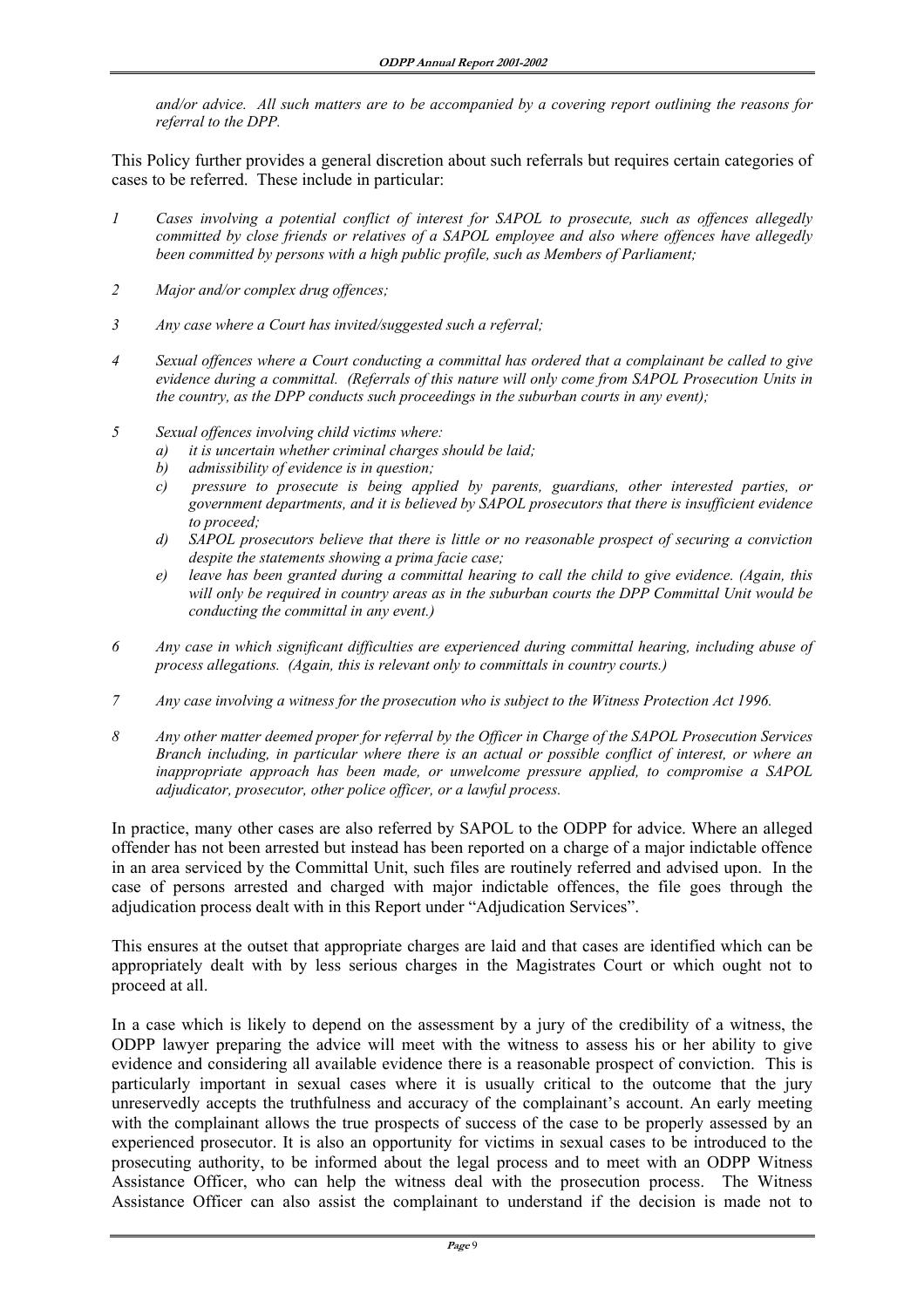proceed. In some cases, information and documentation provided to victims in sexual cases during such meetings assists them to decide that they do not wish to endure the prosecution process. Whilst in recent years there have been developments in the Criminal Justice System which improve the position of victims of sexual offences, it remains an unfortunate fact that such cases have a lower rate of conviction, both Australia wide and in South Australia, than cases of non-sexual offences. The provision of advice to police, prior to the charging of alleged offenders with sexual offences, assists victims of these offences to know at an early stage whether a case will proceed and to understand the reasons for these decisions.

The Office also provides legal advice in relation to major fraud cases through the Fraud Unit of the Solicitor Section. Advice is given at an early stage in some matters to assist SAPOL in determining how the matter will proceed, what further investigations are necessary to ensure that the matter is adequately prepared and the appropriate charges are laid. A close liaison is then maintained throughout the conduct of the matter and reviewed as necessary.

There is also an arrangement with the Major Crash Investigation Section of SAPOL that motor collision cases in which death or serious injury have been caused will be referred for advice, prior to the laying of charges, except in cases where it is clear that a charge of causing death by dangerous driving or causing grievous bodily harm by dangerous driving should be laid.

During the year the Office provided advice as to the appropriate charges, if any, to be laid in 534 cases. This represents a slight decrease in the number from last year. Of the 534 cases, 153 were determined to be major indictable offences. In the balance of 381 it was determined that the appropriate charges could be laid in the Magistrates Court or that no charges at all should be laid.

# *Committal Services*

The ODPP conducts committal proceedings where major indictable offences have been charged in the Magistrates Courts at Adelaide, Holden Hill, Elizabeth, Port Adelaide and Christies Beach. Committal proceedings will also be held where a person charged with a minor indictable offence has elected for a trial by jury.

The majority of these committals are conducted by the Committal Unit, except cases of murder and some complex drug cases, which are conducted by the Solicitor Section. Major fraud case committals are conducted by the Fraud Unit within the Solicitor Section. During the committal proceedings, the prosecution case is disclosed to the person charged by filing in the Magistrates Court the statements of witnesses and other materials upon which the prosecution is founded. A copy of those materials is provided to the person charged or to his or her legal representatives. Prosecution witnesses will not ordinarily be called to give evidence during committal proceedings but this may occur where a magistrate finds that special reasons exist to do so. If a magistrate finds, on consideration of the statements filed in the Court and any evidence taken, that there is sufficient evidence to put a defendant on trial, the defendant is then committed for trial to the District Court or the Supreme Court. Alternatively, if the defendant pleads guilty to the charge during committal proceedings the magistrate will commit that person to be sentenced in the District Court or the Supreme Court.

During committal proceedings, the ODPP continues to consider the appropriateness of the charges laid, upon review of the declarations and other evidence supplied, then identifies and negotiates at this stage to resolve appropriate cases by way of pleas of guilty to appropriate lesser charges which can be finalised in the Magistrates Court. Early intervention by the Committal Unit also identifies matters which, although not finalised by guilty pleas, may proceed on appropriate lesser charges in the Magistrates Court or which should not proceed at all. This ensures that the superior courts are not called upon to deal with criminal cases which may be appropriately and more economically dealt with in the Magistrates Courts.

Last year it was noted that this Office was concerned with the number of committals which take significantly longer than the Court imposed standard of 10 weeks because of a failure by SAPOL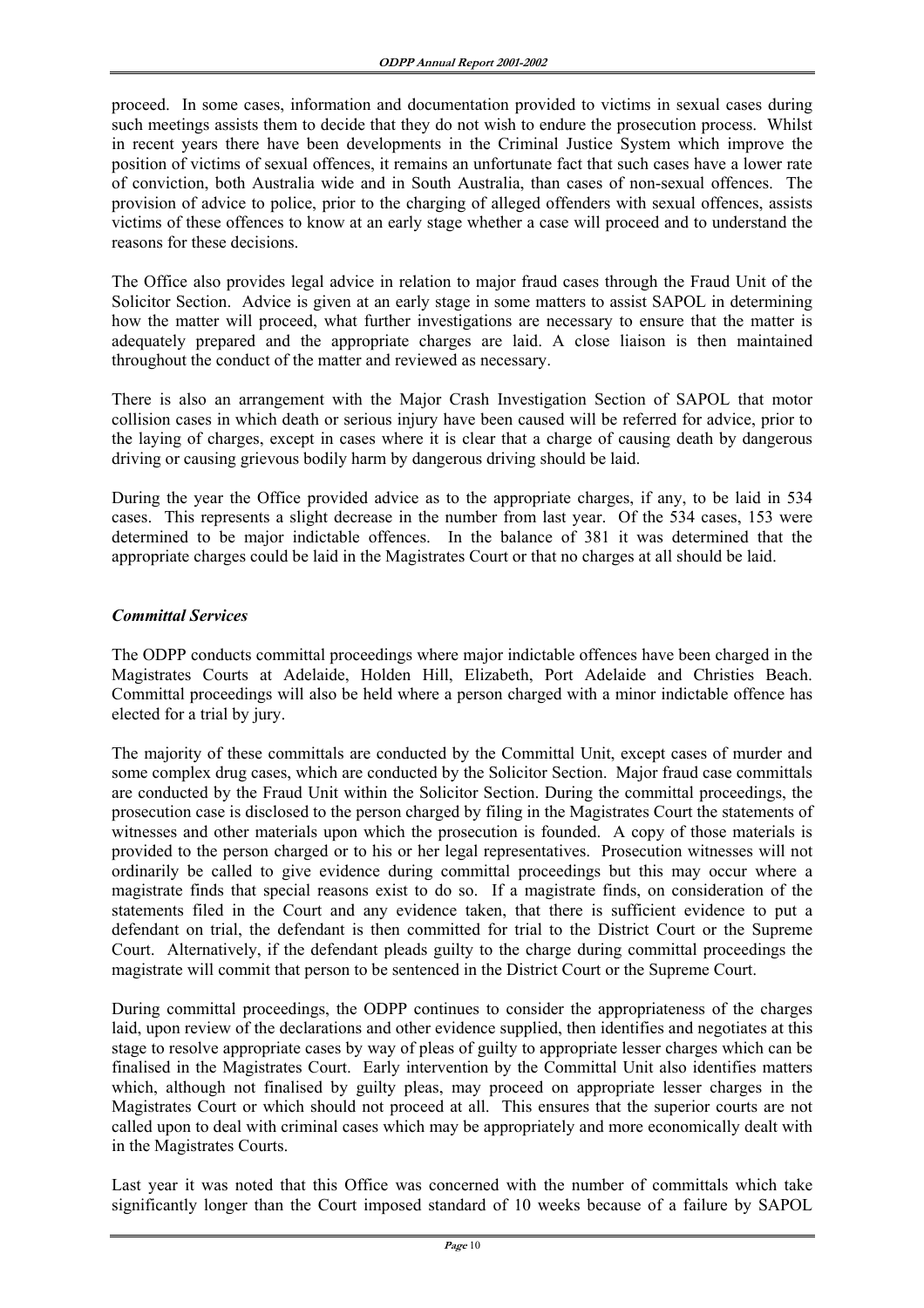investigators, in some cases, to deliver all statements of witnesses in sufficient time to be filed and served in the Magistrates Court. In the past financial year SAPOL has reported on its brief management project and some training initiatives have been set in place. It will take a period of years before the effects of this training will be seen. In the interim the ODPP will continue to monitor proceedings in the various committal courts.

During the year the Committal Unit dealt with the committals of 1586 defendants, an increase of 266 on the previous year. Of these matters, 659 were committed for trial and 116 were committed for sentence to the superior courts. The balance of 811 did not proceed to the superior courts due to the intervention of the Committal Unit. The Fraud and Solicitor Sections conducted a further 120 committals. That constitutes a total of 1706 committals conducted by the ODPP in the year 2001- 2002.

## *Summary of Committal Unit Outcomes 2001-2002*

| Committed for sentence             | 116  | 7%    |
|------------------------------------|------|-------|
| Committed for trial as Charged     | 659  | 42%   |
| <b>Resolved Summarily</b>          | 434  | 27%   |
| Tendered No Evidence (TNE)         | 234  | 15%   |
| TNE - to Drug Assessment Aid Panel | 16   | $1\%$ |
| Other                              | 127  | 8%    |
| TOTAL                              | 1586 | 100%  |



# **COMMITTAL UNIT OUTCOMES 2001 - 2002**

# *Solicitor Services*

The Solicitor Section has the responsibility for all files that are committed for trial in the superior courts. The Committal Unit prior to committal assesses the matters in the metropolitan area. There are also a significant number of matters that come from country areas where SAPOL has had the conduct of the earlier court appearances. In order to accommodate the court matters the Solicitor Section has two solicitors assigned to these matters. In the absence of the screening and review of the Committal Unit these files require a more intensive initial assessment that on occasions results in matters being referred back to the Magistrates Court and appropriate charges being disposed of in that jurisdiction. Murder and some complex drug files come to the Section prior to committal. In addition to these general areas the Section has specialised units dealing with fraud, confiscations of profit and policy.

Upon assuming conduct of the files it is the responsibility of the Solicitor Section to:

- ≈ assess all files;
- ≈ lay charges that adequately reflect the nature and extent of the criminal behaviour;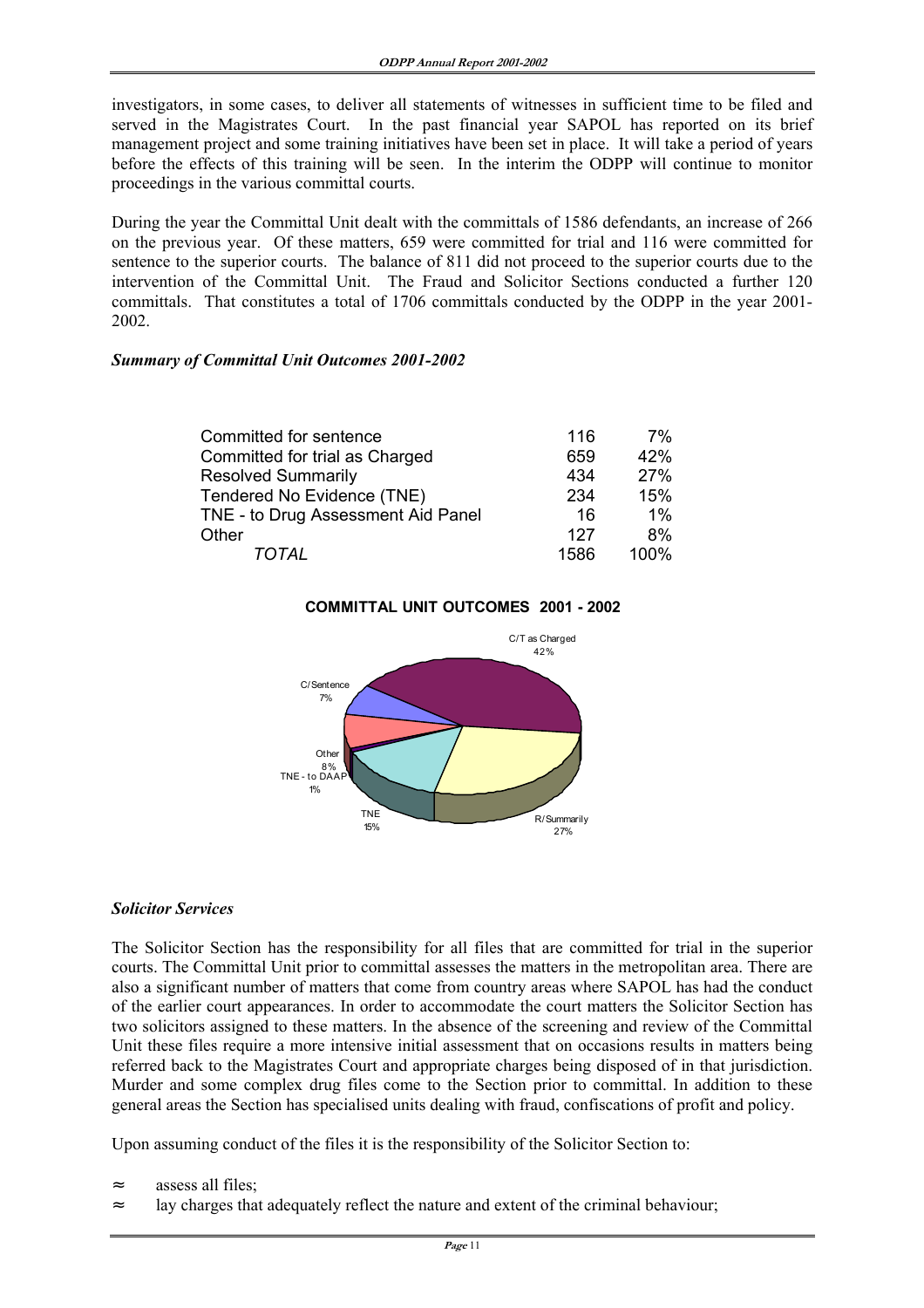- ≈ engage in negotiations with defence that may resolve the matter without the need to go to trial;
- ≈ draft an advice on evidence;
- ensure that all matters that are necessary for the proper conduct of the file have been attended to by the investigating officer and if required giving directions to the police to follow up items of evidence;
- ≈ attend in the District and Supreme Courts on arraignments, bail applications and directions hearings;
- ≈ comply with the Declaration of Victim's Rights (*Appendix B*) and ensuring that appropriate witnesses are referred to the Witness Assistance Service;
- ≈ deliver properly prepared briefs to the prosecutor.

A significant number of trials are resolved without the need to go to trial and it is critical that these matters be identified as early as possible. A number of matters are resolved by the Committal Unit and committed for sentence to the superior courts. These matters then become the responsibility of the Solicitor Section. In addition to these matters there are many matters that will resolve by way of plea upon an accused being given appropriate advice by his/her lawyer. There are also some prosecutions that are assessed as not being in the public interest or having no reasonable prospect of conviction. A *nolle prosequi* is then entered in these matters as it would be inappropriate to continue the prosecution (*See Appendix C*).

The carriage of the files through the courts requires that the solicitor attend on all interlocutory matters such as bail hearings, arguments on the law prior to trial, filing of prosecution applications for trial such as vulnerable witness applications and setting of matters for trial. A significant number of matters are the subject of applications by the defence pursuant to s269 of the *Criminal Law Consolidation Act* for a finding that they were mentally incompetent at the time of the offence or are unfit to stand trial. The calling of medical evidence and a finding of fact by a judge or jury resolves most of these matters. The Solicitor Section attends on a number of these matters without the need for them to be briefed to the Prosecutor Section.

Upon the return of the Committal Unit from Wright Street in May 2001, the Solicitor Section was restructured into two teams, both headed by a Senior Solicitor. The Committal Unit solicitors provide the file load to the solicitors in each of the sections and the solicitors then have conduct of the file from that point on. The ODPP has still retained the committal services, but it is now structured so that there is better supervision and training for all solicitors with the section. The new structure worked well in the first year after the initial settling in period and solicitors have appreciated the centralisation of supervision and training and the ability to quickly access staff.

# *Fraud Unit*

The demand for advice and assistance with large and complex fraud investigations and prosecutions has remained, if not increased, and the DPP has maintained a dedicated fraud unit within the office with respect to these matters. The work of the unit encompasses all large and complex fraud matters investigated by the Serious Fraud Investigation Branch, Anti-Corruption Branch and Local Service Areas and extends from multi-million dollar "white collar" crime to matters involving perjury, anticorruption investigations of government agencies and allegations against legal practitioners. The last year has seen a substantial increase in the amount of credit card frauds and computer-related crime.

Early liaison between the Serious Fraud Investigation Branch and Anti-Corruption Branch has continued, resulting in substantial resource saving to the South Australian Police Department, this office and the Courts Administration Authority by ensuring early assessment as to whether a prosecution should be commenced and early resolution of matters wherever possible, thus ensuring the efficient distribution of investigative and prosecutorial resources.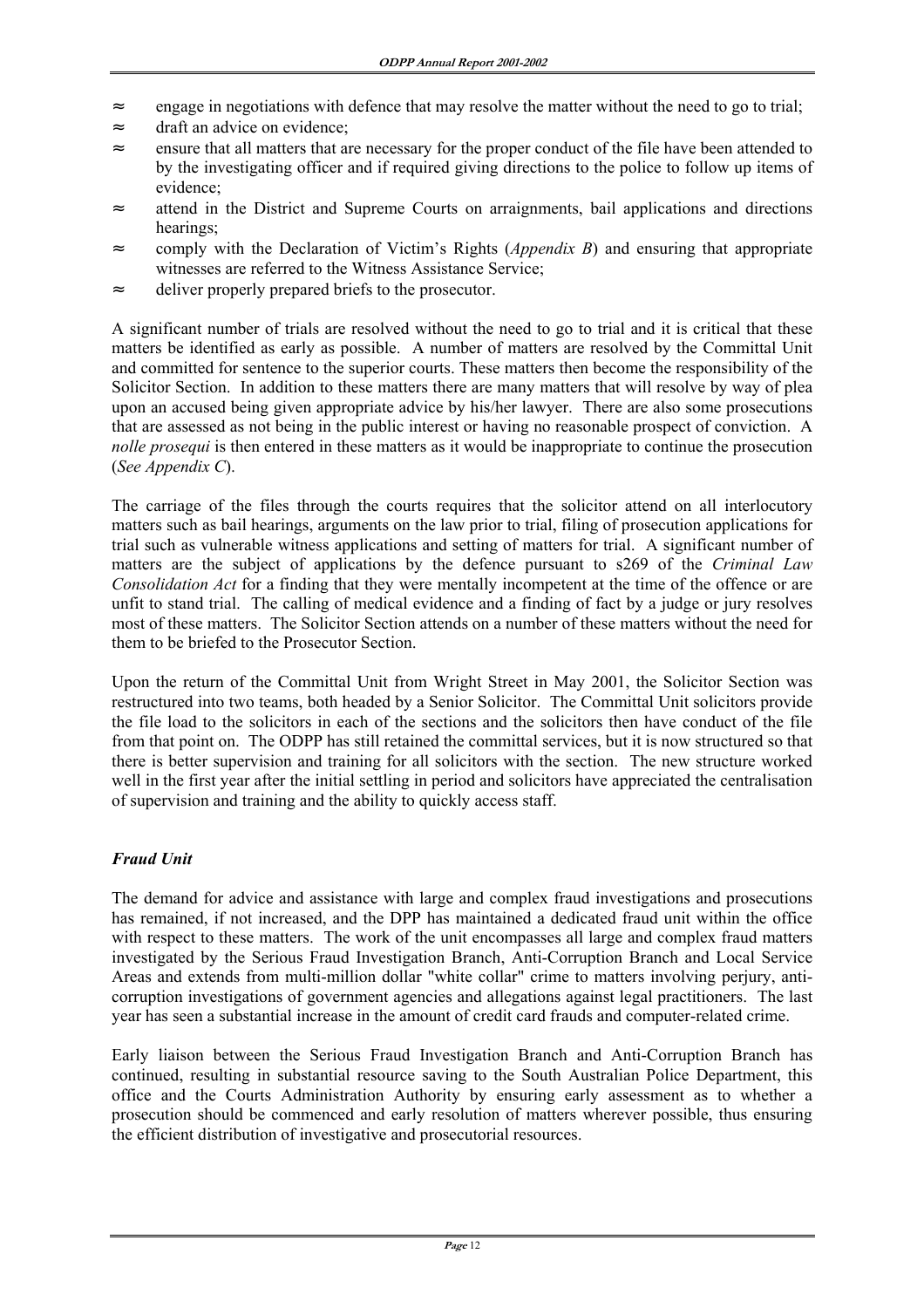In addition, the special arrangements for liaison between the Legal Practitioners Conduct Board and this Office continue with procedures formalised for notification by the Board to the Director of Public Prosecutions of matters which may involve criminal conduct.

In the last year, many serious cases of criminal fraudulent conduct involving, individually, hundreds of thousands of dollars, have been handled by the fraud unit. The sentencing standards for large scale systematic breach of trust frauds as established by the Court of Criminal Appeal in *R v Davies* and *R v Cavanagh* have been maintained.

# *Criminal Assets Confiscation*

The Confiscation Section has once again been very busy during this financial year. With this in mind, an additional law clerk was employed in May 2002 to assist with the work of the section.

Restraining orders were granted against 76 defendants this year. This represents a marginal decrease of 4% in the number of orders granted compared to last financial year. Of these, 72 (95%) related to defendants charged with a serious drug offence. Restraining orders granted in relation to defendants charged with a serious drug offence automatically convert into a forfeiture order 6 months after conviction (or appeal), unless the defendant can show that the property comes within the specific exceptions outlined in the Criminal Assets Confiscation Act 1996.

Forfeiture orders were granted against 55 defendants. This represents an increase of 7% on the previous year. Forfeitures made against 50 defendants (91%) related to persons convicted of drug offences. Forfeitures against 4 defendants resulted in the confiscation of residential properties or land. Furthermore, forfeitures against 9 defendants were resolved by way of monetary orders in lieu of confiscation of the tainted real estate.

Of the forfeiture orders made, 33 (60%) related to automatic forfeiture. A total of 17 orders granted (38%) related to oral forfeitures made before the Court in which the defendant was tried for the criminal offences.

Assistance through the Act was made to 1 victim this year, which resulted in restitution of \$957.00 being returned.

Revenue deposited into the Criminal Injuries Compensation Fund decreased this year. The total revenue deposited into the Fund amounted to \$678,673.56. This represents a decrease of 10% on the last financial year.

A total of 3 applications for legal expenses were granted up to the 29th December 2001.

On the 30th December 2001 amendments to the Criminal Assets Confiscation Act 1996 came into force. The amendments included the following changes:-

- defendants are no longer able to access restrained funds for legal expenses directly;
- if a defendant has no other means of paying for legal expenses and counsel is provided by the Legal Services Commission of SA, the Commission may recover monies spent on that defendant from restrained funds;
- a broadening of the provision of "tainted property" to include property which has been converted from one form to another;
- Judges have power to take forfeiture into account when sentencing where the forfeiture is not profit arising from the criminal offending.

One matter was heard on appeal in this financial year, Tregenza v DPP. This is an important appeal which is likely to have significant ramifications in the operation of the Act. A ruling is yet to be handed down in this matter. The appeal canvassed the discretionary power of a judicial officer in granting restraining orders, in particular when made exparte; the appropriate use of restraining orders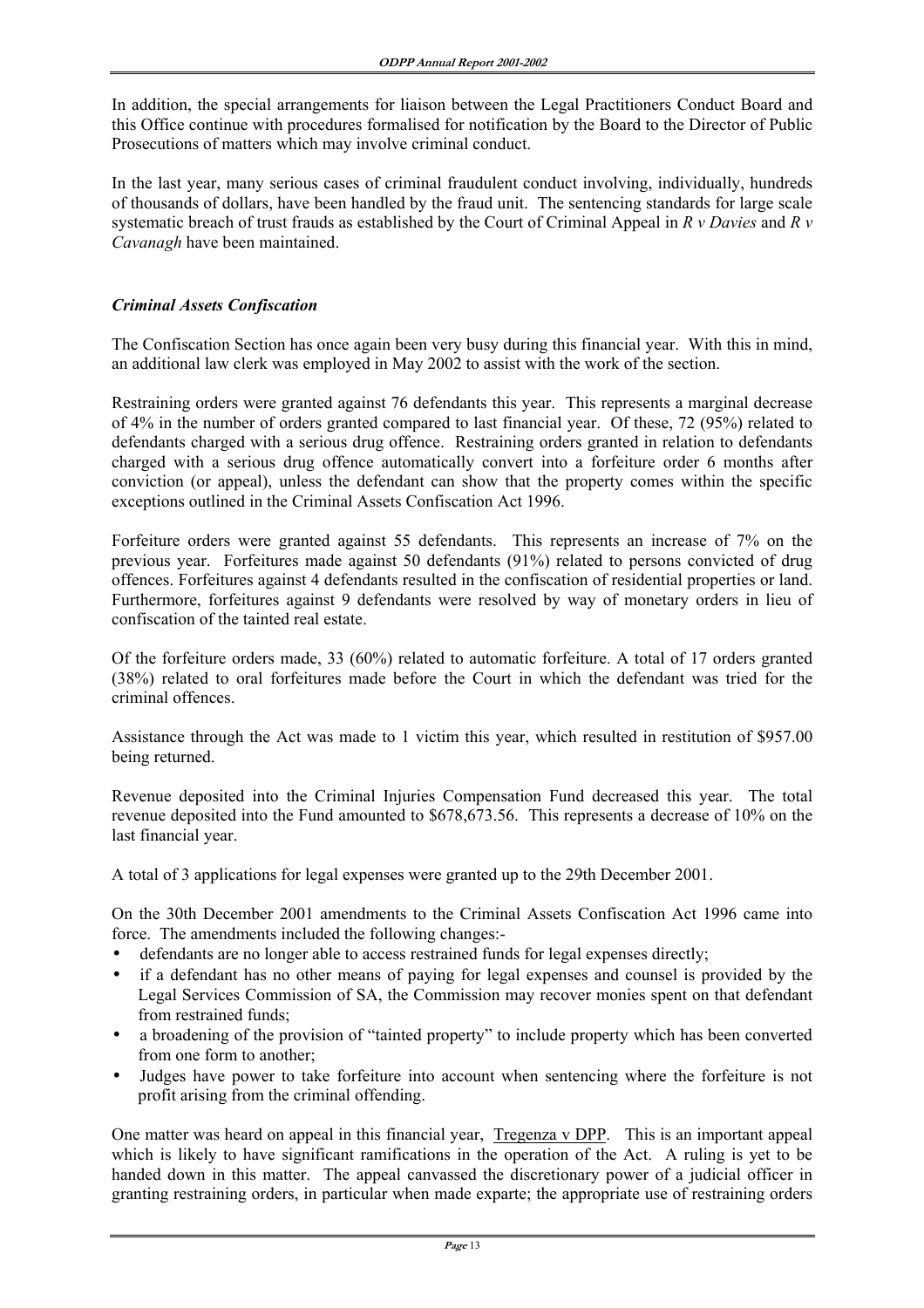resulting in automatic forfeiture and whether discretionary restraining orders under the Magistrate's Court Act are appropriate in certain circumstances; the factors appropriate to the exercise of discretion by a judicial officer when considering restraining order applications.

# *Policy and Legal Training Unit*

During the course of the last financial year the Policy Position had to be restricted to a 0.5 FTE position because of the increased workload of the Office. As a consequence, the ability of the Office to provide timely policy advice was affected and for a period of time the Policy Committee was discontinued. To the extent possible, the policy solicitor with the assistance of the Policy Committee continues to provide the following service:

- ≈ providing advice to the Director in relation to the impact of proposed new legislation and/or amendments to existing legislation;
- ≈ providing advice to the Director in relation to initiating changes to existing legislation and/or policies;
- ≈ liaising with the Policy and Legislation Section of the Attorney-General's Department in order to achieve the most workable solution to sometimes quite difficult problems associated with legislative change;
- ≈ ensuring that all professional staff are informed on a regular basis of any legislative or policy changes that impact on the Office;
- ≈ providing advice to SA Police in relation to developing policies and procedures that adequately reflect their obligations and those of the ODPP;
- ≈ providing advice to SA Police in relation to training manuals used by the Police Academy;
- ≈ providing advice to a number of agencies on the criminal law trial process as it relates to their publications.

The Unit has undertaken the following *training* functions:

- ≈ developing and organising, in consultation with all professional staff and management, the continuing legal education program for the Office;
- ≈ disseminating information to professional staff in relation to recent CCA and High Court cases;
- ≈ developing and writing Crime Training Seminars on a range of topics for delivery to SA Police at the various Local Service Areas on a regular basis.

# *Counsel Services*

The Prosecution Section during the last financial year has continued to feel the effect of the Bodies in the Barrels case and R v Grosser. With two senior counsel largely dedicated to these prosecutions, the Office has had to work very hard to provide experienced Counsel for all its major trials.

Apart from the two cases mentioned above, the most significant cases for the past financial year have been as follows:

# R v O'Donnell

The accused was charged with murder arising out of a brawl in a car park. His defence was self defence. He and other witnesses claimed that the victim was the aggressor but the jury found that the accused was the aggressor and that he had stabbed the victim in the back three times. The verdict was manslaughter on the basis of an unlawful and dangerous act as the accused was found to be so intoxicated as to be unable to form the intent to kill or cause grievous bodily harm.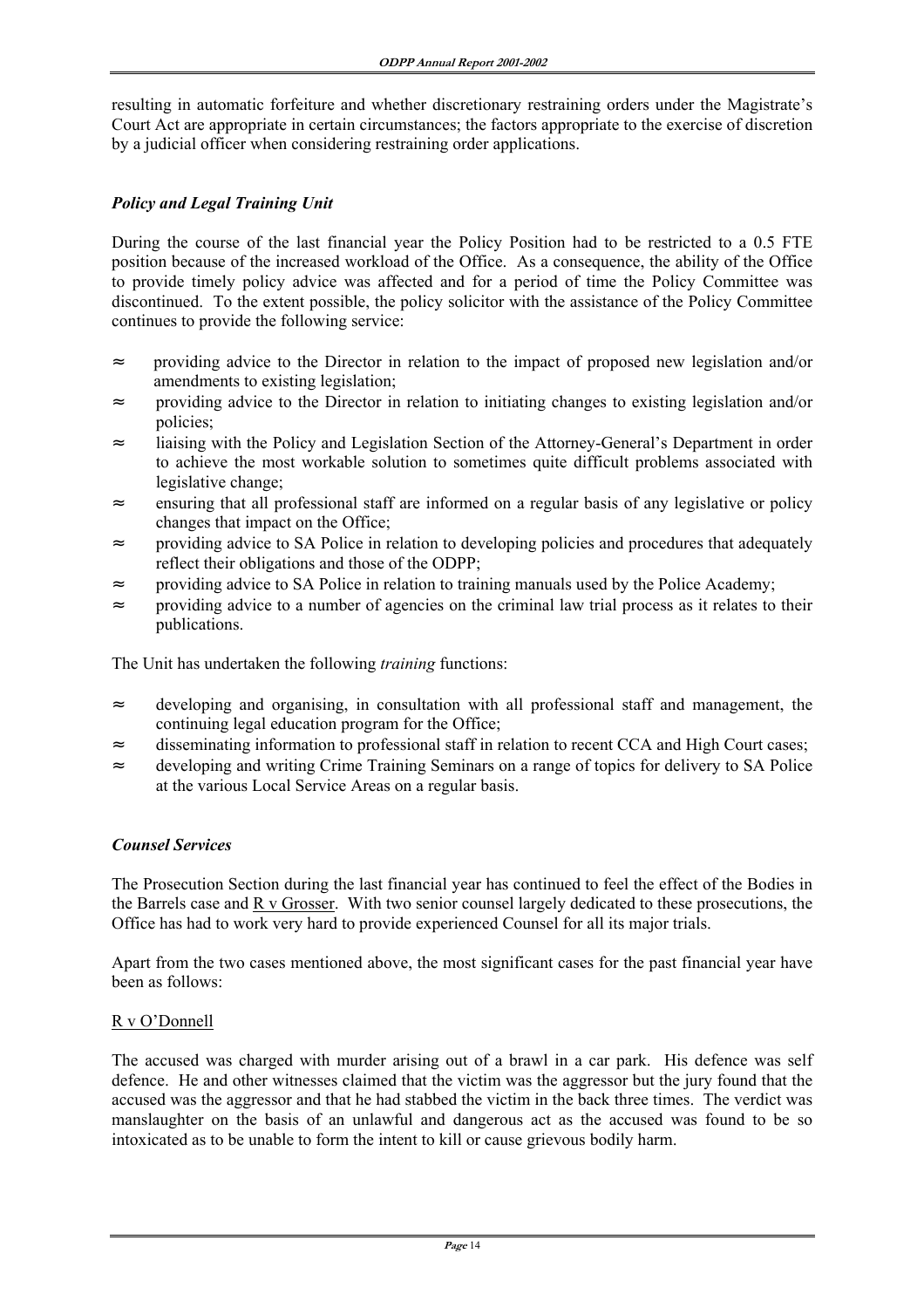## R v Hunt, Burgoyne and Weetra

A home invasion where an elderly man was killed during an armed robbery. Two of the accused pleaded guilty (Burgoyne and Weetra) while the third went to trial. The jury convicted Hunt of murder on the basis that he provided the gun used in the robbery and the transport to go to Elizabeth. Pursuant to section 12A, this involvement amounted to murder.

## R v Measures

The accused was charged with a series of rapes committed on a number of victims. The defence argued that the trials should be heard separately in relation to each victim. They succeeded in this argument. Ultimately a guilty verdict was returned on each charge.

## R v England

In contrast to R v. Measures mentioned above, the trial judge declined to sever the counts relating to each victim. Therefore one trial was conduct in relation to each victim. The accused was convicted on each count. The accused appealed against his conviction to the Court of Criminal Appeal. This has been dismissed.

# R v Du Bois

This matter involved allegations of a large scale fraud perpetrated against a number of victims. The accused pleased guilty.

## R v C and H

The accused were a defacto couple who committed a series of sexual assaults on multiple victims, both family and non family members. During the course of the assaults the victims were drugged and the assault recorded on video tape. The accused pleaded guilty.

## R v Amos

This case involved a young man who broke into a home occupied by an elderly lady and her granddaughter at night. The accused strangled the elderly lady and then raped the granddaughter. DNA samples taken from the victim were instrumental in convicting the accused man of murder and rape.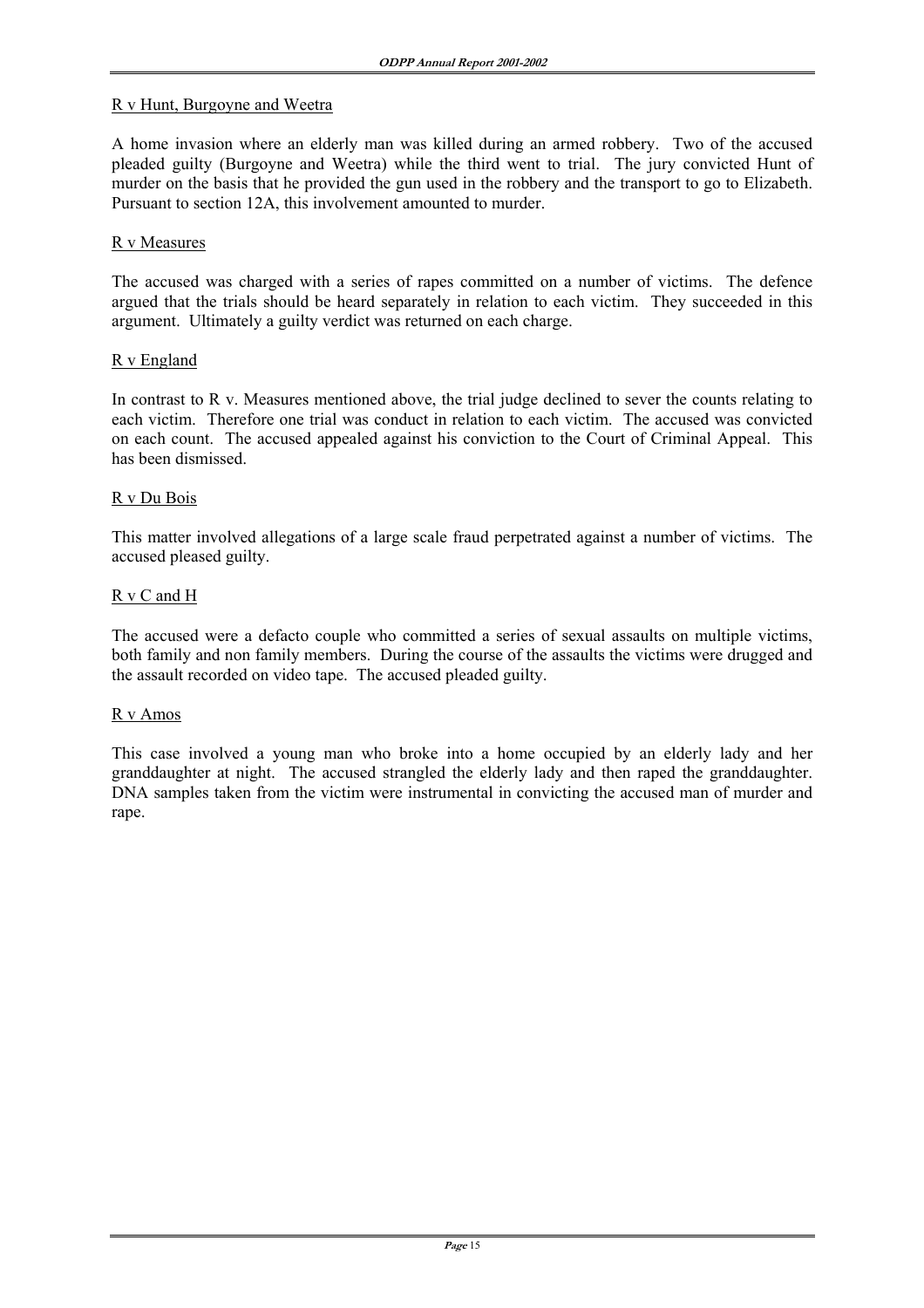# **SUPERIOR COURT PROSECUTIONS (Adelaide & Circuit) 2001 / 2002**

# *OUTCOME*

| Convicted              | 810  | 74.45%  |                          |                                 |
|------------------------|------|---------|--------------------------|---------------------------------|
| Nolle                  | 101  | 9.28%   |                          |                                 |
| <b>Not Guilty</b>      | 48   | 4.41%   |                          |                                 |
| <b>White Paper</b>     | 114  | 10.48%  |                          |                                 |
| Other                  | 15   | 1.38%   |                          |                                 |
| <b>TOTAL FINALISED</b> | 1088 | 100.00% |                          |                                 |
| <b>Nolle Prosegui</b>  |      |         |                          |                                 |
| <b>Committal Unit</b>  | 80   |         | 79.21% (of total Nolles) | 7.35% of total Finalised        |
| Non Committal Unit     | 21   |         | 20.79% (of total Nolles) | <b>1.93%</b> of total Finalised |

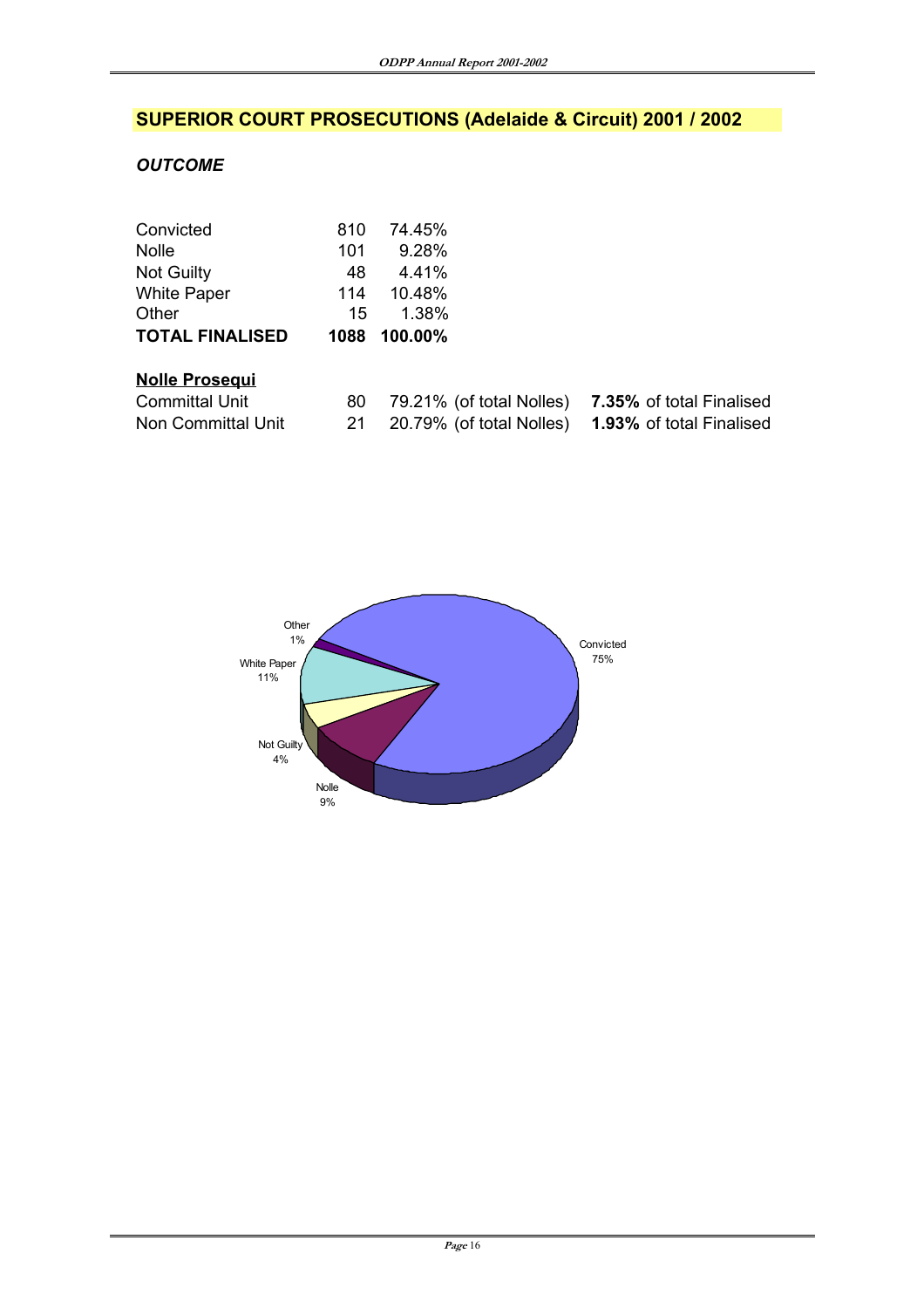# **ADELAIDE MATTERS LISTED FOR TRIAL**

| Outcome              |     |          |
|----------------------|-----|----------|
| Proceeded to Trial   | 204 | 34 29%   |
| Plea of Guilty       | 144 | 24.20%   |
| Nolle Prosequi       | 54  | 9.08%    |
| <b>Bench Warrant</b> | 7   | 1.18%    |
| Removed from List    | 161 | 27.06%   |
| Other                | 25  | $4.20\%$ |
|                      | 595 | 100.00%  |



# **Outcome of Adelaide matters that were listed for trial, and proceeded to Trial**

| <b>Outcome</b>                    |     |          |
|-----------------------------------|-----|----------|
| Guilty                            | 119 | 58.33%   |
| Not Guilty                        | 35  | 17.16%   |
| Nolle Prosequi                    | 4   | $1.96\%$ |
| Not Guilty - Mentally Incompetent | 3   | $1.47\%$ |
| Hung Jury                         | 9   | $4.41\%$ |
| Mistrial                          | 8   | 3.92%    |
| Other                             | 26  | 12.75%   |
|                                   | 204 | 100.00%  |

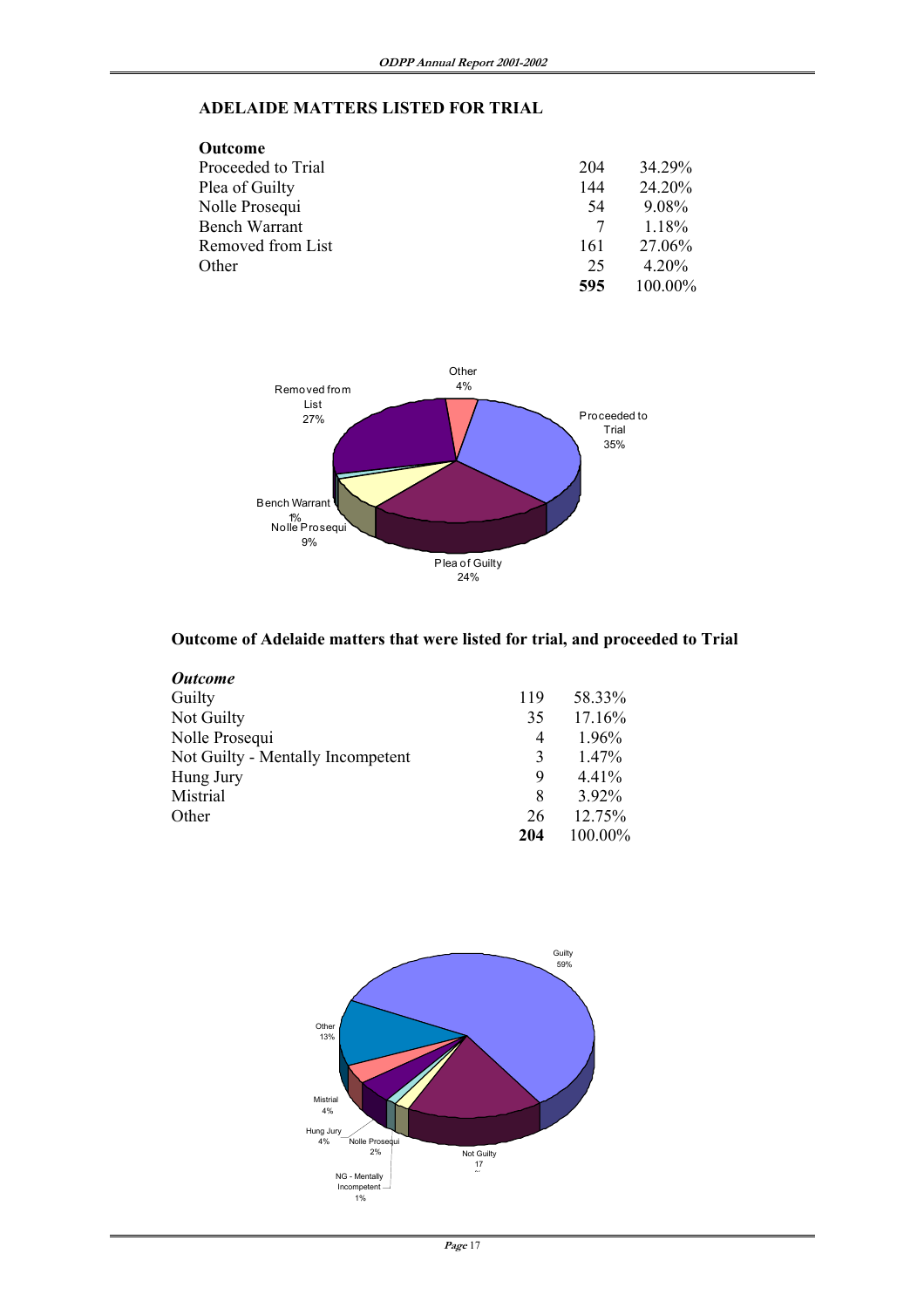# **CIRCUIT MATTERS LISTED FOR TRIAL**

| <b>Outcome</b>     |    |          |
|--------------------|----|----------|
| Proceeded to Trial | 35 | 36.46%   |
| Plea of Guilty     | 33 | 34.38%   |
| Nolle Prosequi     | 4  | 4.17%    |
| Bench Warrant      |    | $1.04\%$ |
| Removed from List  | 18 | 18.75%   |
| Other              |    | 5.21%    |
|                    | 96 | $100\%$  |



# **Outcome of Circuit matters that were listed for trial, and proceeded to Trial**

| <b>Outcome</b>           |          |          |
|--------------------------|----------|----------|
| Guilty                   | 19       | 54.29%   |
| Not Guilty               | 11       | 31.43%   |
| Nolle Prosequi           | $\theta$ | $0.00\%$ |
| NG- Mentally Incompetent | $\theta$ | $0.00\%$ |
| Hung Jury                |          | 2.86%    |
| Mistrial                 | 2        | 5.71%    |
| Other                    | 2        | 5.71%    |
|                          | 35       | 100.00%  |

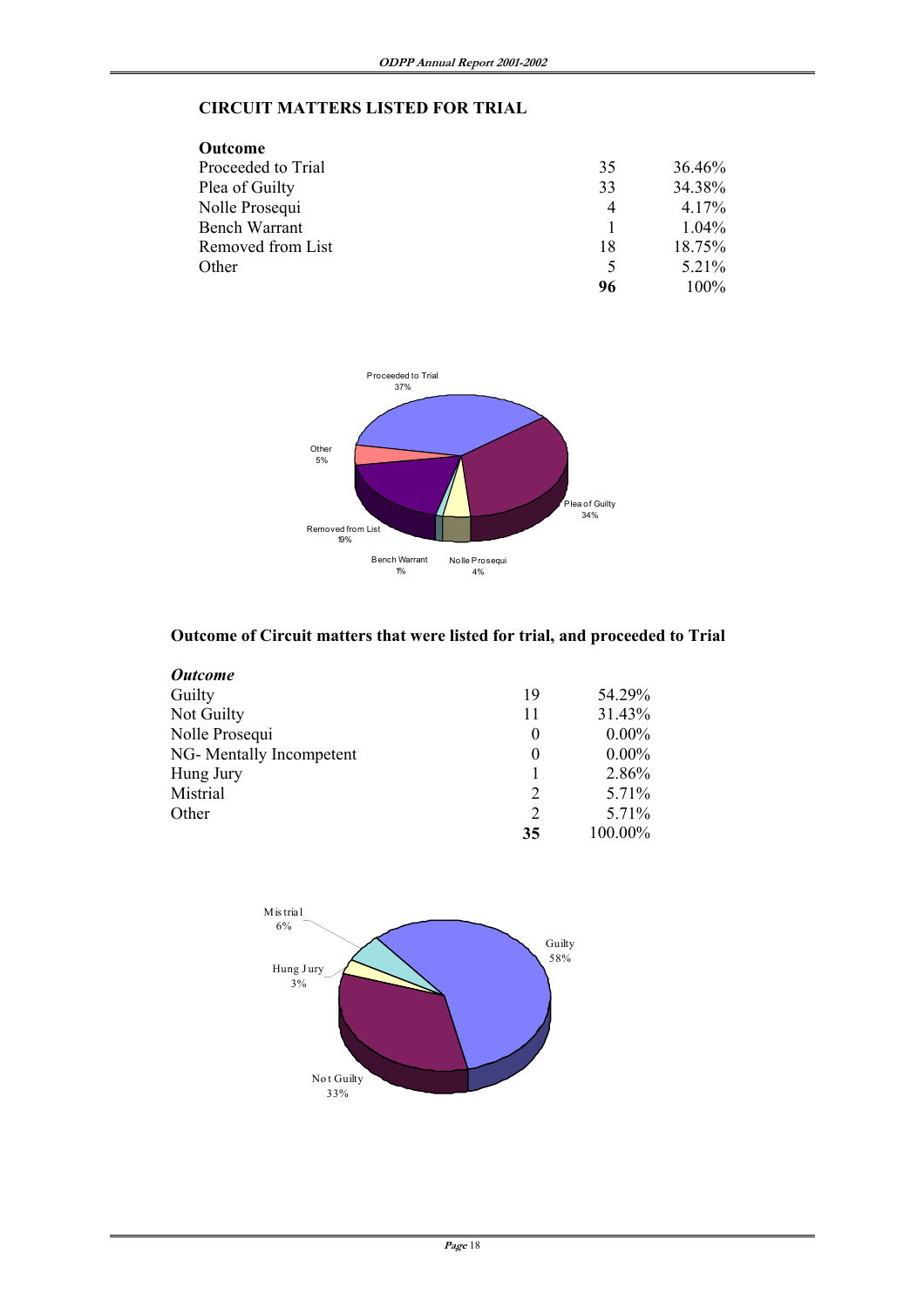# *Appeals*

The Office appears in all appellate jurisdictions.

## **HIGH COURT**

 The High Court sat in Adelaide in September 2001. In addition, a number of matters were heard with video link to Canberra. Each of the matters was an application by defence. Leave to appeal was refused in all matters.

| <b>Leave to Appeal</b>                 | <b>Number</b> |
|----------------------------------------|---------------|
| Applications pending at 1/7/01         |               |
| Applications filed during 2000/01 year | 12            |
| <b>TOTAL</b>                           | 18            |
| Leave to Appeal refused                |               |
| Leave to Appeal abandoned              |               |
| Leave to Appeal granted                |               |
| Applications pending at 30/6/01        |               |
| <b>TOTAL</b>                           | 18            |

#### **COURT OF CRIMINAL APPEAL**

 Over the last year the Office of the Director of Public Prosecutions has been involved in a number of significant appeals and questions of law.

The type of issues considered by the Court of Appeal and the Full Court have included:

 R v AJW (sentencing for child sex abuse) - Crown appeal against leniency of sentence. Sentence increased from 12 years imprisonment to 18 years imprisonment.

 R v Maurangi (conviction appeal) - issues of joinder; responsibility of trial judge to give appropriate directions to jury as to proper use of evidence of a co-accused; discretion of trial judge to allow cross examination on the appellant's own criminal record.

 R v Byster; R v Day; R v Blayney & Blayney (conviction appeal) - all these cases involved compliance with sections 74C to 74G of the *Summary Offences Act.*

 R v Lobban (sentence appeal) - whether unfair of sentencing judge to reject appellant's undisputed submission as to personal circumstances - respective roles of judge and counsel in sentencing proceedings - existing practice concerning judges' acceptance of submissions concerning criminal conduct and those concerning personal matters in mitigation - no inflexible rule - each case to be determined according to circumstances.

 R v Zoneff (conviction appeal) - directions on out-of-court lies; discussion of the question whether totality of the evidence was relevant to prove an intention to defraud on particular counts; admissibility of evidence that accused had previously convicted of similar charges and had been in prison.

 R v Clothier (conviction appeal) - whether provocation and defence of property should have been left to the jury; whether directions as to self defence were adequate.

 R v Liddy (conviction appeal) - joinder of charges; separate trials; similar fact evidence; cross admissibility of evidence on each charge; adequacy of directions to jury; consciousness of guilt; adequacy of Particulars.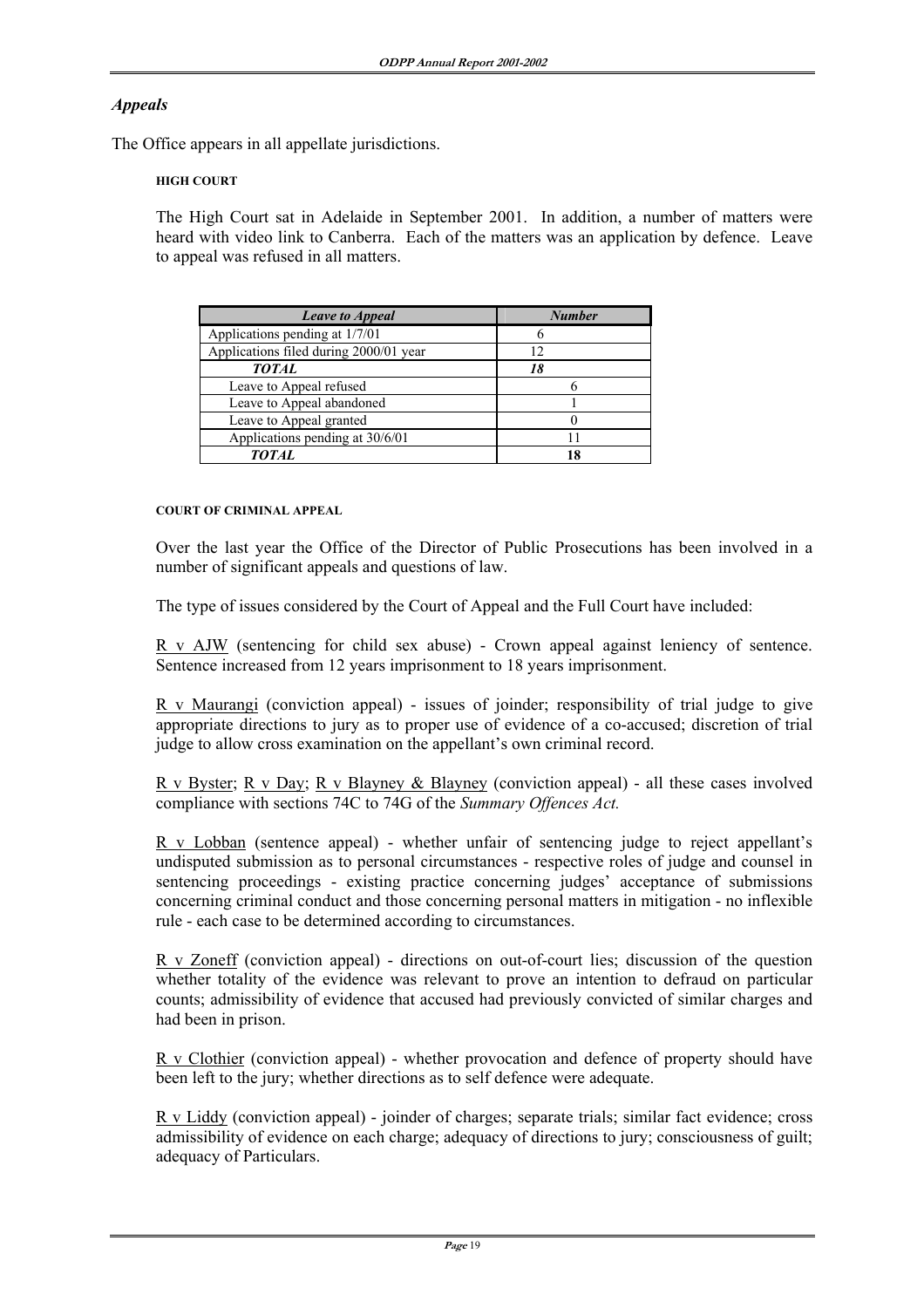R v McMillan (sentence appeal) - interaction of sections 35 and 39 of the *Controlled Substances Act* with prosecutions of possess for sale pursuant to section 32(17)(c) of that Act.

 R v Place (sentence appeal) - guideline judgments; consideration of R v Wong; sentencing standards, synthesis/two stage approach to sentencing.

 R v King and Barnes (conviction appeal) - legal professional privilege; admission of statements of co-accused persons given to former solicitor by appellant to be passed on to DPP; whether statements prepared for the purpose of fabricating evidence; fraudulent or illegal purpose; waiver of privilege; direction as to lies.

 R v Armstrong (sentence appeal) - Crown appeal against sentence. Sentence disproportionate to the seriousness of the offence - abduction/rape; sentence increased from 5 years with a non parole period of 18 months to a sentence of 9 years with a non parole period of 5 years.

|                                                                                           |              | <b>Appeals Initiated by</b><br><b>Defendant</b> | <b>Appeals Initiated by</b><br><b>DPP</b> |
|-------------------------------------------------------------------------------------------|--------------|-------------------------------------------------|-------------------------------------------|
| Applications heard in 01/02 but filed prior to 1/7/01                                     |              | 40                                              | $\mathbf{2}$                              |
| Leave already granted                                                                     |              | 20                                              | 1                                         |
| Leave not been granted but Form 7 had been lodged                                         |              | $\overline{4}$                                  | 0                                         |
| Leave granted                                                                             |              | 10                                              | 0                                         |
| Leave refused                                                                             |              | 1                                               | 0                                         |
| Application abandoned                                                                     |              | 5                                               |                                           |
| Judgement Reserved                                                                        |              | $\theta$                                        | $\boldsymbol{0}$                          |
|                                                                                           | <b>TOTAL</b> | 40                                              | 2                                         |
| Of those where leave was granted (incl 2 form 7)                                          |              | 32                                              |                                           |
| Appeals upheld                                                                            |              | 3                                               | 1                                         |
| Appeals dismissed                                                                         |              | 25                                              | 0                                         |
| Appeals abandoned                                                                         |              | 3                                               | $^{(1)}$                                  |
| CCA Decision still pending                                                                |              | 1                                               | 0                                         |
|                                                                                           | <b>TOTAL</b> | 32                                              | 1                                         |
|                                                                                           |              |                                                 |                                           |
| <b>Applications filed during 2001-2002</b>                                                |              | 134                                             | 11                                        |
| Leave to Appeal granted                                                                   |              | 79                                              | 11                                        |
| Leave refused but Form 7 granted                                                          |              | 3                                               | $\theta$                                  |
| Leave to Appeal refused                                                                   |              | 15                                              | 0                                         |
| Leave to Appeal abandoned                                                                 |              | 12                                              | 0                                         |
| Leave not yet determined                                                                  |              | $\theta$                                        | 0                                         |
| Applications pending as at 30/6/02                                                        |              | 25                                              | 0                                         |
|                                                                                           | <b>TOTAL</b> | 134                                             | 11                                        |
| Where leave was granted                                                                   |              | 82                                              | 11                                        |
| Appeals upheld                                                                            |              | 36                                              |                                           |
|                                                                                           |              |                                                 | 6                                         |
|                                                                                           |              |                                                 |                                           |
| Appeal Refused                                                                            |              | 27                                              | $\overline{2}$                            |
| Appeals abandoned                                                                         |              | 2                                               | $\boldsymbol{0}$                          |
| CCA Hearing or Decision still pending as at 30/6/02<br>Other (refered to DCSA by consent) |              | 16<br>1                                         | 3                                         |

 \*In some instances Applications were lodged and Leave to Appeal granted, however a decision was not handed down within the current year.

#### **MAGISTRATES' APPEALS**

 This year the Office has continued to conduct Magistrates Appeals instituted by defendants in relation to minor indictable offences such as break enter and larceny, assault occasioning actual bodily harm and indecent assault offences. In the main these were appeals instituted against the imposition of sentences although there have been a number that related to convictions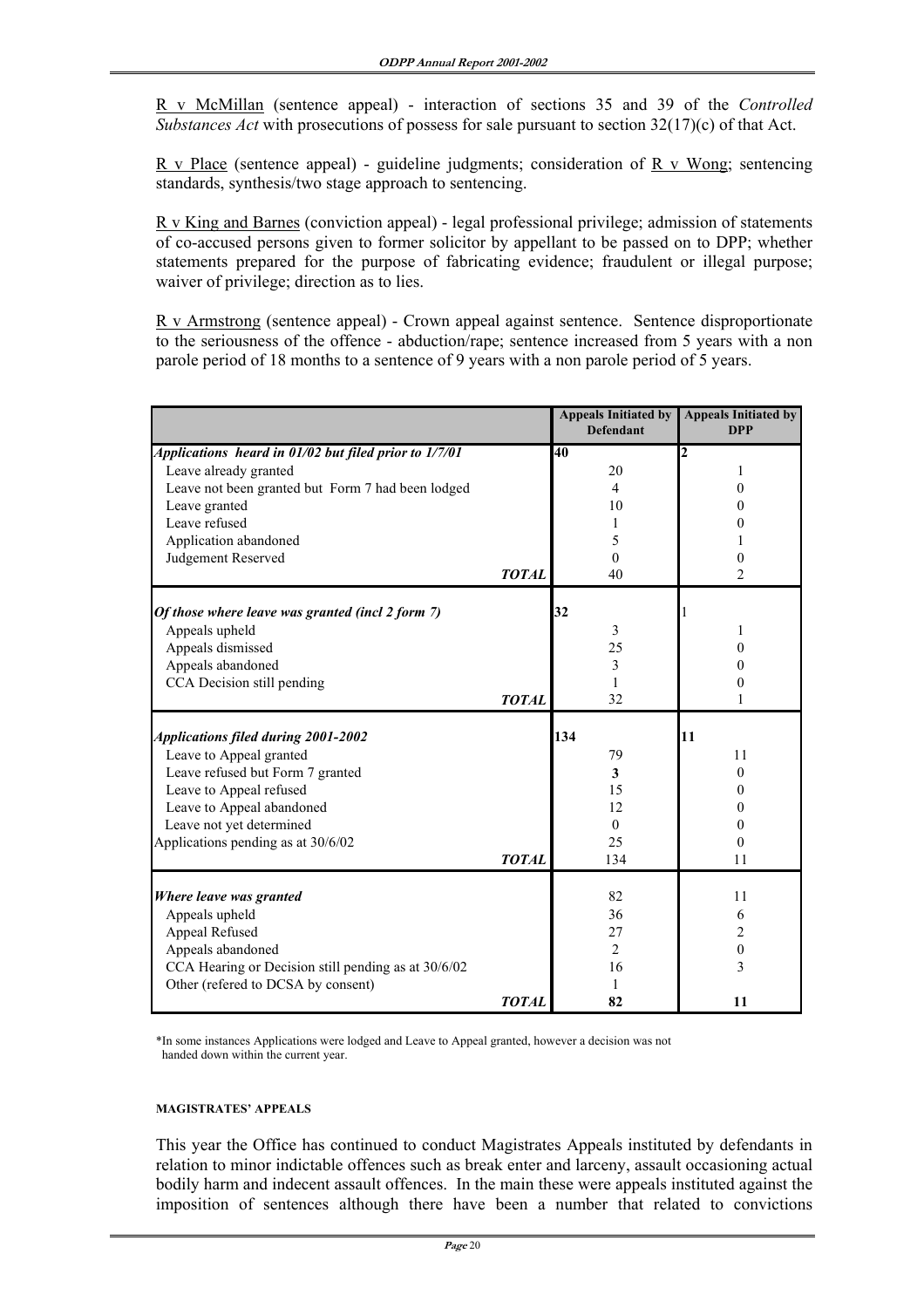following trial. The Office has maintained its policy in providing advice and opinions to Police Prosecution Services regarding the institution of prosecution appeals.

|                  | Appeals initiated by defendant | Appeals initiated by police |
|------------------|--------------------------------|-----------------------------|
| Appeal upheld    |                                |                             |
| Appeal dismissed |                                |                             |
| Appeal abandoned |                                |                             |
| Appeal pending   |                                |                             |
| Total            |                                |                             |

# *Witness Assistance Service*

In its seventh operational year, the Witness Assistance Service continues to provide a commitment to ensuring a quality professional service to vulnerable witnesses, victims of crime and their immediate family members. The service has also continued its commitment to community education, research and collaboration with other agencies through public speaking, training, information provision and representation on a range of committees and projects.

The Witness Assistance Service has continued to receive the professional support of the management team and a cooperative working relationship with legal and administrative staff within the ODPP, contributing to overall effective and efficient service delivery. The professional skills and services of external agencies continues to strengthen to develop positive outcomes for clients, organisations and the community.

#### **MISSION**

 To ensure that all victims of crime and their immediate family members have access to information and support services, and are aware of their rights and responsibilities when dealing with the criminal justice system.

## **OBJECTIVES**

 The following objectives provide a framework in order to achieve the mission of the Witness Assistance Service:

- ≈ ensure victims and their immediate family members are aware of their rights and entitlements, and also their responsibilities;
- provide victims, their families and witnesses with information about the prosecution processes and ensure they are kept informed about the matter;
- ≈ design and contribute to information packages for victims and their families;
- inform victims and witnesses about vulnerable witness provisions;
- assist witnesses prepare for court by providing court tours and information about giving evidence;
- ≈ provide information and assistance on victim impact statements;
- ≈ ensure victims and witnesses who contact the Office to seek information about a matter are dealt with promptly in accordance with the Declaration of Victim's Rights;
- ≈ assess victims needs in dealing with the prosecution process and provide referrals to appropriate organisations for ongoing counselling;
- work with solicitors and prosecutors as part of a team, in a manner that ensures best outcomes for the victim/witness;
- identify ways of improving services to victims and witnesses participate in and initiate research and conduct customer surveys;
- ≈ help to establish systems of communication that enhance service delivery from the Office;
- ≈ network with interested stakeholders dealing with victims and witnesses;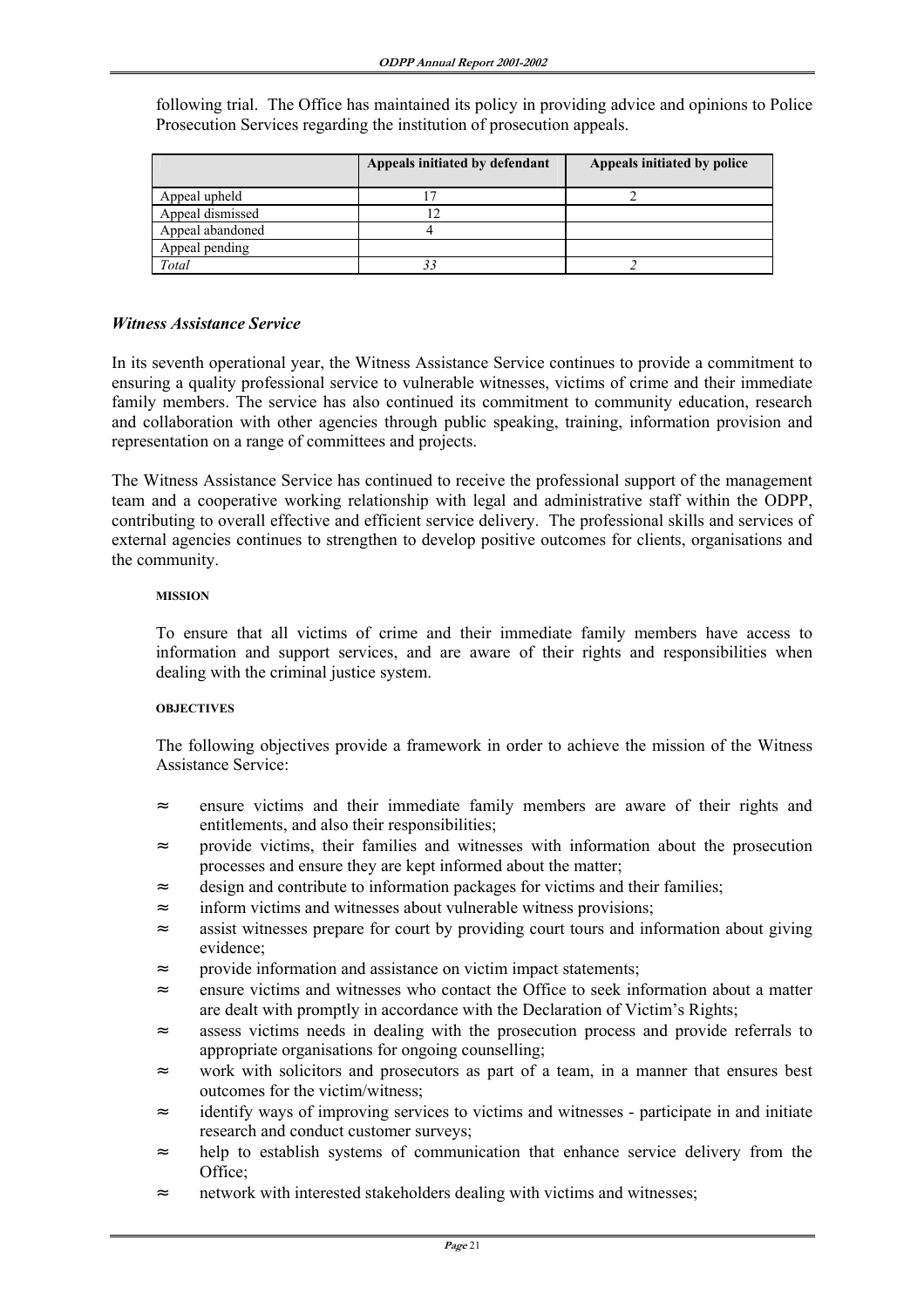- ≈ establish and maintain statistical information;
- ≈ liaise nationally with other Witness Assistance Services to ensure consistency across Australia;
- ≈ advocate for resources to improve delivery of services to victims and witnesses in South Australia;
- ≈ attend conferences and when possible conduct conferences with professionals in order to maximise professional development; and
- ≈ participate in internal and external committee work as required.

# **Witness Assistance Service - New Referrals by Offence Type**

| <b>Offence Type</b>  | <b>Number</b> | $\frac{0}{0}$ |
|----------------------|---------------|---------------|
| <b>ARSON</b>         | 1             | 0.18%         |
| <b>ASSAULT</b>       | 16            | 2.87%         |
| <b>ATT/MURDER</b>    | 11            | 1.97%         |
| <b>BURGLARY</b>      | 1             | 0.18%         |
| Crim Trespass        | 68            | 12.21%        |
| <b>ENDANGER LIFE</b> | 12            | 2.15%         |
| <b>GBH</b>           | 12            | 2.15%         |
| <b>LARCENY</b>       | 6             | 1.08%         |
| <b>MAJOR CRASH</b>   | 50            | 8.98%         |
| MURDER/MANSLAUGHTER  | 40            | 7.18%         |
| OTHER / MISC         | 9             | 1.62%         |
| <b>ROBBERY</b>       | 42            | 7.54%         |
| SEX.                 | 91            | 16.34%        |
| <b>SEX (CHILD)</b>   | 158           | 28.37%        |
| SEX(Crim Trespass)   | 15            | 2.69%         |
| <b>STALKING</b>      | 1             | 0.18%         |
| <b>THREATEN LIFE</b> | 24            | 4.31%         |

*TOTAL* **557** 100.00%

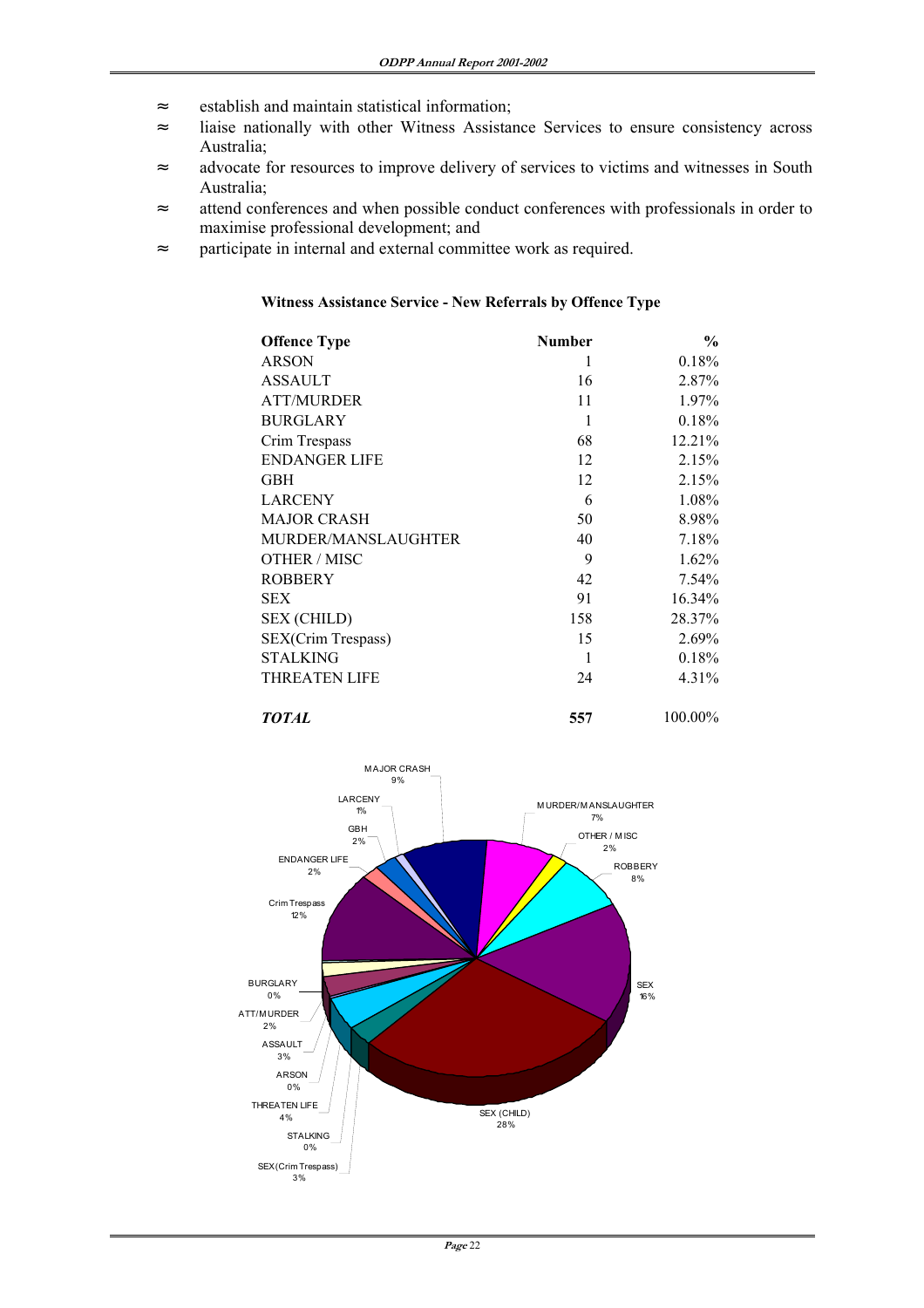#### **SERVICE DELIVERY**

 The service profile and demands for the Witness Assistance Service within the ODPP have steadily increased over the last financial year. The Witness Assistance Service policy has been finalised and endorsed by ODPP Executive over the last 12 months. This policy clearly stipulates that all child victims of sexual assault, being dealt with by the ODPP, will be referred to the Witness Assistance Service.

 The introduction of oral Victim Impact Statements has increased Witness Assistance Service work in the area of assisting in the preparation of these statements for victims of crime and their family members.

#### **BODIES IN THE BARREL**

 The Witness Assistance Service also has a team member that is committed to working closely with the legal team in the prosecution of this complex matter. Ms Rebecca Dale works closely with family members of the victims in this case.

#### **CIRCUIT/ COUNTRY SERVICES**

 In maintaining its commitment to delivery of services in the country regions, Witness Assistance Service continues to attend country areas to assist victims of crime and their families. Country areas include Mount Gambier, Port Augusta, Port Pirie, Murray Bridge, Ceduna and Whyalla.

A Toll free number was established in order to facilitate access of legal and Witness Assistance Officers to persons residing in remote areas.

 Training of service providers in rural and country areas in general victimology and criminal justice processes, was also conducted in the last 12 months. In conjunction with Yarrow Place our commitment to conduct training for service providers will continue over the next twelve months.

#### *Support Services*

The 23 support staff have continued to provide a highly effective administrative and support service to the Office. The support staff provide a range of services to the Office including law clerks, an executive assistant, secretaries, receptionists and rounds clerks. Management have provided opportunities for support staff to develop their skills and knowledge by providing a framework whereby staff have the opportunity to learn and act in other administrative positions. For periods of time however over the course of the financial year there has continued to be a requirement to have temporary agency staff.

There have been ongoing additional pressures placed on the support team this year as a result of the necessity to have 2 support officers as part of the Bodies in the Barrel prosecution team.

## *Training and Development*

#### *Staff Performance Management*

The Office has continued its performance management system for staff during the year. This system continues to assist management in identifying training and development requirements for staff. As a result of this performance management process staff attended a total of 14 training courses and a number of seminars throughout the course of the year.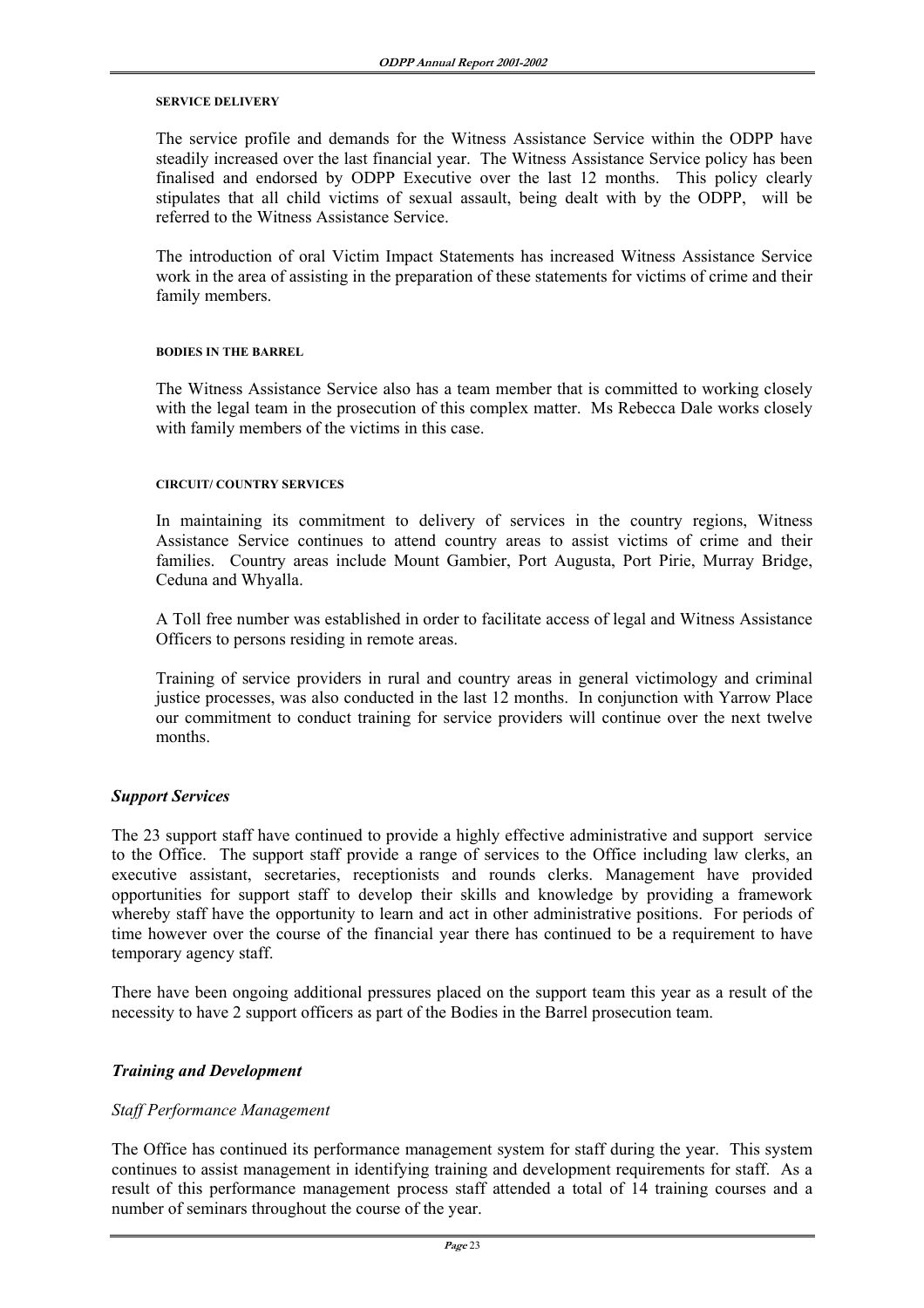The Management and Executive Committees of the Office also attended a management training program which commenced in November 2001.

# *Continuing Legal Education (CLE) Program*

Due to a change in responsibility for policy advice, there were few CLE's arranged for the past financial year. The Office remains committed however to providing CLE's as an opportunity for prosecutors and solicitors to broaden their knowledge. As part of this commitment a CLE Committee has been re-convened to arrange a series of CLE's for the coming year.

The Program this year has included Mr Chris Pearman of the Forensic Science Centre who presented a seminar on DNA. In addition to this, senior prosecutors from within the Office led a discussion on the impact of recent Court of Criminal Appeal decisions. A tour of the Forensic Science Centre, which included a seminar presented by forensic scientists, was also arranged.

# *Conferences*

In September 2001 the Office hosted a conference entitled "DNA Evidence - Prosecuting Under the Microscope" This conference was attended by several senior practitioners within the office, as well as practitioners from all over Australia and overseas.

In addition, staff attended (and in some instances presented papers) at the following conferences and forums:

- ❖ Australian Association of Crown Prosecutors Conference
- ❖ National Forum of Director of Public Prosecutions Executive
- ❖ National Criminal Courts Statistics Unit Meeting
- ❖ National Child Sexual Assault Reform Committee
- ❖ Australian Directors of Public Prosecution
- ❖ International Association of Prosecutors
- ❖ Heads of Prosecuting Agencies Conference
- ❖ Indo Pacific Congress on Legal Medicine and Forensic Sciences (INPALMS)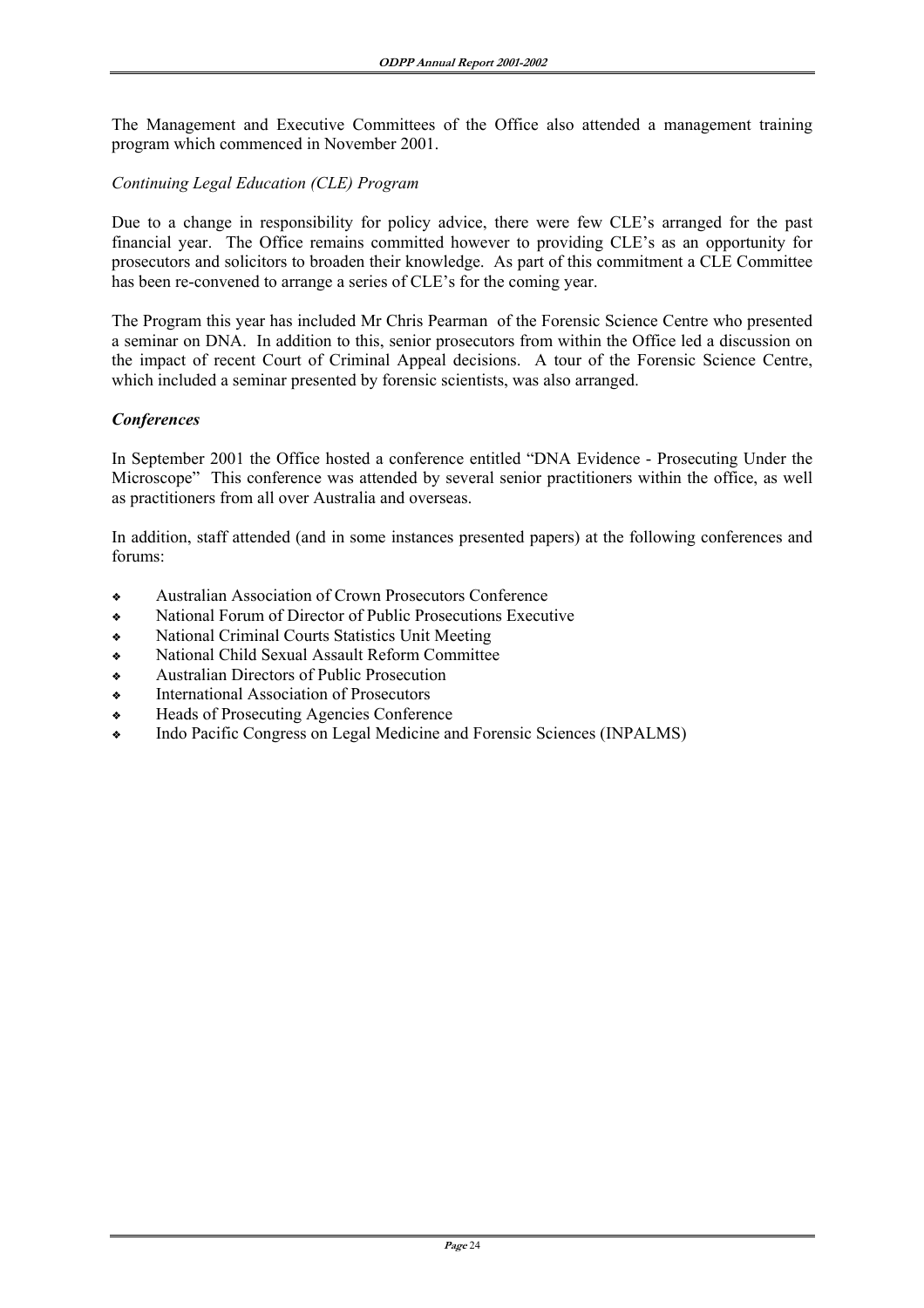# **INTER-AGENCY RELATIONSHIPS**

# *Government and the Attorney-General*

The relationship between an Attorney-General as first law officer and a Director of Public Prosecutions varies from jurisdiction to jurisdiction. In South Australia the Director is entirely independent of direction or control by the Crown, or any Minister or officer of the Crown other than the Attorney-General.

The Attorney-General may, after consultation with the Director, give directions and furnish guidelines to the Director in relation to the carrying out of his functions. Any such directions or guidelines must be published as soon as practicable in the Government Gazette, and tabled before each House of Parliament. The requirement to report to Parliament ensures that there is a political accountability for any prosecution action, which an Attorney-General might take.

In practice, the Attorney-General leaves the exercise of power to the independent discretion of the Director. This accords with the convention established for relationships between the two law officers. This role also conforms to the intent of the *Director of Public Prosecutions Act, 1991*. The Director is able to raise any concerns he has directly with Parliament pursuant to Section 12 of the Act.

While the Act provides for a formal method of consultation between the Attorney-General and the Director, there has been no need to resort to the formal mechanisms of the Act. The relationship between the Attorney-General and the Director was harmonious and productive during the course of the year.

# *Justice Department*

The Office of the Director of Public Prosecutions is formally a part of the Attorney-General's Department. For administrative purposes, the Director reports to the Chief Executive of the Justice Portfolio. In day-to-day practical terms, this is more of a liaison rather than a strict reporting relationship. The Office budget has been isolated from that of the Department generally, even though it is still formally included within the Department's expenditure, and the Department remains responsible for preparing accounts for audit purposes. Financial Reporting as required by the *Public Sector Management Act 1995* and the *Public Finance and Audit Act 1987 is* contained in the Attorney-General's Department Annual Report.

As an associated office of the Attorney-General's Department the Office draws on a range of corporate services provided by the Department. The services provided during the past year have included:

- $\sim$  executive support
- $\sim$  financial services
- human resources, including staff training
- $\sim$  information technology
- $\sim$  library and record services

The Office has only a small internal administrative component and therefore relies heavily on the advice and support from the Justice Portfolio Services Division.

The Office takes this opportunity to acknowledge the Department's role, and in particular its Chief Executive Ms Kate Lennon, and to extend our thanks for the support both she and her staff have provided.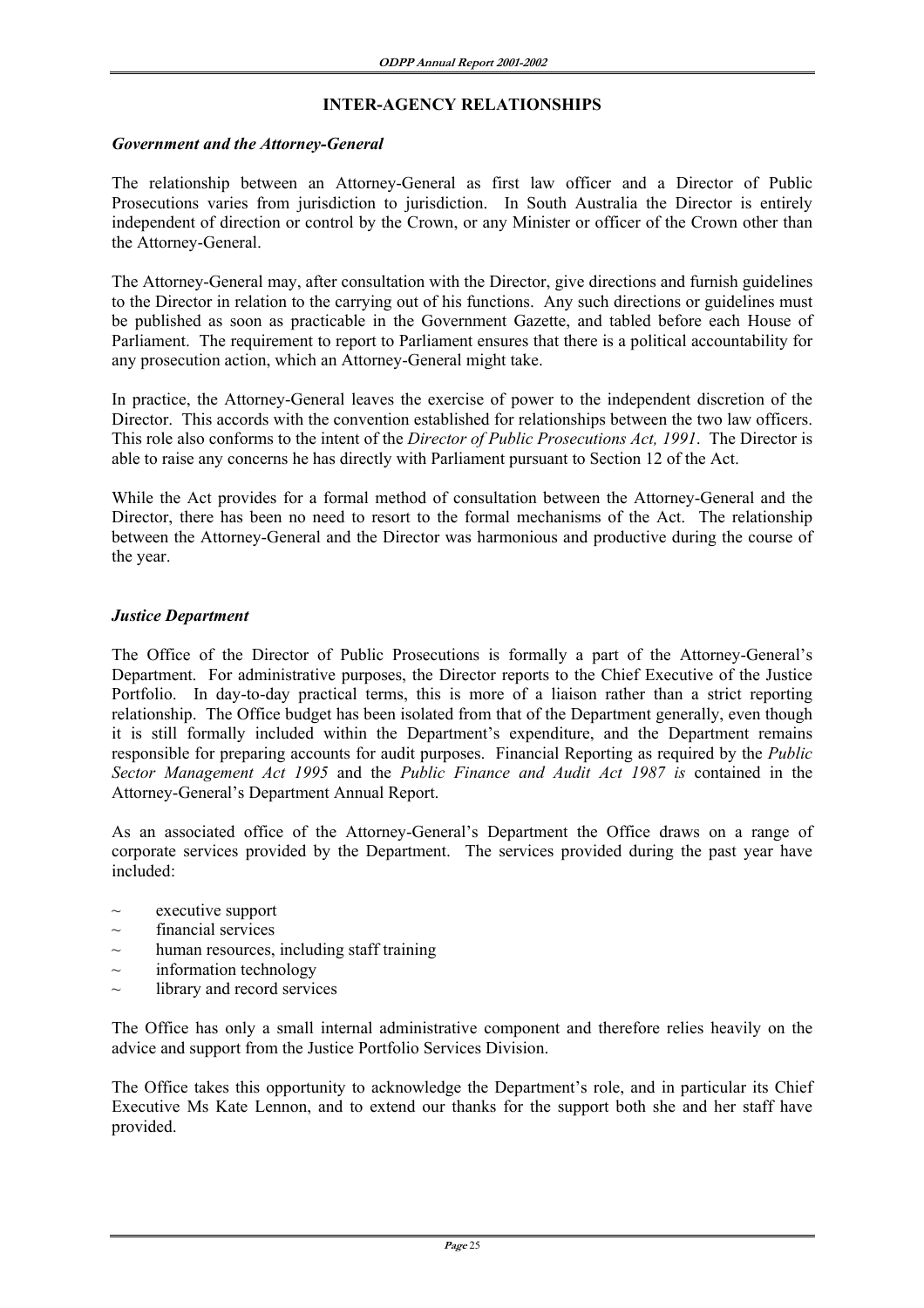# *Integrated Justice Program (IJP)*

The Office of Director of Public Prosecutions and the Director have participated throughout the year towards the development and progress of the Integrated Justice Program (formerly known as IJIS - Integrated Justice Information System). The Director of Public Prosecutions chairs the IJP Steering Committee, and along with the Commissioner of Police, is the key sponsor for the IJP Prosecutions Project.

The Integrated Justice Program seeks to critically examine business processes and develop initiatives for reform in the criminal justice system of South Australia. The aim of the program is to build the future criminal justice system as a modern, efficient process to help police, prosecutors, courts, prisons and probation deal more effectively with offenders, provide a professional service to the general public and enhance support for victims and witnesses.

The Office contributed to the development of the IJP Prosecutions Strategic Business Case, which illustrated the vision for re-engineering and integrating the prosecutions business processes within SAPOL, ODPP, CSO and CAA and for delivering new systems to support these processes. As a first step towards achieving this vision, ODPP will commence in 2002/2003 the IJP Prosecutions Phase1 (Case Tracking) system development.

# *SA Police*

The relationship between this Office and the South Australian Police Department continues to work well with a strong emphasis on consultation between both parties to ensure consistent and accurate information is provided to the public.

This relationship has been strengthened by the formation of the Police Liaison Committee in accordance with recommendation 64 of the Costello Report. This Committee which has been in existence for approximately 3 years, meets every three months with the representation on the Committee from both offices being at the most senior level.

This year there was another seminar at Fort Largs Academy in May 2002. On that occasion both the Director and the Associate Director spoke to the police and answered questions on many topical issues, including forensic procedures, disclosure, records of interview and file preparation.

Further, close liaison between members of the Committal Unit and Police Prosecution Branch continues. This has enabled the police to concentrate on the investigation of criminal activity and the advice provided by the Committal Unit ensures that following the investigation the correct charges are laid and that matters which have no reasonable prospect of conviction do not proceed. The Office has a close association with the Brief Management Project that was run by SAPOL. Members of the Office assisted the project officers to collate the information and co-operated with them to ensure the smooth running of the project. The Office hopes that the outcomes of the project will have benefits for the Office, SAPOL and the criminal justice system.

This Office has the responsibility for the prosecution of police officers charged with criminal offences and continues to liaise with the Internal Investigation Branch providing advice and an independent prosecution service.

# *Courts Administration Authority*

The Office and the Courts Administration Authority continue to work closely in the day-to-day running of criminal matters before the courts. There is daily contact with respect to setting matters down for arraignment, trial, sentencing, interlocutory hearings, pre-trial conferences and bail reviews. We thank the Court staff for their continued co-operation.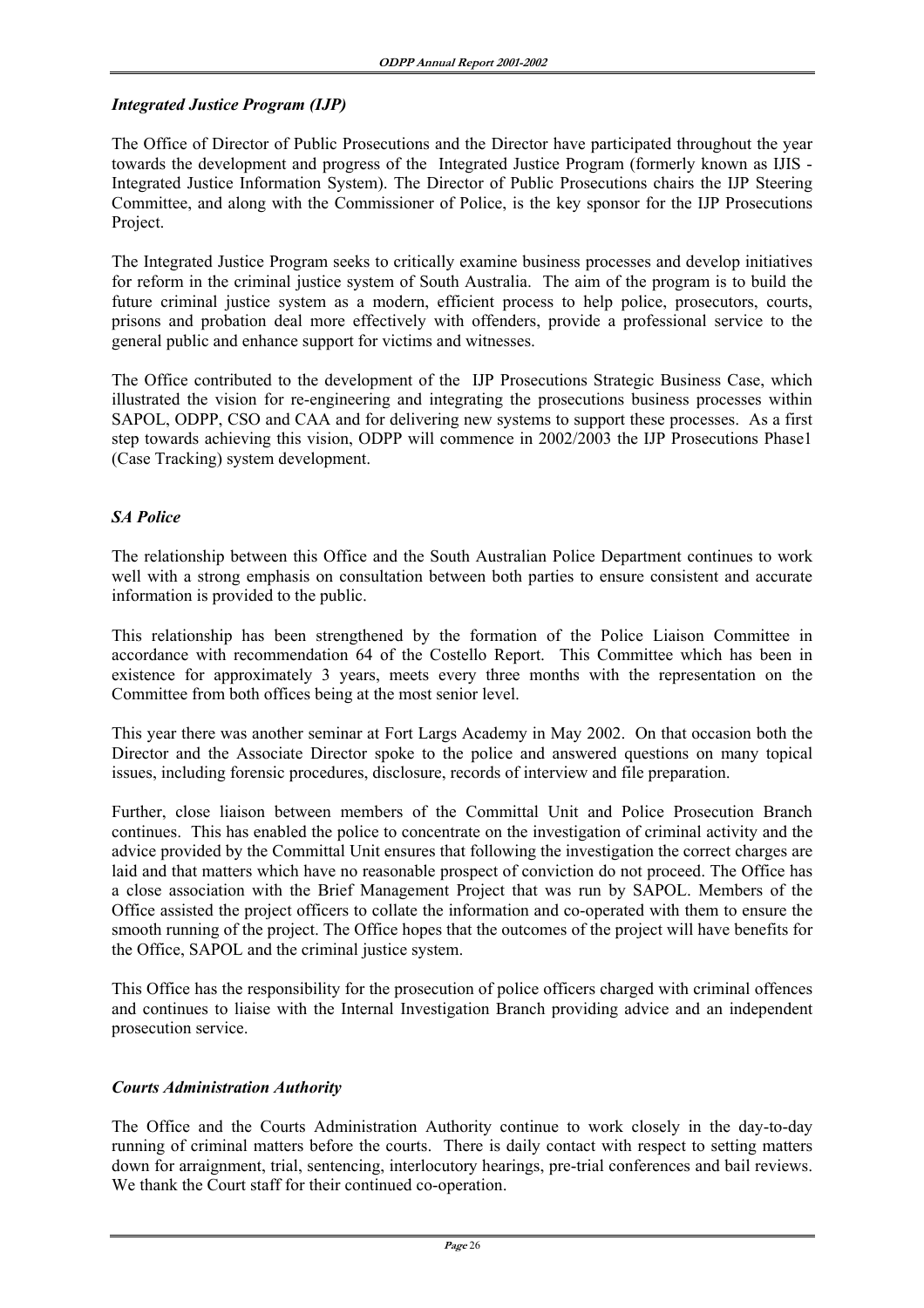# *Sexual Assault Section - SA Police*

The Sexual Assault Section has continued to provide valuable assistance and expertise to the work of the Committal Unit and the Witness Assistance Service during the past financial year. The commitment of the staff of the Sexual Assault Service to providing quality services to victims of sexual assault and to maintaining a positive working relationship with the Office is highly regarded by this Office.

# *Yarrow Place - Rape and Sexual Assault Service*

Yarrow Place staff have continued to work in close association with the Witness Assistance Service during the past financial year. The last financial year has seen the Witness Assistance Service and Yarrow Place provide joint training on the criminal justice system, to service providers both in rural and metropolitan areas. The Office appreciates the expertise and professionalism consistently provided by Yarrow Place staff to victims of rape and sexual assault.

# *Victim Support Service*

The Witness Assistance Service has provided training for Victim Support Service Court Companion Training Seminars and has continued to work closely with the service to ensure that victims of crime have access to appropriate counselling services and support. The professional services provided by this organisation and the dedication of the Victim Support Service staff are valued by the Office.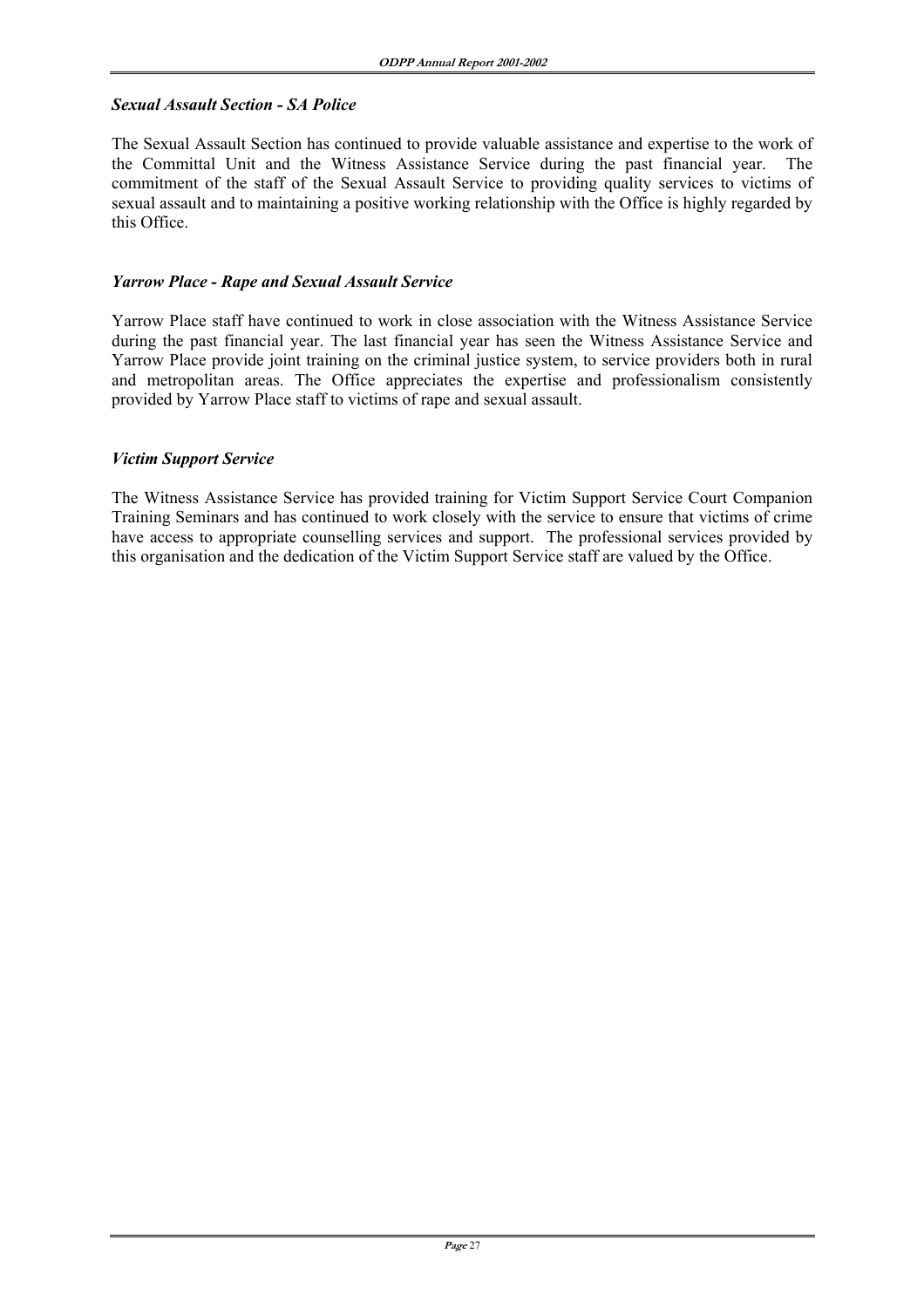# **STATUTORY REPORTING**

# *Consultants*

 The reporting on the use of consultants by the Office during 2001-02 is contained within the Annual Report of the Attorney-General's Department.

# *Directions to Commissioner of Police and from Attorney-General*

 Pursuant to Section 9 of the *Director of Public Prosecutions Act 1991* there were no directions or guidelines given by the Attorney-General to the Director of Public Prosecutions.

 Pursuant to Section 11 of the *Director of Public Prosecutions Act 1991* there were no directions or guidelines given to the Commissioner of Police by the Director of Public Prosecutions.

# *Executive Employment and Human Resource Reporting*

 All relevant matters in relation to Executive Employment and Human Resource Reporting are contained within the Annual Report of the Attorney-General's Department.

# *Financial Reporting*

 All relevant matters in relation to financial performance are contained within the Annual Report of the Attorney-General's Department.

# *Freedom of Information*

The Office is an "exempt agency" for the purposes of the *Freedom of Information Act 1991.* 

# *Occupational Health, Safety & Welfare*

 There continues to be a preventative approach to occupational health, safety and welfare within the Office and regular hazard identification audits are carried out by both the OH&S representative and management.

 The Office has continued to maintain the highest level of health and safety, in all areas of prevention, claims and rehabilitation in accordance with WorkCover standards.

 The Office would like to thank its 3 OH&S Reps for the last 12 months. Ms Mandy Neller who was the OH&S Rep for the last three years until August 2001, Ms Anita Hale who was the Rep from August until April 2002, and Ms Monica Goodgame who is the current Rep. All 3 have displayed a high level of dedication to the role.

# *Overseas Travel*

There was no overseas travel undertaken by the Director or staff during the year.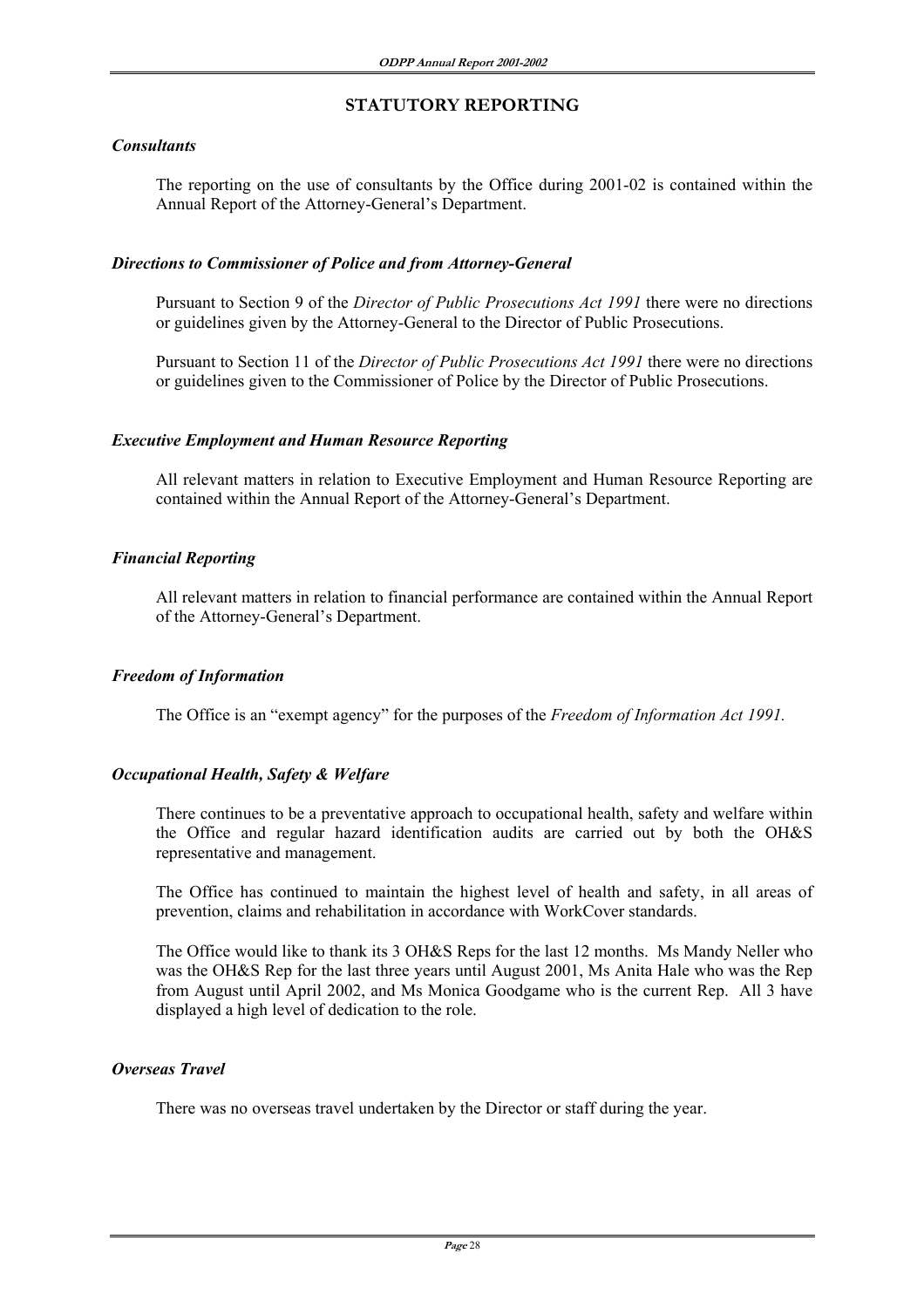# **GLOSSARY OF TERMS**

#### *COMMITTAL UNIT - tables and charts*

#### *Other*

Includes no case to answer. Head Office assuming further conduct of committal, mentally incompetent, dismissed etc.

# *Tender No Evidence (TNE)*

Where no evidence is tendered on **all** charges, otherwise counted in accordance with charges that proceeded.

## *Resolved summarily*

 Includes matters where *major indictable* charge reduced to *minor indictable* or *summary* charge only, and finalised in the Magistrates Court (by plea or trial), by the Committal Unit or police.

# *SUPERIOR COURT PROSECUTION OUTCOMES - tables and charts*

## *Convicted*

 Convicted of any offence, ie committed for sentence, plea of guilty as charged or a lesser charge, or found guilty as charged or of a lesser charge.

*Note: Convictions recorded on Magistrate Court matters called up, not included*

# *Not Guilty*

Proceeded to trial and acquitted of **all** charges.

# *Mentally Incompetent*

 Where accused is found *not guilty* on grounds of mental competence (CLCA Part 8A) and declared liable to supervision.

## *Nolle Prosequi*

**All** charges against the accused not proceeded with.

- *Note: 1 Nolle entered purely because of substitute Information filed, not counted as a Nolle* 
	- *2 "Technical Nolle Prosequi" where incorrectly committed matters are returned to Magistrates Court, or lesser charge, or alternative remedy is pursued in the Magistrates Court, not counted as a Nolle, but counted separately under "other"*
	- *3 "White Paper" filed pursuant to CLCA s276 not counted as a Nolle, but shown separately*
	- *4 Where multiple charges laid, then one or more (but not all) are discontinued (Nolle), not counted as a Nolle but recorded under the outcome of the charge(s) which proceed*
	- *5 Where matter Nolled immediately after appellate court orders retrial, not counted as a Nolle*

## *White Paper*

 Where the Director declines to prosecute **any** charge and files prior to arraignment, a notice pursuant to CLCA s276.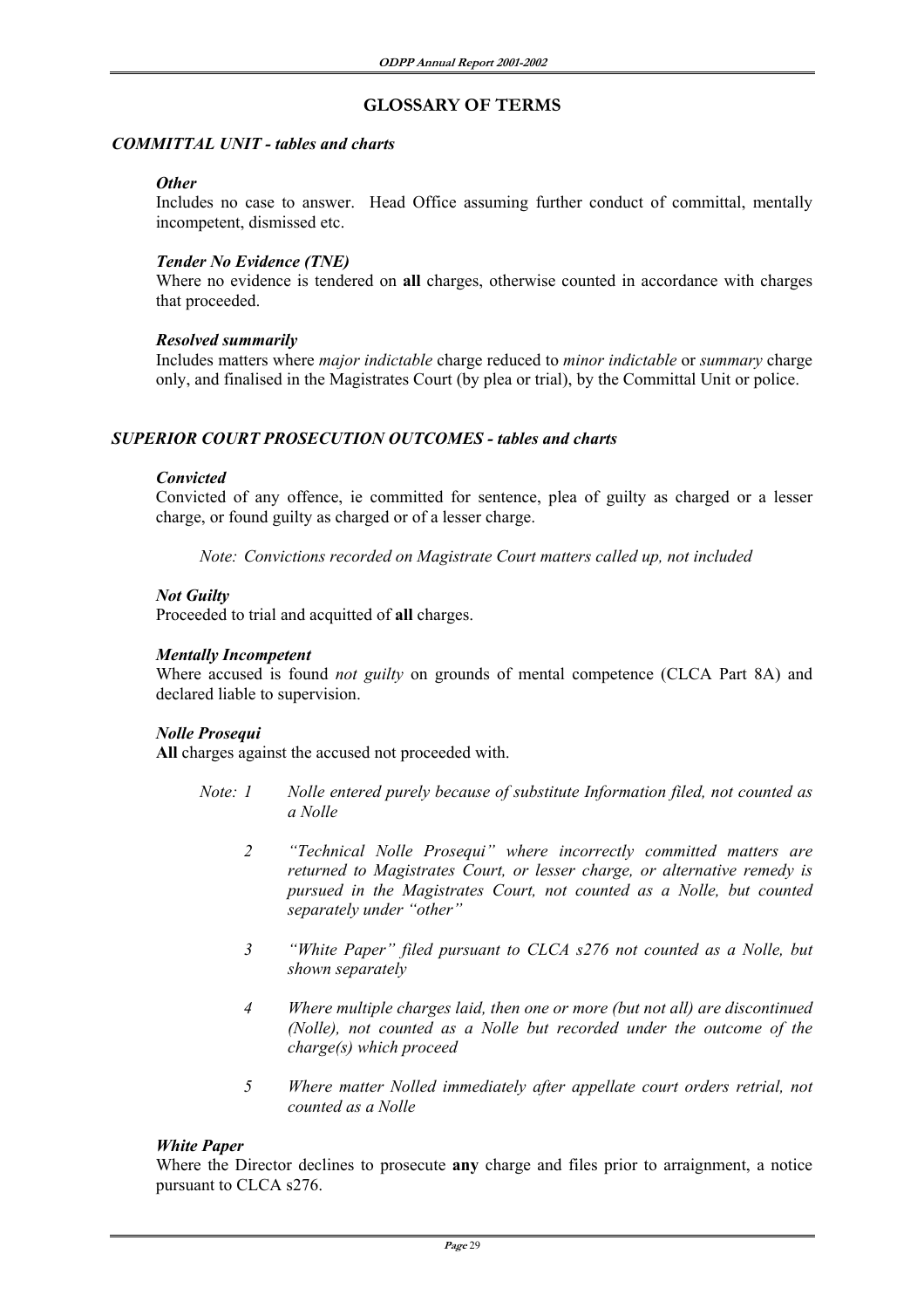*Note: Where an accused is separately committed for trial and sentence, and the Director declines to prosecute any of the charges committed for trial, but proceeds with the charges(s) committed for sentence, not counted as a White Paper* 

## *Other*

Includes stay of proceedings, resolved in Magistrates Court, and incorrectly committed.

# *MATTERS LISTED FOR TRIAL - tables and charts*

#### *Proceeded to trial*

All matters that have been listed for trial and the proceedings have commenced, including legal argument, jury empanelment, or commencement of trial by judge alone.

*Note: Matters listed for legal argument only, not included* 

## *Trial Outcome - Other*

Includes stay of proceedings, adjournment during trial, bench warrant during trial, and matters which are not finalised at the time of report.

# *GENERAL COUNTING UNIT*

#### *Matter*

An accused charged with an offence or series of offences upon the same Information.

- *Note: 1 Where a single Information contains charges against several accused, each accused counted* 
	- *2 Where an accused is charged upon separate unrelated Informations, each Information counted (subject to note 3)*
	- *3 Where an accused charged or committed on separate Informations, that are subsequently joined upon a single Information, counted as one only (subject to note 4)*
	- *4 Where an accused charged or committed on one Information and subsequently charged on separate Informations, or separate trials ordered, each trial is counted separately*
	- *5 Where trial proceeds to conviction, but retrial ordered on appeal:* 
		- *a) from time that Director elects to proceed with retrial, counted as a new matter*
		- *b) if a Nolle Prosequi is entered immediately, not counted as a new matter*

 *[NB: where appeal is instituted, original prosecution is not altered, irrespective of appeal outcome]* 

 *6 A single matter will sometimes include multiple trials/proceedings. For example, where a trial results in a mistrial, hung jury or is otherwise inconclusive and relisted. These are counted as one matter in accordance with the ultimate outcome. But, each trial is included in trial outcomes. Hence total trial and other outcomes may exceed total matters finalised.*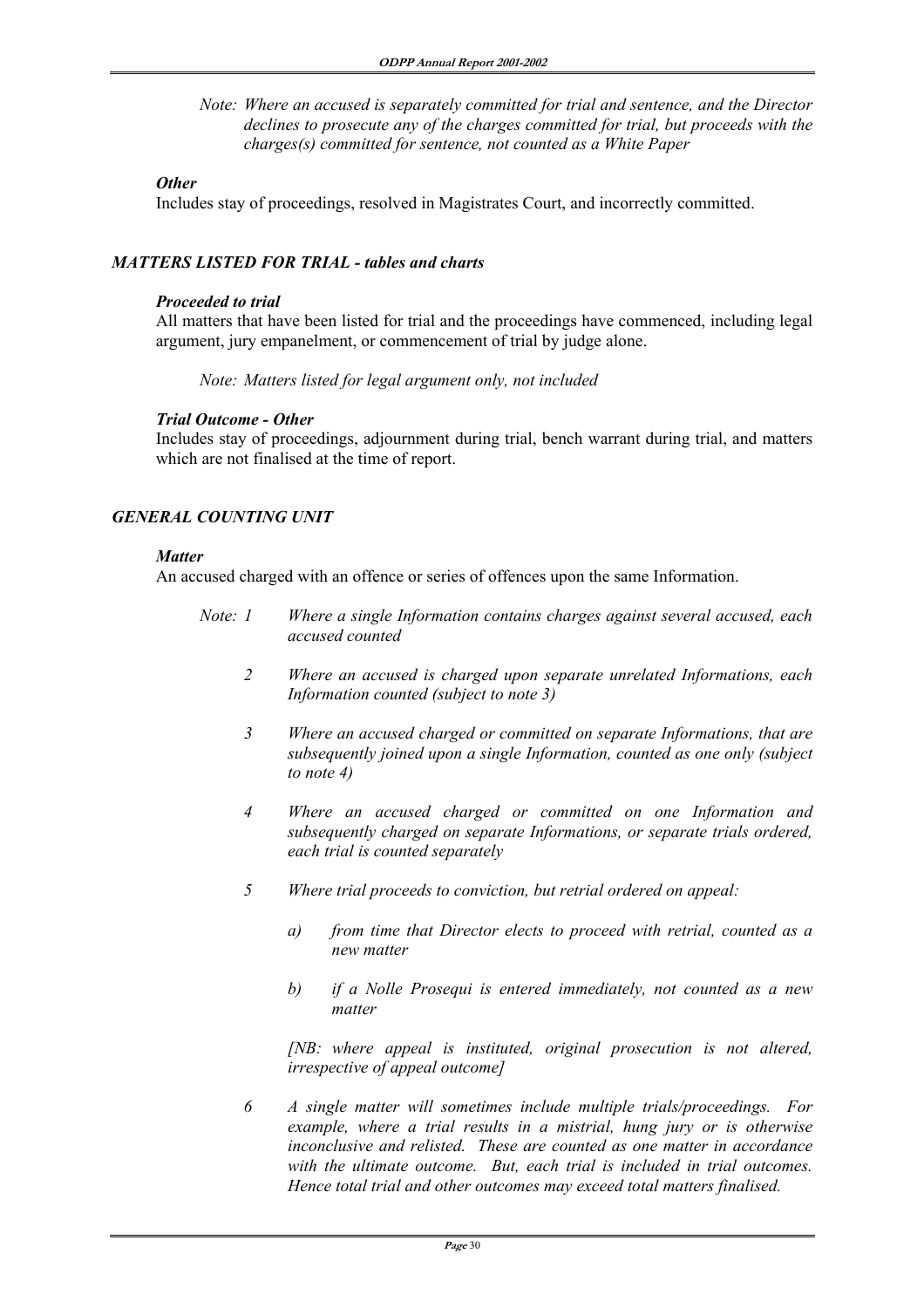**ORGANISATIONAL CHART**  ORGANISATIONAL CHART

as at 30th June, 2002 as at 30th June, 2002

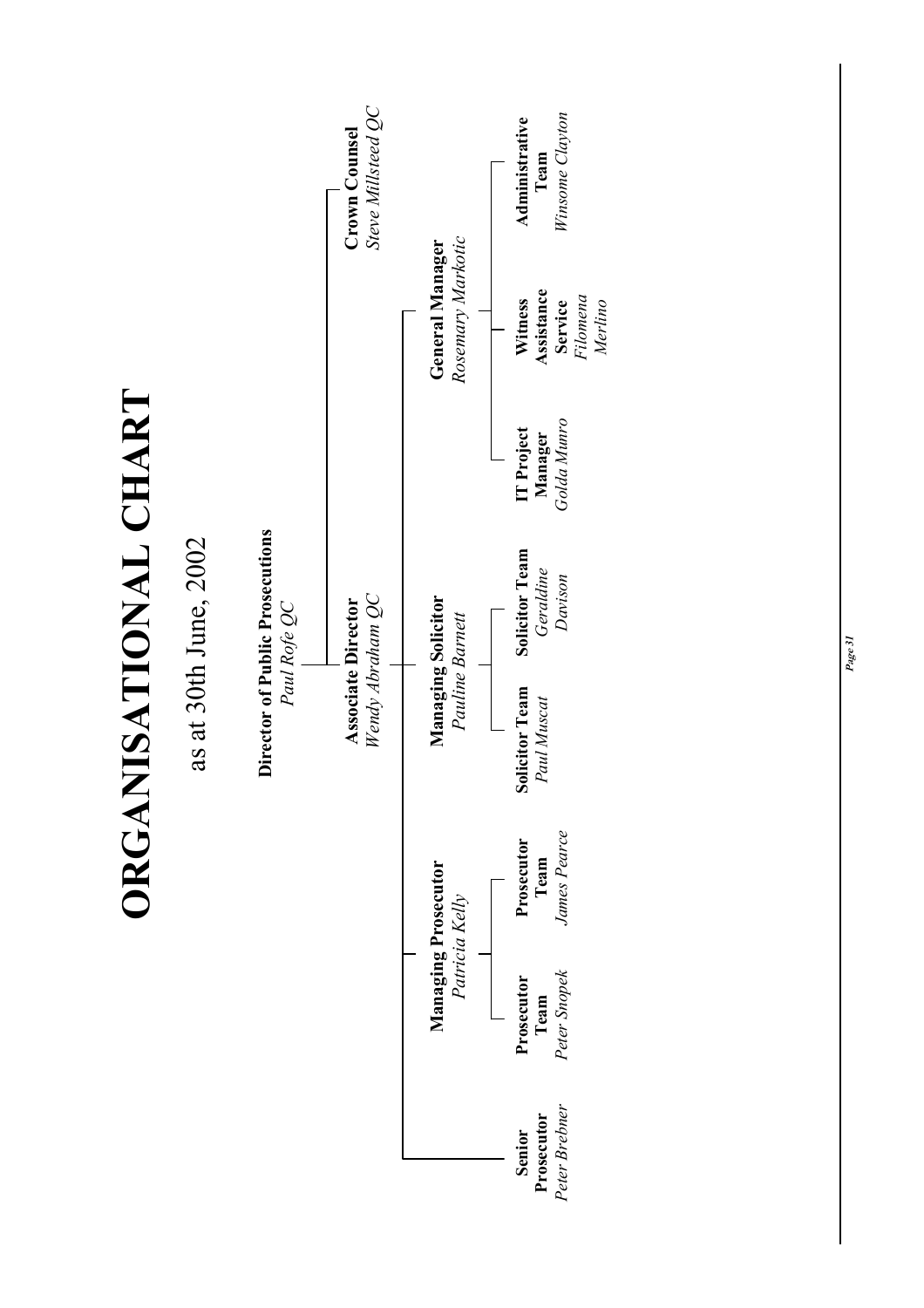#### **APPENDIX B:**

#### *DECLARATION OF VICTIM'S RIGHTS*

In all dealings with victims of crime the Office of the Director of Public Prosecutions, is required to give effect to the Declaration of Victim's Rights set out below in so far as they are applicable to the functions of the Office.

The victim of crime shall have the right to:

- 1 be dealt with at all times in a sympathetic, constructive and reassuring manner and with due regard to the victim's personal situation, rights and dignity;
- 2 be informed about the progress of investigations being conducted by police (except where such disclosure might jeopardise the investigations);
- 3 be advised of the charges laid against the accused and of any modifications to the charges in question;
- 4 have a comprehensive statement taken at the time of the initial investigation which shall include information regarding the harm done and losses incurred in consequence of the commission of the offence. The information in this statement shall be updated before the accused is sentenced;
- 5 be advised of justifications for accepting a plea of guilty to a lesser charge or for accepting a guilty plea in return for recommended leniency in sentencing;
- 6 be advised of justification for entering a nolle prosequi (ie to withdraw charges) when the decision is taken not to proceed with charges. (Decisions which might prove discomforting to victims should be explained with sensitivity and tact);
- 7 have property held by the Crown for purposes of investigation or evidence returned as promptly as possible. Inconveniences to victims should be minimised wherever possible;
- 8 be informed about the trial process and of the rights and responsibilities of witnesses;
- 9 be protected from unnecessary contact with the accused and defence witnesses during the course of the trial;
- 10 not have his or her residential address disclosed unless deemed material to the defence or prosecution;
- 11 not be required to appear at preliminary hearings or committal proceedings unless deemed material to the defence or prosecution;
- 12 have his or her need or perceived need for physical protection put before a bail authority which is determining an application for bail by the accused person, by the prosecutor;
- 13 be advised of the outcome of all bail applications and be informed of any conditions of bail which are designed to protect the victim from the accused;
- 14 have the full effects of the crime upon him or her made known to the sentencing court either by the prosecutor or by information contained in a pre-sentence report; including any financial, social, psychological and physical harm done to or suffered by the victim. Any other information that may aid the court in sentencing including the restitution and compensation needs of the victim should also be put before the court by the prosecutor;
- 15 be advised of the outcome of criminal proceedings and be fully apprised of the sentence, when imposed, and its implications;
- 16 be advised of the outcome of parole proceedings;
- 17 be notified of an offender's impending release from custody.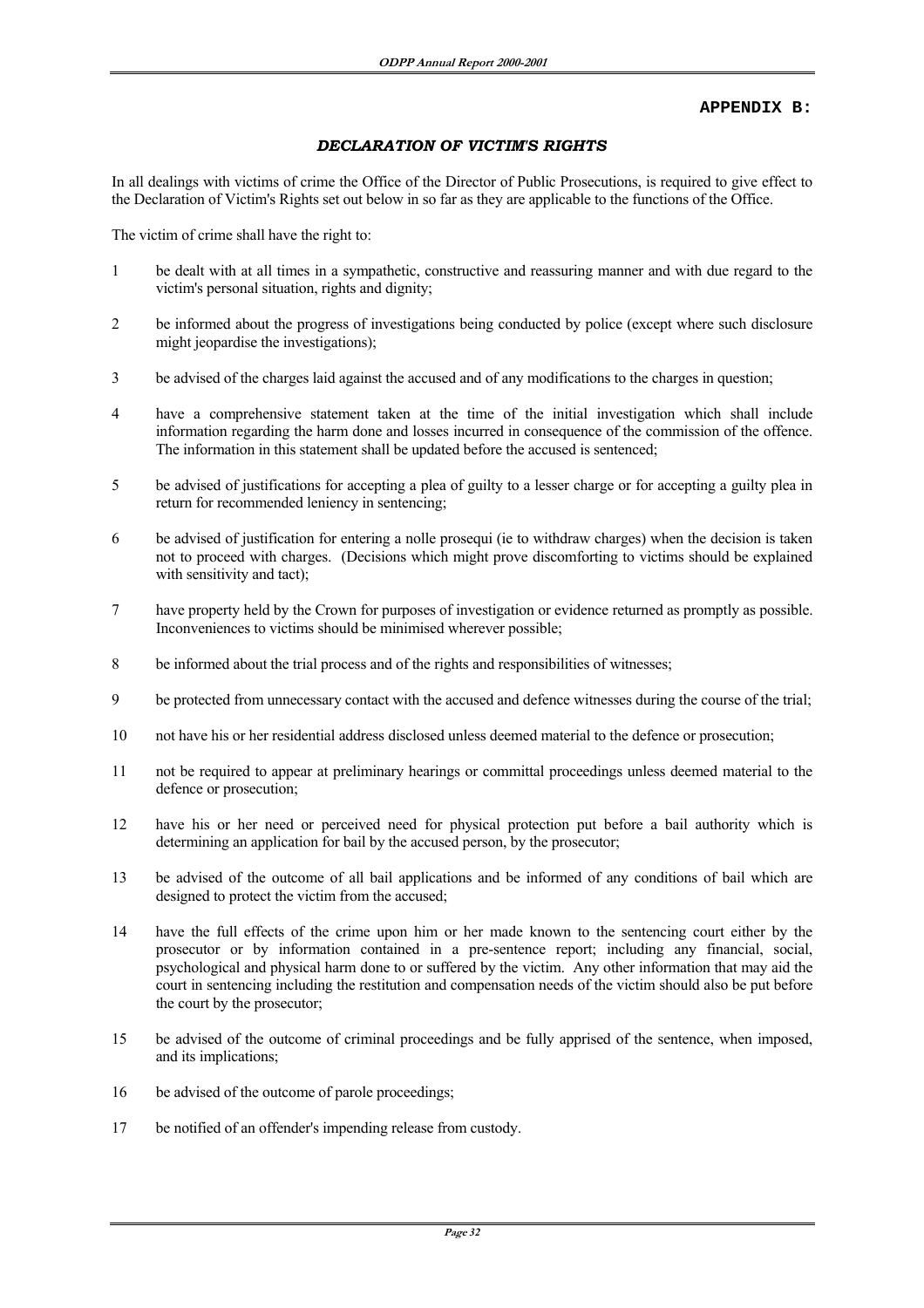#### **APPENDIX C:**

# *PROSECUTION POLICY*

#### **INTRODUCTION**

The Office of the Director of Public Prosecutions was established in 1992 to provide an effective, fair and independent criminal prosecution service for the people of South Australia. Since that time all major criminal prosecutions have been conducted by the Office in Adelaide and in the country areas of Port Augusta and Mount Gambier.

The Office is committed to the highest ethical and professional standards and strives to achieve the most effective and appropriate criminal prosecutions. It is integral to the process that all members of the Office adopt and implement the same set of values and standards when evaluating charges and conducting prosecutions.

The Prosecution Policy was first issued upon the establishment of the Office in 1992 and since that time has been under review. I have provided further guidance to my staff in the form of guidelines for their important decision making processes and to maintain the highest ethical standards.

The policy and guidelines are available to all interested members of the public, legal profession and the police.

# **P J L Rofe QC** *DIRECTOR OF PUBLIC PROSECUTIONS*

#### **INTRODUCTION**

This Policy and the annexed guidelines are those governing the decision to prosecute criminal offences in South Australia. They form part of the uniform prosecution policy adopted by the Directors of Public Prosecutions of all States and the Commonwealth of Australia in 1990.

#### **THE OFFICE OF THE DIRECTOR OF PUBLIC PROSECUTIONS**

The Office is divided into a number of smaller units that conduct the functions of solicitors and prosecutors with a close working relationship. In this document the legal staff within the Office and members of the private profession briefed to appear on behalf on the Director are referred to as prosecutors.

The Office of the Director of Public Prosecutions' first contact with most criminal matters is through the Committal Unit where the major indictable offences in the State are referred by the Police either prior to or just after charging. The Office then assumes conduct of these matters until their final resolution. The Office also conducts Summary Trials in complex or sensitive matters and appeals from the Magistrates Court on indictable offences. This document provides a framework for those conducting prosecutions on behalf of the State.

In addition to the legal staff the Office has a Witness Assistance Service (WAS) that provides assistance to witnesses involved in major indictable proceedings and referral to other agencies if necessary.

All staff within the Office work on the instructions of the Director who has been appointed pursuant to the Director of Public Prosecutions Act 1991 (the Act).

#### **THE DIRECTOR OF PUBLIC PROSECUTIONS**

The obligations of the Director of Public Prosecutions are no different from those imposed on every prosecutor or prosecuting authority in the common law system.

The primary obligation on a prosecutor is one of fairness. Fairness must dictate eventually the discharge of all of a prosecutor's functions. But the question must be asked as to whom these obligations are owed. Obviously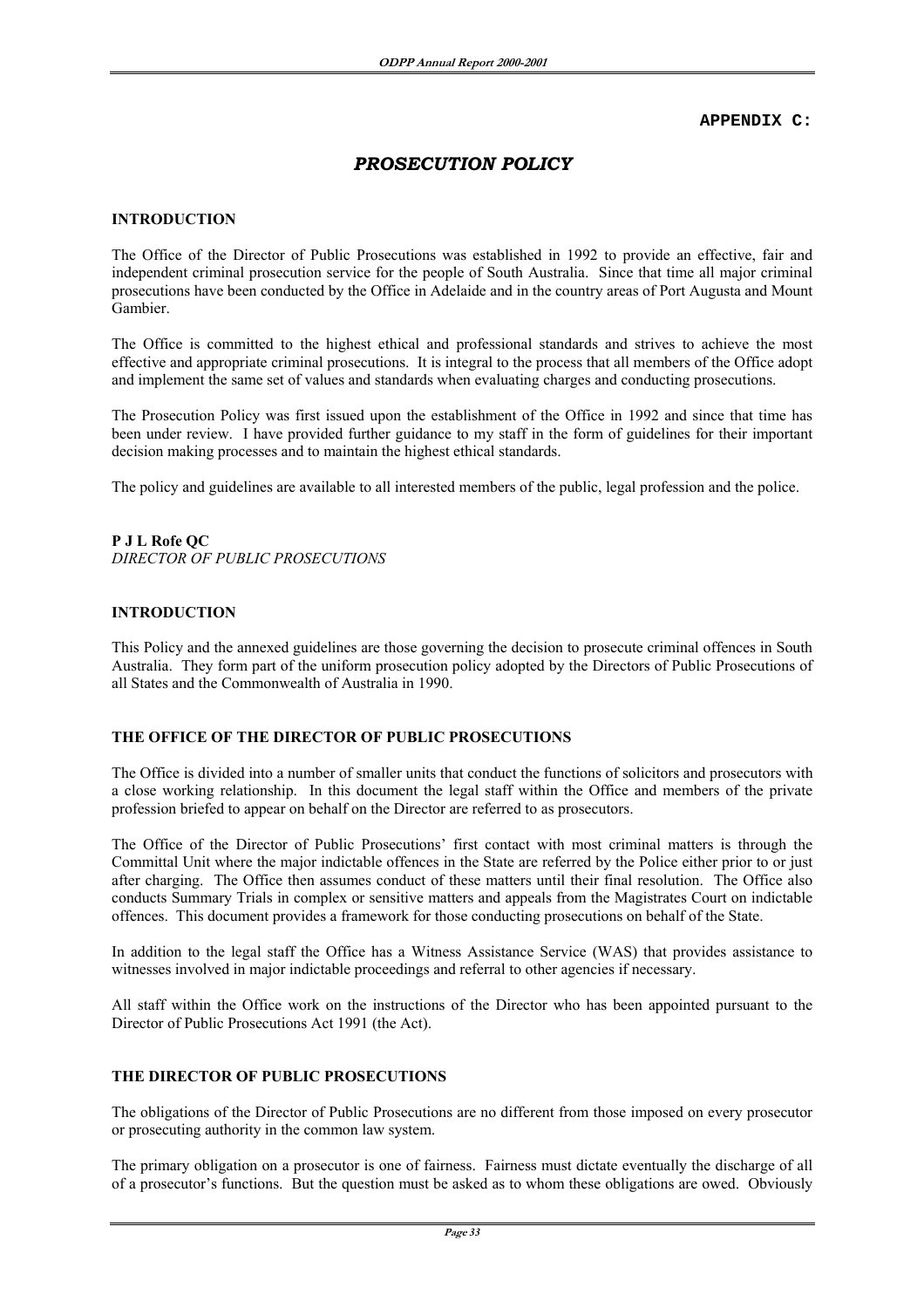a prosecutor must be fair to an accused but that cannot be the sole consideration. There are other parties with legitimate interests who are also entitled to expect a prosecutor to act in a particular way. Sometimes these interests will conflict with those of the accused.

A prosecutor has obligations to varying degrees to the following:

- the court (judge and jury)
- the community
- the accused
- victims
- witnesses
- defence counsel

A prosecutor must play his or her part in securing a fair trial for persons accused of criminal offences. A fair trial is one that results in justice being done, ie conviction of the guilty as well as acquittal of the innocent. A fair trial may be described also as one where all relevant credible evidence is presented, tested and adjudicated upon according to law. The obligations of the prosecution to the various parties flow from those concepts.

## **THE ROLE OF THE PROSECUTOR**

In order to understand the obligations of a prosecutor in any given situation or at any particular stage of the trial process, it is necessary to define the role of the prosecutor. The exercise has been attempted on numerous occasions by various commentators. The role is usually expressed in terms such as "a minister of justice" or "an officer of the court". It may be more easily understood in terms of what it is not. It is not about winning or losing where convictions are wins and acquittals are losses. A conviction obtained on insufficient or doubtful evidence should be regarded as a loss just as much as a failure to obtain a conviction on a strong credible prosecution case. Again it is a matter of striking a balance.

Some quotations from commentators may assist in defining the role of the prosecutor :

 "*It cannot be over emphasised that the purpose [cf expectation] of a criminal prosecution is not to obtain a conviction: it is to lay before a jury what the Crown considers to be credible evidence relevant to what is alleged to be a crime. Counsel have a duty to see that all available legal proof of the facts is presented; it should be done firmly and pressed to its legitimate strength, but it must also be done fairly. The role of prosecutor excludes any notion of winning or losing: his function is a matter of public duty than which in civil life there can be none charged with greater personal responsibility. It is to be efficiently performed with an ingrained sense of the dignity, the seriousness and the justness of judicial proceedings."* (per Rand J in Boucher v R (1954) 110 CCC 263 at 270).

 "*Finally there is or has been a tendency for Counsel for the prosecution not to prosecute firmly enough. The last half century has seen a welcome transition in the role of a prosecuting counsel from a persecuting advocate into a minister of justice, but in some places the pendulum has swung so far and the ministry has moved so close to the opposition that the prosecution's case is not adequately presented and Counsel, frightened of being accused of excessive fervor tend to do little except talk of reasonable doubt and leave the final speech on the facts to the Judge. The result of the deficiency is that the duty of seeing that the prosecution's case is effectively put to the jury is sometimes transferred to the Judge and thus the balance of the trial is upset*." (Lord Devlin, Trial by Jury pp.122-123)

But in the end it may come back to the words of Christmas Humphreys QC:

 "*It is the duty of prosecuting counsel to prosecute, and he need not rise to his feet and apologise for so doing. It is not unfair to prosecute"* (1955 Crim LR 739 at 741)

## and again -

 "*Always the principle holds that Crown counsel is concerned with justice first, justice second and conviction a very bad third"* (Ibid p.746)

The Office of the Director of Public Prosecutions in South Australia is committed to those ideals.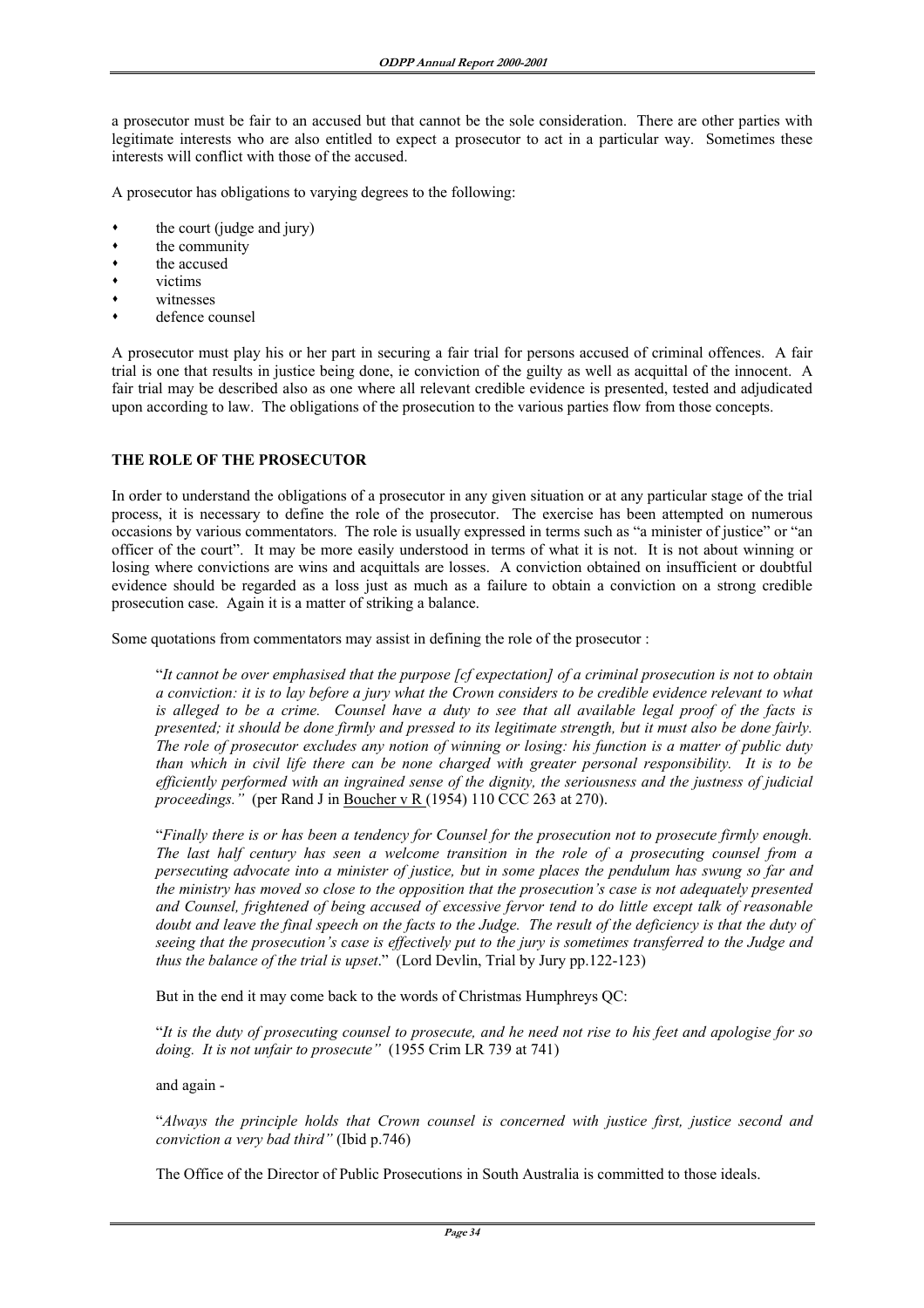#### **THE DECISION TO PROSECUTE**

A prosecution should not proceed if there is no reasonable prospect of a conviction being secured. This basic criterion is the cornerstone of the uniform prosecution policy adopted in Australia.

The decision whether or not to prosecute is the most important step in the prosecution process. In every case great care must be taken in the interests of the victim, the suspected offender and the community at large to ensure that the right decision is made. A wrong decision to prosecute or, conversely, a wrong decision not to prosecute, tends to undermine the confidence of the community in the criminal justice system.

It has never been the rule in this country that suspected criminal offences must automatically be the subject of prosecution. A significant consideration is whether the prosecution is in the public interest. The resources available for prosecution action are finite and should not be wasted pursuing inappropriate cases, a corollary of which is that the available resources are employed to pursue those cases worthy of prosecution.

The initial consideration in the exercise of this discretion is whether the evidence is sufficient to justify the institution or continuation of a prosecution. A prosecution should not be instituted or continued unless there is admissible, substantial and reliable evidence that a criminal offence known to the law has been committed by the accused. There is a continuing obligation to assess the evidence as the matter proceeds.

The decision whether there is a reasonable prospect of conviction requires an evaluation of how strong the case is likely to be when presented in court. It must take into account such matters as the availability, competence and credibility of witnesses and their likely impression on the arbiter of fact, and the admissibility of any alleged confession or other evidence. The prosecutor should also have regard to any lines of defence which are plainly open to, or have been indicated by, the accused and any other factors which in the view of the prosecutor could affect the likelihood or otherwise of a conviction. This assessment may be a difficult one to make, and of course there can never be an assurance that a prosecution will succeed. Indeed it is inevitable that some will fail. However, application of this test dispassionately, after due deliberation by a person experienced in weighing the available evidence, is the best way of seeking to avoid the risk of prosecuting an innocent person and pursuing a futile prosecution resulting in the unnecessary expenditure of public funds.

When evaluating the evidence regard should be had to the following matters:

- (a) Are there grounds for believing the evidence may be excluded bearing in mind the principles of admissibility at common law and under statute?
- (b) If the case depends in part on admissions by the accused, are there any grounds for believing that they are of doubtful reliability having regard to the age, intelligence and apparent understanding of the accused?
- (c) Does it appear that a witness is exaggerating, or that his or her memory is faulty, or that the witness is either hostile or friendly to the accused, or may be otherwise unreliable?
- (d) Has a witness a motive for telling less than the whole truth?
- (e) Are there matters which might properly be put to a witness by the defence to attack his or her credibility?
- (f) What sort of impression is the witness likely to make? How is the witness likely to stand up to crossexamination?
- (g) If identity is likely to be an issue, how cogent and reliable is the evidence of those who purport to identify the accused?
- (h) If there is conflict between eye witnesses, does it go beyond what one would expect and hence materially weaken the case?
- (i) Is there anything which causes suspicion that a false story may have been concocted?
- (j) Are all the necessary witnesses available and competent to give evidence, including any who may be out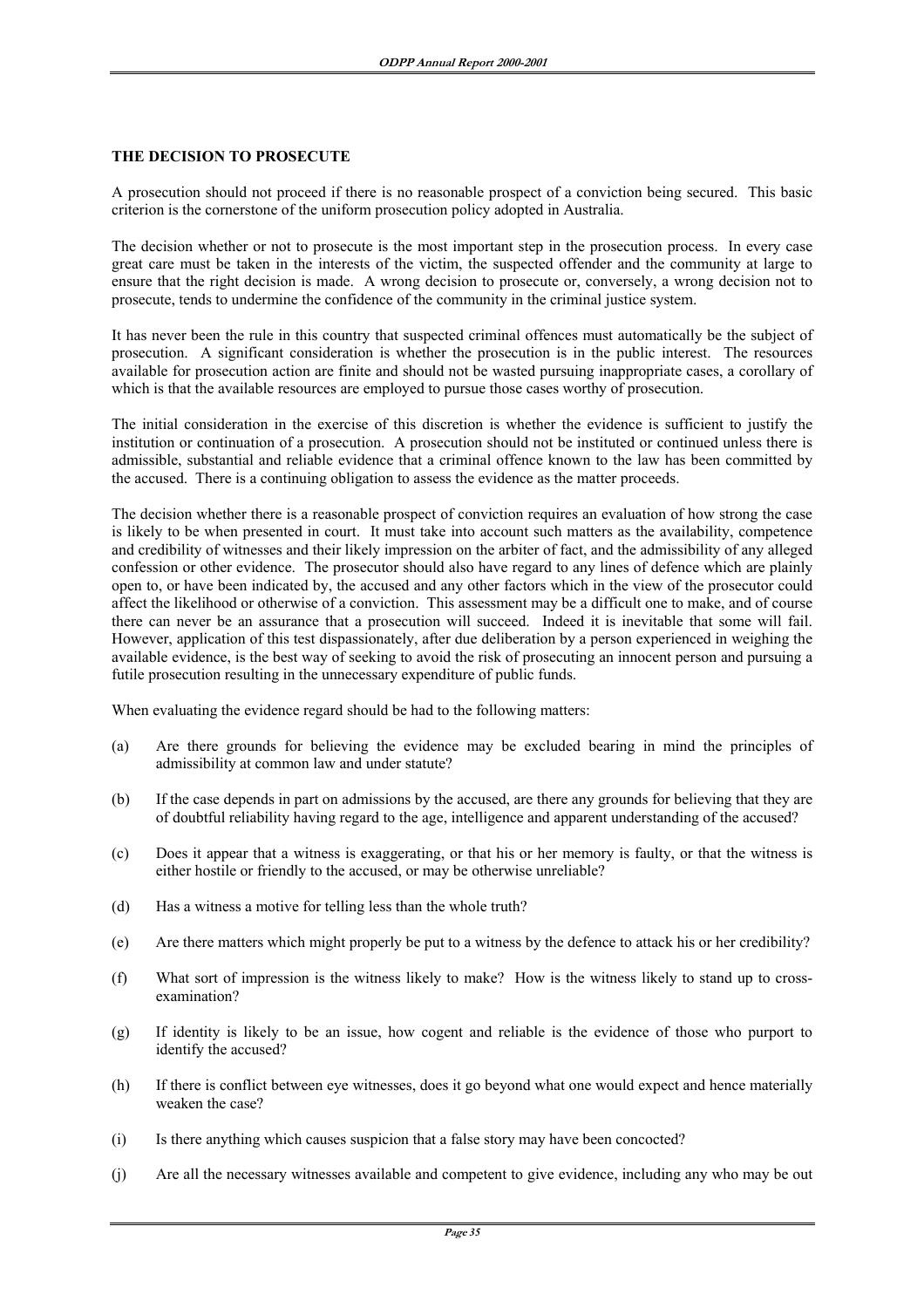of the jurisdiction? Is any witness likely to obtain an exemption from giving evidence pursuant to Section 21 of the Evidence Act, 1929?

(k) Where child witnesses are involved, are there statutory difficulties in the reception and evaluation of their evidence?

This list is not exhaustive, and of course the matters to be considered will depend upon the circumstances of each individual case.

Having satisfied himself or herself that the evidence is sufficient to justify the institution or continuation of a prosecution, the prosecutor must then consider whether, in the light of the provable facts and the whole of the surrounding circumstances, the public interest requires a prosecution to be pursued. It is not the rule that all offences brought to the attention of the authorities must be prosecuted.

The factors which can properly be taken into account in deciding whether the public interest requires a prosecution will vary from case to case. While some public interest factors may militate against a decision to proceed with a prosecution, there are public interest factors which operate in favour of proceeding with a prosecution, for example the seriousness of the offence and the need for deterrence. In this regard, generally speaking the more serious the offence the less likely it will be that the public interest will not require that a prosecution be pursued.

Factors which may arise for consideration in determining whether the public interest requires a prosecution include:

- (a) the seriousness or, conversely, the triviality of the alleged offence or that it is of a "technical" nature only;
- (b) any mitigating or aggravating circumstances;
- (c) the youth, age, intelligence, physical health, mental health, or special infirmity of the accused, a witness or victim;
- (d) the accused's antecedents and background;
- (e) the staleness of the alleged offence;
- (f) the degree of culpability of the accused in connection with the offence;
- (g) the effect on public order and morale;
- (h) the obsolescence or obscurity of the law;
- (i) whether the prosecution would be perceived as counter-productive, for example, by bringing the law into disrepute;
- (j) the availability and efficacy of any alternatives to prosecution;
- (k) the prevalence of the alleged offence and the need for deterrence, both personal and general;
- (l) whether the consequences of any resulting prosecution or conviction would be unduly harsh and oppressive;
- (m) whether the alleged offence is of considerable public concern;
- (n) any entitlement of the State or other person or body to criminal compensation, reparation or forfeiture;
- (o) the attitude of the victim of the alleged offence to a prosecution;
- (p) the likely length and expense of a trial;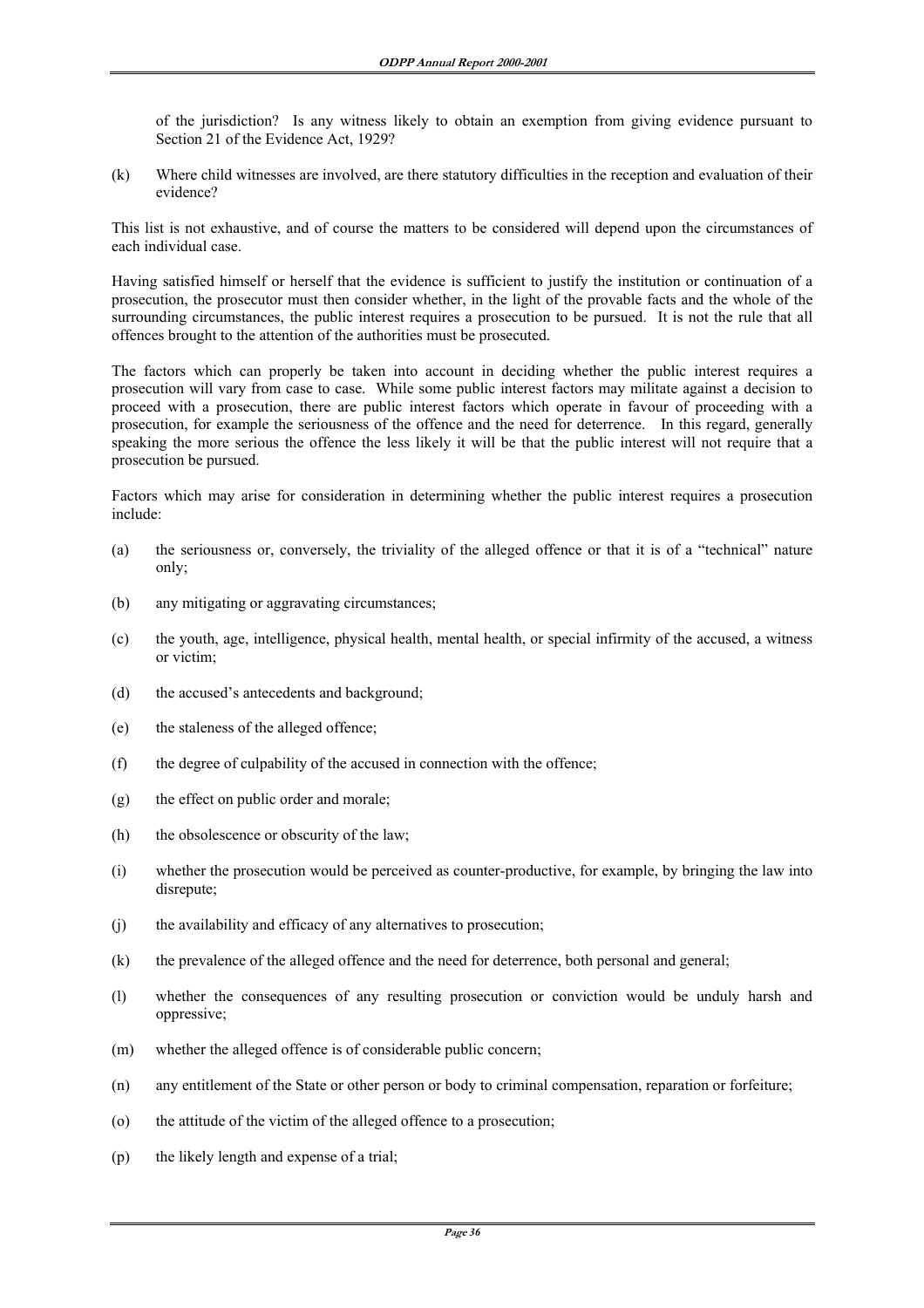- (q) whether the accused is willing to co-operate in the investigation or prosecution of others, or the extent to which the accused has done so;
- (r) the likely outcome in the event of a finding of guilt having regard to the sentencing options available to the court;
- (s) whether the alleged offence is triable only on indictment; and
- (t) the necessity to maintain public confidence in such institutions as the Parliament and the Courts.

The weight to be given to these and other factors will depend on the particular circumstances of each case.

As a matter of practical reality the proper decision in most cases will be to proceed with a prosecution if there is sufficient evidence available to justify a prosecution. Although there may be mitigating factors present in a particular case, often the proper decision will be to proceed with a prosecution and for those factors to be put to the sentencing court in mitigation. Nevertheless, where the alleged offence is not so serious as plainly to require prosecution the prosecutor should always apply his or her mind to whether the public interest requires a prosecution to be pursued.

A decision whether or not to prosecute must clearly not be influenced by:

- (a) the race, religion, sex, national origin or political associations, activities or beliefs of the accused or any other person involved;
- (b) personal feelings concerning the accused or the victim;
- (c) possible political advantage or disadvantage to the Government or any political group or party; or
- (d) the possible effect of the decision on the personal or professional circumstances of those responsible for the prosecution decision.

Special considerations apply to the prosecution of young offenders. Prosecution of a young offender should always be regarded as a severe step, and generally speaking a much stronger case can be made for methods of disposal which fall short of prosecution unless the seriousness of the alleged offence or the circumstances of the young offender concerned dictate otherwise. In this regard, ordinarily the public interest will not require the prosecution of a young offender who is a first offender in circumstances where the alleged offence is not serious.

In deciding whether or not the public interest warrants the prosecution of a young offender regard should be had to such of the factors that apply to adults as appear to be relevant, but particularly to:

- (a) the seriousness of the alleged offence;
- (b) the age, apparent maturity and mental capacity of the young offender;
- (c) the available alternatives to prosecution, such as a caution, and their efficacy;
- (d) the sentencing options available to the relevant Youth Court if the matter were to be prosecuted;
- (e) The young offender's family circumstances, particularly whether the parents or guardians of the young offender appear able and prepared to exercise effective discipline and control over the young offender;
- (f) The young offender's antecedents, including the circumstances of any previous caution the young offender may have been given, and whether they are such as to indicate that a less formal disposal of the present matter would be inappropriate; and
- (g) whether a prosecution would be likely to be harmful to the young offender or be inappropriate, having regard to such matters as the personality of the young offender and his or her family circumstances.

Under no circumstances should a young offender be prosecuted solely to secure access to the welfare powers of the court.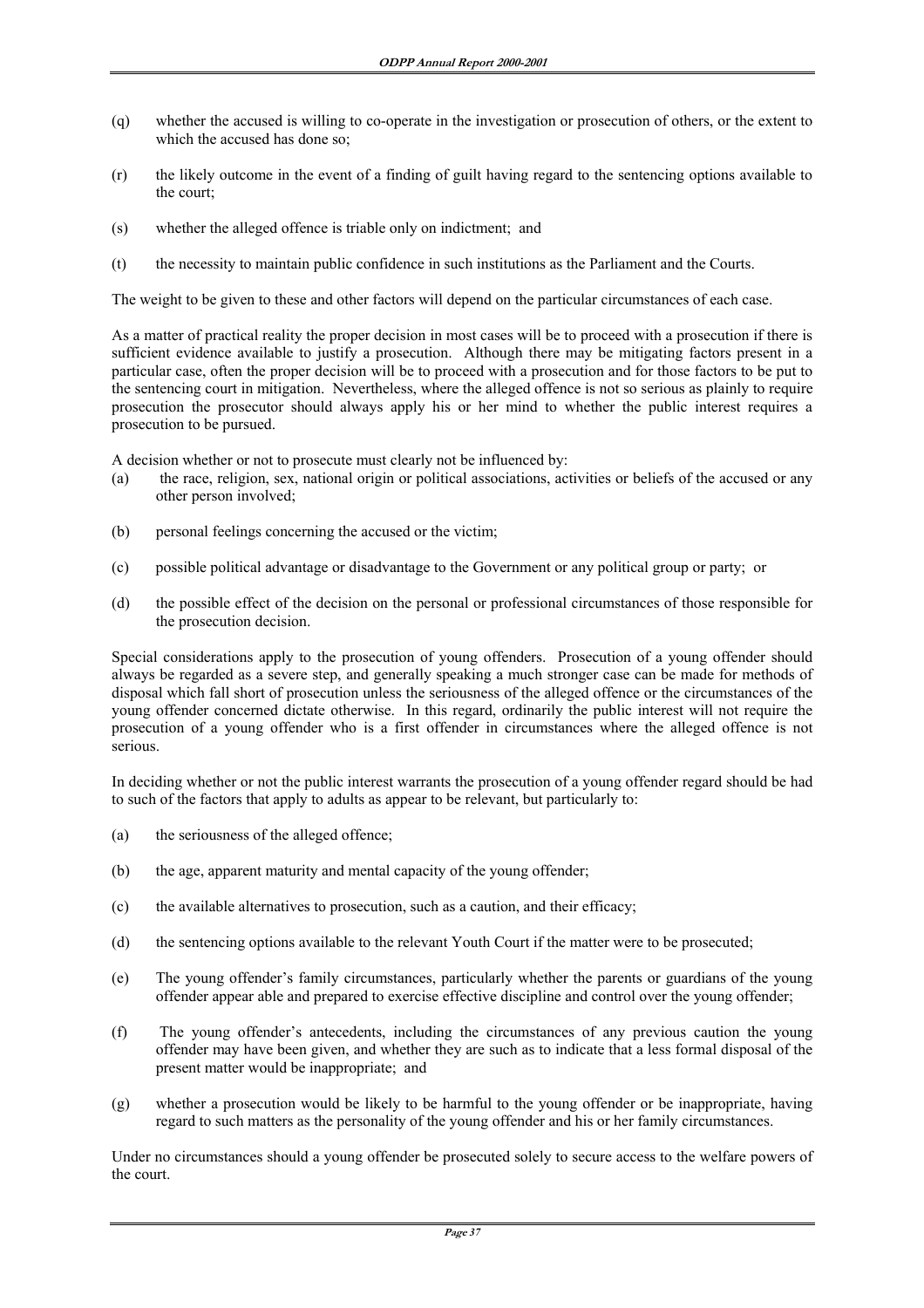Pursuant to Section 17 of the Young Offenders Act, 1993, all young offenders charged with homicide, or an offence consisting of an attempt to commit or assault with intent to commit homicide, are to be dealt with by an adult court. In other cases an application by the DPP or police prosecutor can be made to have a young offender dealt with as an adult if it is considered that it is warranted by the gravity of the offence or because the offence was part of a pattern of repeated offending.

#### **Guideline No 1 - Choice of Charges**

In many cases the evidence will disclose a number of possible offences. Care must therefore be taken to choose a charge or charges which adequately reflect the nature and extent of the criminal conduct disclosed by the evidence and which will provide the Court with an appropriate basis for sentence.

In the ordinary course the charge or charges laid or proceeded with will be the most serious disclosed by the evidence. Nevertheless, when account is taken of such matters as the strength of the available evidence, the probable lines of defence to a particular charge and other considerations including the appropriate sentence, it may be appropriate to lay or proceed with a charge which is not the most serious revealed by the evidence.

Under no circumstances should charges be laid with the intention of providing scope for subsequent chargebargaining.

The High Court in R v Hoar [1981] 148 CLR 32 at 38 has highlighted the need for restraint in laying conspiracy charges:

 "*Generally speaking, it is undesirable that conspiracy should be charged when a substantive offence has been committed and there is a sufficient and effective charge that this offence has been committed."*

Whenever possible substantive charges should be laid. However, there are occasions when a conspiracy charge is the only one which is adequate and appropriate on the available evidence. Where it is proposed to lay or proceed with conspiracy charges against a number of accused jointly, those responsible for making the necessary decision must guard against the risk of the joint trial being unduly complex or lengthy.

It will never be appropriate to overcharge on an information to gain a benefit in relation to charge-bargaining or for some other perceived benefit to the prosecution. In cases where there have been numerous offences committed, the prosecutor should strive to charge counts, that sufficiently reflect the gravity of the incidents or the course of conduct.

#### **Guideline No 2 - Charge-Bargaining**

Charge-bargaining involves negotiations between the defence and the prosecution in relation to the charges to be proceeded with. Such negotiations may result in the accused pleading guilty to fewer than all of the charges he or she is facing, or to a lesser charge or charges, with the remaining charges either not being proceeded with or taken into account without proceeding to conviction.

These guidelines have earlier referred to the care that must be taken in choosing the charge or charges to be laid. Nevertheless, circumstances can change and new facts can come to light. Agreements as to charge or charges and plea must be consistent with the requirements of justice.

A proposal should not be entertained by the prosecution unless:

- (a) the charges to be proceeded with bear a reasonable relationship to the nature of the criminal conduct of the accused;
- (b) those charges provide an adequate basis for an appropriate sentence in all the circumstances of the case; and
- (c) there is evidence to support the charges.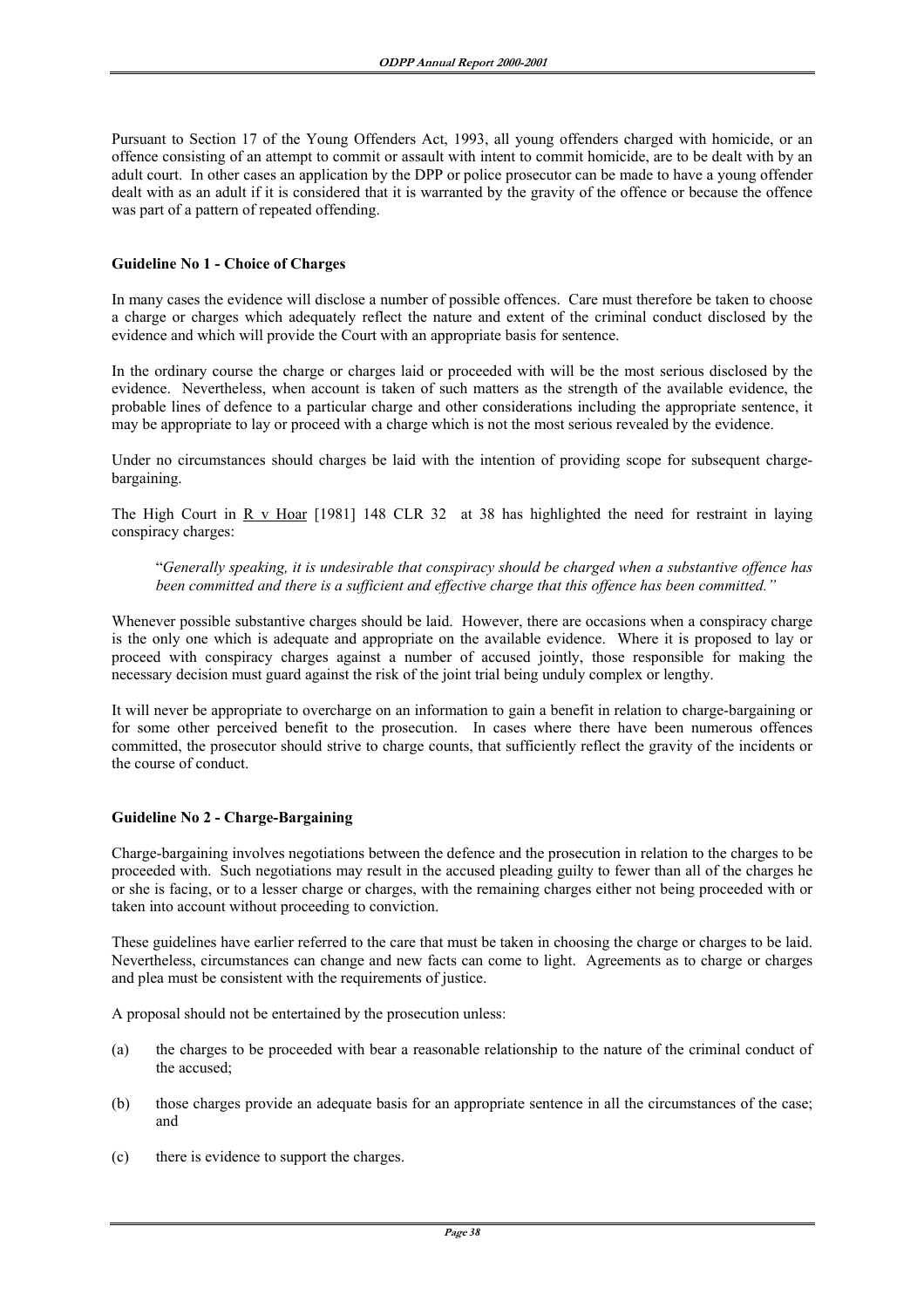Any decision whether or not to agree to a proposal advanced by the defence, or to put a counter-proposal to the defence, must take into account all the circumstances of the case and other relevant considerations including:

- (a) whether the accused is willing to co-operate in the investigation or prosecution of others, or the extent to which the accused has done so;
- (b) whether the sentence that is likely to be imposed if the charges are varied as proposed (taking into account such matters as whether the accused is already serving a term of imprisonment) would be appropriate for the criminal conduct involved;
- (c) the desirability of prompt and certain resolution of the case;
- (d) the accused's antecedents;
- (e) the strength of the prosecution case;
- (f) the likelihood of adverse consequences to witnesses;
- (g) in cases where there has been a financial loss to the State or any person, whether the accused has made restitution or arrangements for restitution;
- (h) the need to avoid delay in the resolution of other pending cases;
- (i) the time and expense involved in a trial and any appeal proceedings;
- (j) the views of the investigating police officers; and
- (k) the views of the victim or others significantly affected.

In no circumstances should the prosecution entertain a charge-bargaining proposal if the accused maintains his or her innocence with respect to a charge or charges to which the accused has offered to plead guilty.

#### **Guideline 3 - Giving Advice to Investigators**

All requests for advice by police investigators should be made in writing to the Office of the Director of Public Prosecutions. This includes advice in relation to:

- (a) the availability of criminal charges, involving
	- (i) the sufficiency of evidence;
	- (ii) the admissibility of evidence;
	- (iii) the most appropriate charge in the circumstances
- (b) the present state of the law with respect to a certain subject matter (where this requires detailed evaluation);
- (c) whether a matter should be disposed of summarily rather than on information;
- (d) the availability of an ex officio information; and appeal to the Supreme Court on sentence; a case stated or judicial review.

In the ordinary course these requests are to be answered in writing within a month. It should be the exception that the request is not made in writing.

There is no distinction to be drawn between "formal" and "informal" advice and "provisional" advice should not be given.

Should the person seeking advice be unable, due to the urgency of the matter, to seek advice by way of a written request, this should not preclude advice being provided. In such instances the written advice should recite the particular request made of this Office and the information provided upon which the advice is given.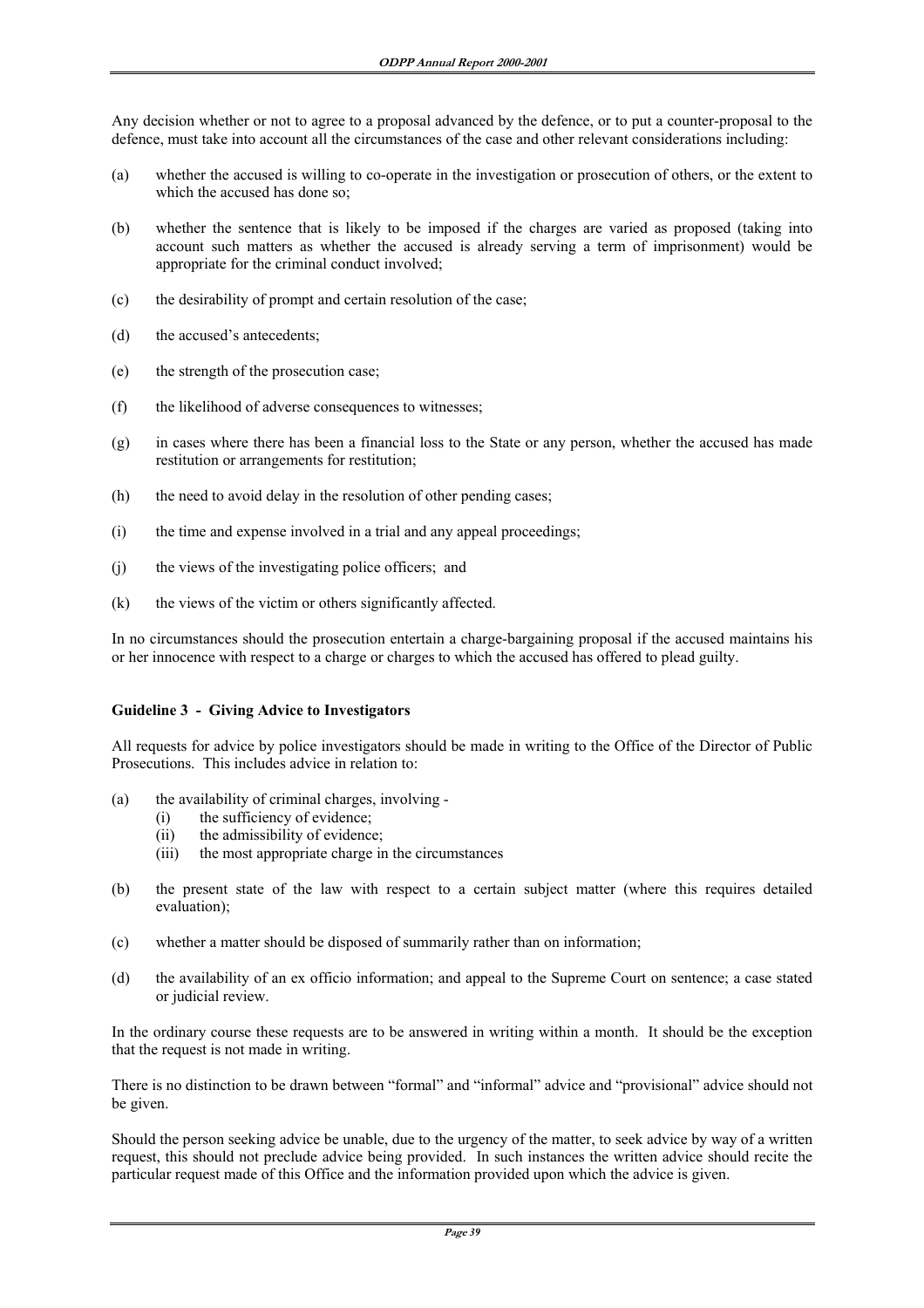In the ordinary course a letter confirming the oral advice should be dispatched within twenty four hours.

Where the request for advice relates to whether or not there is a basis for charging, any advice must only be provided after an examination of the complete police brief. Ordinarily such advice will only be given after the alleged offender has been provided with an opportunity to answer or comment upon the substance of the allegations (by interview or otherwise).

Advice will not be given on any individual exercise of police powers or on operational matters generally.

Requests for advice relating to matters of law which require a detailed evaluation or involve police or other investigative powers are to be referred to the Senior Solicitor or the manager of the Committal Unit.

The following requests for advice must be referred to the Director unless such matters have been specifically delegated to other officers:

- (a) whether or not a prosecution should proceed following a proposed extradition;
- (b) whether or not an immunity (indemnity or undertaking) should be granted;
- (c) whether or not an appeal should be lodged (including an application for judicial review);
- (d) whether or not a police officer should be prosecuted;
- (e) whether or not an ex officio information should be filed;
- (f) where the Director's or the Attorney-General's sanction or approval is required for the commencement of proceedings;
- (g) matters of particular sensitivity, including allegations of corruption or serious misconduct by any public official.

Where the charge is one of murder, manslaughter, assisted suicide or dangerous driving causing death, the prosecutor's advice is to be referred to the relevant manager for final consideration before it is communicated to the investigating officer.

#### **Guideline No 4 - Ex Officio Information**

To present an information in the absence of prior committal proceedings must be regarded as constituting a significant departure from accepted practice. Given that a purpose of committal proceedings is to filter out those cases where there is an insufficient basis for the accused being placed on trial, to indict in the absence of committal proceedings will deny the accused the opportunity of securing a discharge before the Magistrate.

A decision to indict in the absence of prior committal proceedings will only be justified if any disadvantage to the accused that may thereby ensue will nevertheless not be such as to deny the accused a fair trial. Further, such a decision will only be justified if there are strong and powerful grounds for so doing. An ex-officio information should not be presented in the absence of committal proceedings unless the evidentiary and public interest considerations outlined in the prosecution policy are satisfied.

Where an ex-officio information is presented in the absence of committal proceedings the accused will be provided with all relevant witness statements and full details of the case that the prosecution will present at the trial and any other material in accordance with disclosure principles.

On the other hand, a decision to indict notwithstanding the accused was discharged at the committal proceedings will not constitute as great a departure from accepted practice. The result of committal proceedings has never been regarded as binding on those who have the authority to indict. An error may have resulted in the Magistrate discharging the accused, and in such a case the filing of an ex-officio information may be the only feasible way that the error can be corrected. Nevertheless, a decision to indict following a discharge at the committal proceedings should never be taken lightly. An ex-officio information should not be presented in such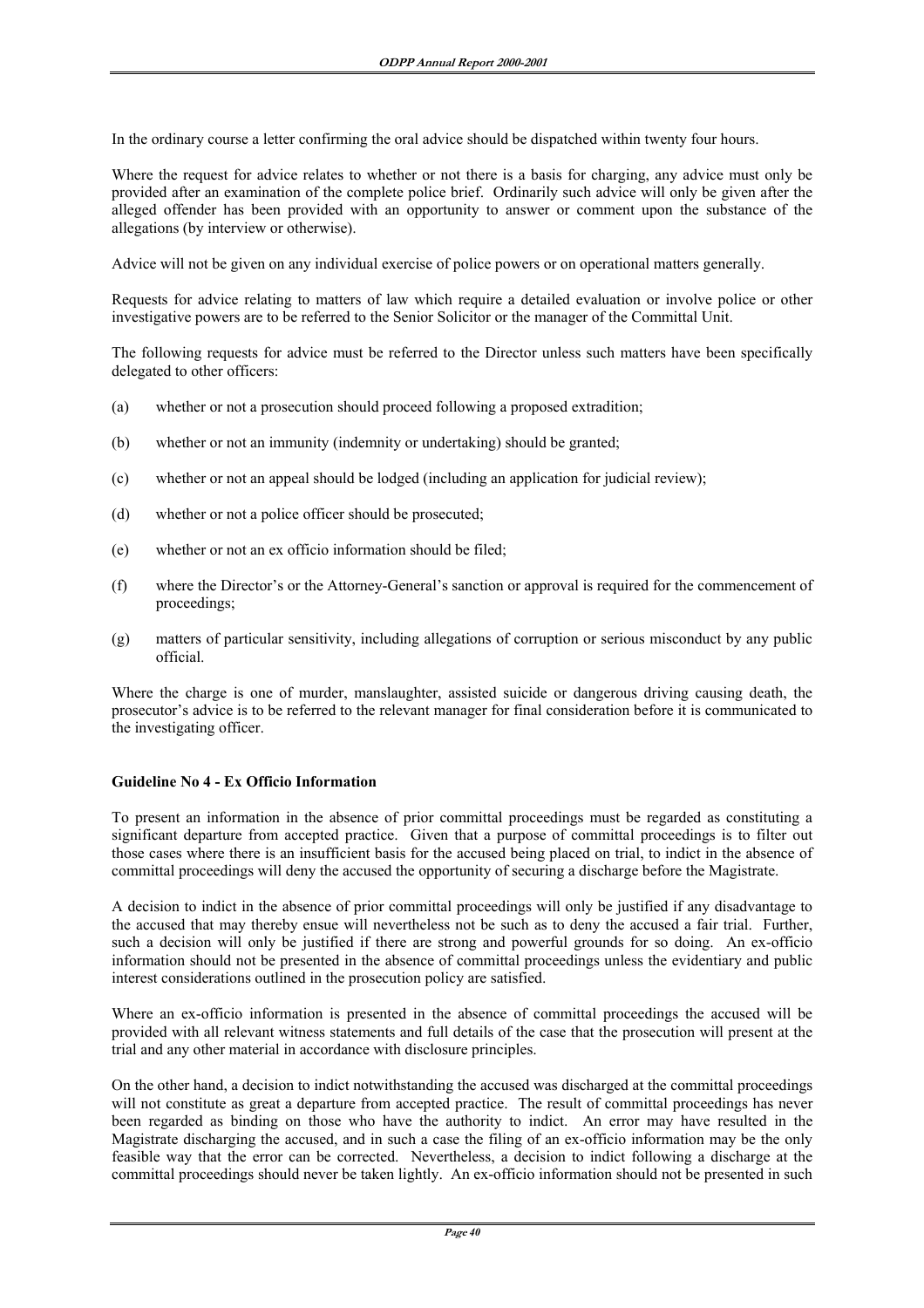cases unless it can be confidently asserted that the Magistrate erred in declining to commit, or fresh evidence has since become available and it can be confidently asserted that, if the evidence had been available at the time of the committal proceedings, the Magistrate would have committed the accused for trial. In the event that fresh evidence is received, consideration will be given to reinstituting the committal proceedings.

#### **Guideline No 5 - Declining to Proceed after Committal**

After the accused has been committed for trial the question may arise whether the trial on that information should proceed. Pursuant to Section 7(1)(e) of the Act, the Director has power to enter a nolle prosequi or otherwise terminate a prosecution in appropriate cases.

Notwithstanding that a committal order has been obtained, events may have occurred after the committal that make it no longer appropriate for the prosecution to proceed. Alternatively, the strength of the prosecution case may be re-assessed having regard to the course of the committal proceedings. Where a question arises as to the exercise of the power under Section 7(1)(e), it is to be determined on the basis of the criteria governing the decision to prosecute set out earlier. In the normal course, any person or agency significantly affected will be consulted before any decision is made.

A defence application may be based on the fact that the offence charged is a relatively minor one and does not warrant the time and expense involved in a trial on information. Such an application is most unlikely to receive favourable consideration if the alleged offence is one that could have been determined summarily but the accused refused to consent to the matter being dealt with in that way.

Where a decision has been made not to proceed with a trial where an information has been laid, that decision will not be reversed unless:

- (a) significant fresh evidence has been produced that was not previously available for consideration;
- (b) the decision was obtained by fraud; or
- (c) the decision was based on a mistake of fact or law;

and in all the circumstances it is in the interests of justice that the decision be reversed.

Where a trial has ended with the disagreement of the jury, consideration should always be given to whether the circumstances require a re-trial, and whether a second jury is likely to be in a better position to reach a verdict. The seriousness of the alleged offence and the cost to the community and the accused should be taken into account. If it is decided to proceed with a re-trial and the second jury also disagrees, it will only be in rare and exceptional circumstances that the accused will be required to stand trial a third time.

#### **Guideline No 6 - Immunity from Prosecution**

The Director is empowered by Section  $7(1)(f)$  of the Act to grant immunity from prosecution in appropriate cases. This power will normally be exercised in order to secure an accomplice's testimony for the prosecution.

A decision whether to call an accomplice to give evidence for the prosecution frequently presents conflicting considerations calling for the exercise of careful judgment in the light of all the available evidence. Inevitably, however, there will be instances where there is a weakness in the prosecution evidence that makes it desirable, or even imperative, for the prosecution to call an accomplice.

In conjunction with the question whether to call an accomplice the question may arise whether that accomplice should also be prosecuted. In this regard, unless the accomplice has been dealt with in respect of his or her own participation in the criminal activity the subject of the charge against the accused, he or she will be in a position to claim the privilege against self-incrimination in respect of the very matter the prosecution wishes to adduce in evidence. Where, however, an accomplice has been given an immunity under Section 7(1)(f) that immunity will override what would otherwise be an allowable claim of privilege.

In principle it is desirable that the criminal justice system should operate without the need to grant any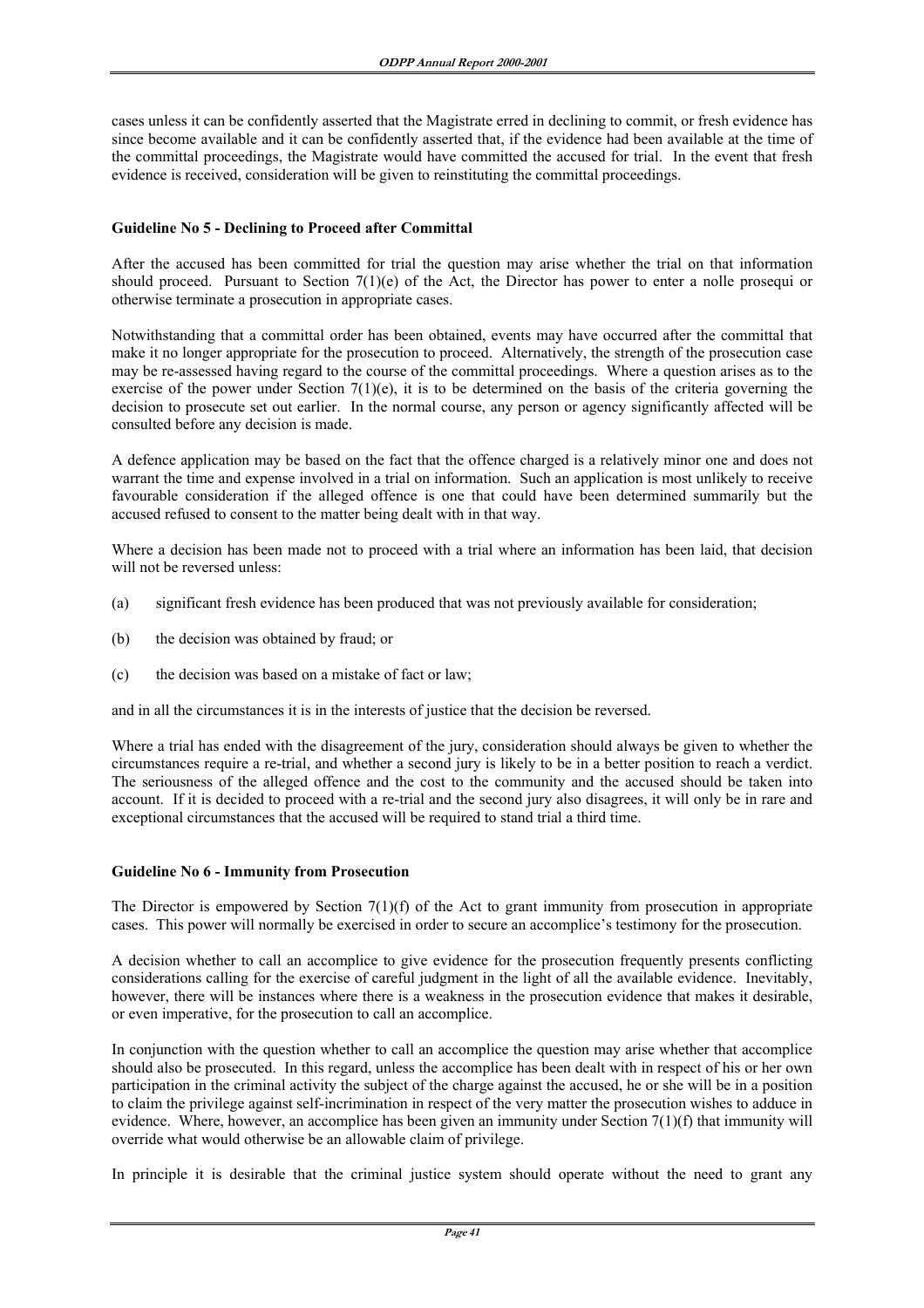concessions to persons who participated in alleged offences in order to secure their evidence in the prosecution of others (for example, by granting them immunity from prosecution). However, it has long been recognised that in some cases this course may be appropriate in the interests of justice. Nevertheless, an immunity under Section 7(1)(f) will only be given as a last resort. In this regard, as a general rule an accomplice should be prosecuted irrespective of whether he or she is to be called as a witness, subject of course to the usual evidentiary and public interest considerations being satisfied. Upon pleading guilty the accomplice who is prepared to co-operate in the prosecution of another can expect to receive a substantial reduction in the sentence that would otherwise have been appropriate. However, this course may not be practicable in some cases; for example, time may not permit charges against the accomplice to proceed to conviction before the trial of the principal offender, or there may be insufficient admissible evidence to support charges against the accomplice alone.

Apart from being a course of last resort, an immunity under Section 7(1)(f) of the Act will only be given provided the following conditions are met:

- (a) the evidence that the accomplice can give is considered necessary to secure the conviction of the accused, and that evidence is not available from other sources; and
- (b) the accomplice can reasonably be regarded as significantly less culpable than the accused.

The central issue in deciding whether to give an accomplice an immunity is whether in the overall interests of justice the prosecution of the accomplice should be foregone in order to secure that person's testimony in the prosecution of another. In determining where the balance lies, the following factors will be taken into account:

- (a) the significance to a successful prosecution of the evidence which it is hoped to obtain;
- (b) the degree of involvement of the accomplice in the criminal activity in question compared with that of the accused;
- (c) whether any inducement has been offered to the person concerned;
- (d) the character, credit and previous criminal record of any accomplice concerned;
- (e) whether the accomplice concerned made, or is prepared to make, full disclosure of all facts and matters within his or her knowledge.

When an accomplice receives any concession from the prosecution in order to secure his or her evidence, whether as to choice of charge or the granting of immunity from prosecution, the terms of the agreement or understanding between the prosecution and the accomplice should be disclosed to the court.

#### **Guideline No 7 - Unrepresented Accused**

The prosecutor must not advise an unrepresented accused on legal issues or the general conduct of the defence. In the event that there is evidence that the prosecutor intends leading that is arguably inadmissible this should be raised with the Trial Judge prior to the evidence being called.

All materials and witness statements must be provided in the usual manner and the accused should acknowledge receipt in writing.

Telephone communications should be kept to a minimum and recorded in writing immediately. All oral communications should be witnessed by a third party and noted in all cases. The notes should be kept on the file or with the brief.

In the event of a trial, the witnesses should be advised that the accused is unrepresented and advised of the procedures that will be adopted in the court.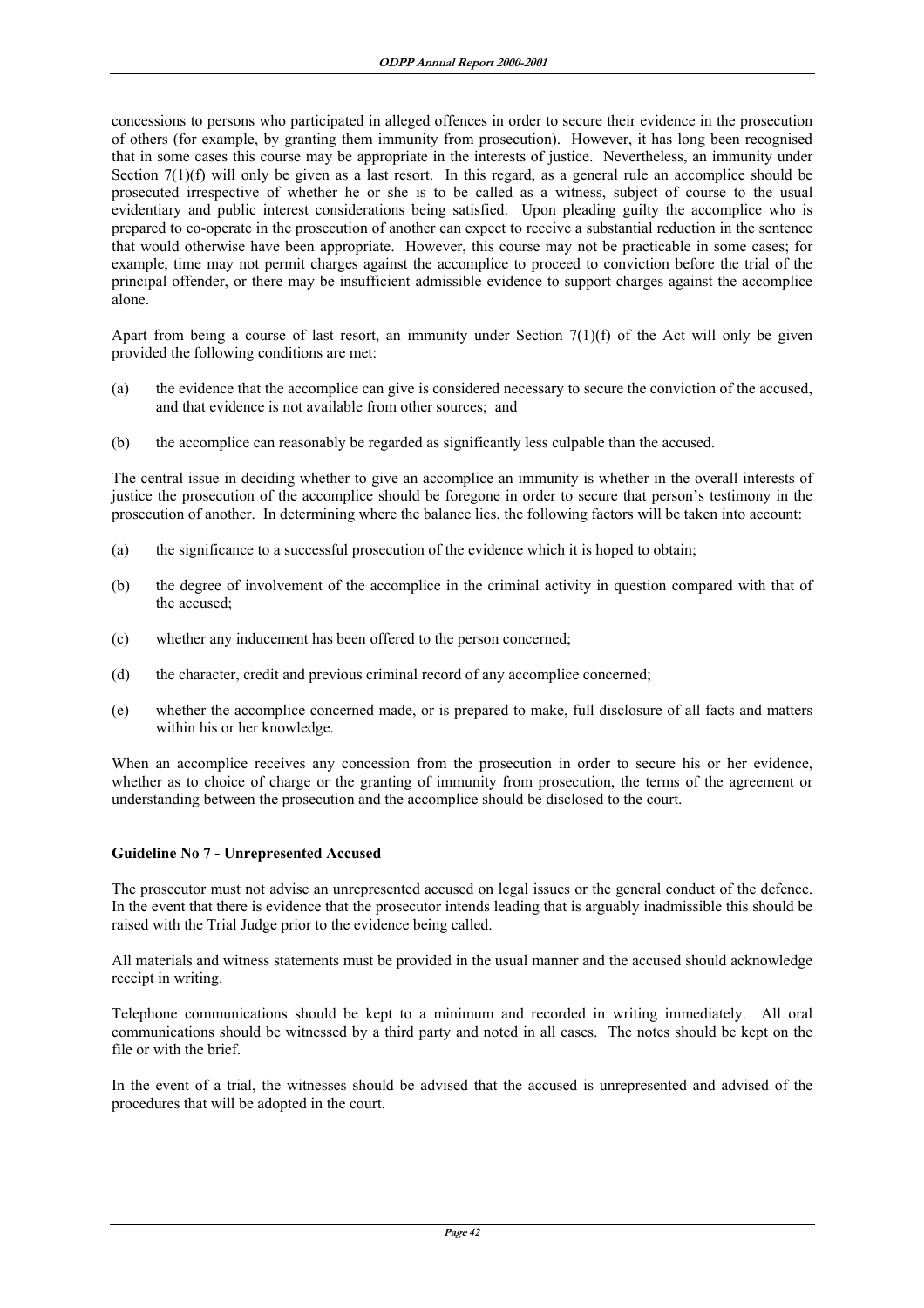#### **Guideline No 8 - The Court Process**

A prosecutor must not appear in a contested matter or an ex-parte action before a judicial officer where there may be an appearance of partiality.

A prosecutor must fairly assist the court to arrive at the truth, seek impartially to have the whole of the relevant and admissible evidence placed intelligibly before the court, and assist the court with submissions of law that enable the law to be properly applied to the facts.

A prosecutor must not, by language or other conduct, seek to inflame or bias the court against the accused.

A prosecutor must not argue any proposition of fact or law that is not reasonably open on the evidence and does not accurately represent the law. If there is contrary authority to the propositions being put to the court by the prosecutor, the court must be informed of them.

A prosecutor must call, as part of the prosecution case, all apparently credible witnesses whose evidence is relevant and admissible for the presentation of the complete factual case whether it supports the prosecution case or not unless:

- (a) the defence consents to the witness not being called;
- (b) the matter has been established by the calling of other evidence and there is no prejudice to the accused in not calling the witness;
- (c) the witness is, in the opinion of the prosecutor, plainly unreliable or untrustworthy;
- (d) the witness is unavailable due to serious illness, death or any other good reason.

In the event that the prosecutor declines to call a witness the defence must be informed as soon as reasonably practicable and where possible arrangements should be made to have the witness at court if the defence so request.

The prosecutor's right to challenge a juror should only be exercised if there is reasonable cause for doing so. It should never be exercised so as to attempt to select a jury that is not representative of the community as to age, sex, ethnic origin, religious belief, marital status, economic, cultural or social background.

Cross-examination of an accused as to credit or motive must be fairly conducted. Material put to an accused must be considered on reasonable grounds to be accurate and its use justified in the circumstances of the trial.

When addressing the jury or the court a prosecutor must not use inflammatory language and must at all times put an accurate and fair interpretation of the facts and the law. The prosecutor is expected to present the case fearlessly, vigorously and skillfully.

When appearing on sentence the prosecutor has an active role to play but must not seek to persuade the court to impose an improper sentence nor should a sentence of a particular magnitude be advocated. It is the duty of the prosecutor to adequately and fairly present the prosecution case on sentence and assist the court to avoid falling into appealable error.

To do this the prosecutor should where appropriate:

- (a) comply with Sections 7 and 7A of the Criminal Law (Sentencing) Act with respect to injury, loss or damage suffered by the victim;
- (b) tender the relevant antecedents of the accused;
- (c) correct any error of fact or law;
- (d) refer the court to any relevant authority or legislation that may assist in determining the appropriate sentence;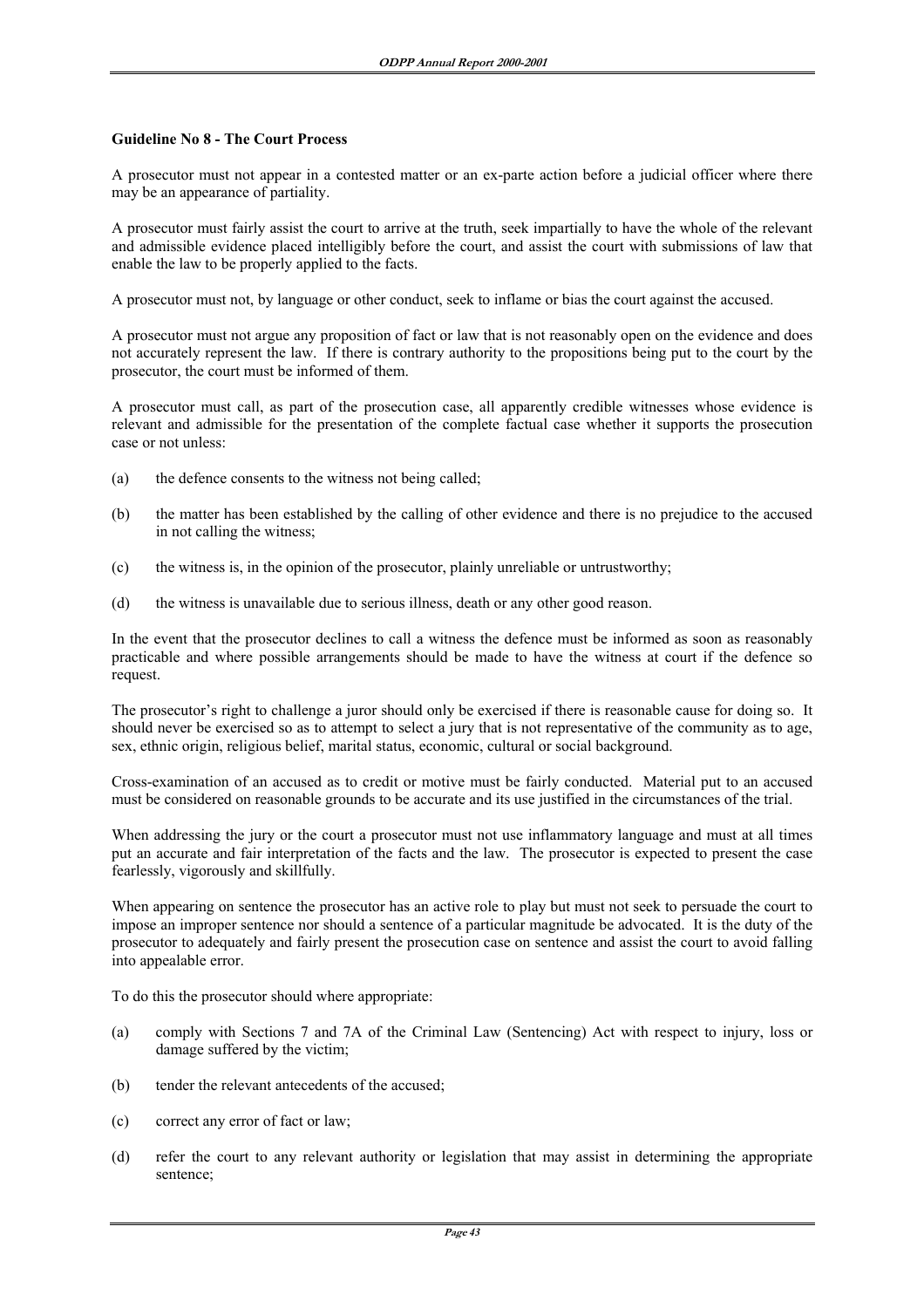- (e) make submissions on the appropriate sentencing options that are available including non-custodial options;
- (f) acknowledge any co-operation of the accused with the law enforcement agencies when this has occurred and proved to be of value. This must be done in a manner that does not endanger the safety of the accused or prejudice the operations of those agencies.

#### **Guideline No 9 - Disclosure**

Disclosure to the defence, of material that is within the possession of the prosecuting authority is one aspect of the duty to ensure that the Crown case is presented with fairness to the accused. In South Australia the extent of the duty to disclose is determined by both statutory and common law principles.

Section 104 of the Summary Procedure Act 1921 requires the prosecution to file in the Magistrates Court in major indictable matters:

- (a) statements of witnesses for the prosecution on which the prosecutor relies as tending to establish the guilt of the accused;
- (b) copies of any documents on which the prosecutor relies as tending to establish the guilt of the accused;
- (c) a document describing any other evidentiary material on which the prosecutor relies as tending to establish the guilt of the accused together with a statement of the significance that the material is alleged to have;
- (d) any other material relevant to the charge that is available to the prosecution.

This section entails early disclosure and filing of all relevant admissible material irrespective of whether it assists the Crown case.

The common law requires wider disclosure than Section 104. The limits of this duty are not precisely delineated, but depend upon the circumstances of each case. Moreover, the duty to disclose is an ongoing one, and turns upon the matters that are realistically in issue at any time. It is acknowledged that material is often obtained or brought to the attention of the DPP, after the preliminary hearing. Prompt consideration will be given to the need to disclose such material. Furthermore, the DPP is committed to ensuring that the police deliver to the DPP a full brief, including sufficient information to enable this disclosure guideline to be properly implemented.

In the ordinary course on request disclosure will be made of the following in a prosecution for an indictable offence in the Supreme or District Court:

- (a) particulars of the accused's prior convictions;
- (b) copies of all written statements, and an opportunity to examine electronically recorded interviews of all witnesses to be called, together with a copy of any prior inconsistent statements of those witnesses;
- (c) copies of any written or electronically recorded statement obtained from the accused by a person in authority;
- (d) copies of any photographs, plans, documents or other representations which will be tendered by the prosecution at trial.
- (e) an opportunity to examine exhibits which will be tendered;
- (f) copies of statements of any expert witnesses to be called and the prosecution will facilitate an opportunity for a defence expert from the same or a similar discipline to speak with that expert, pre-trial;
- (g) copies of any warrant or any statutory authority used in the gathering of evidence to be adduced at trial;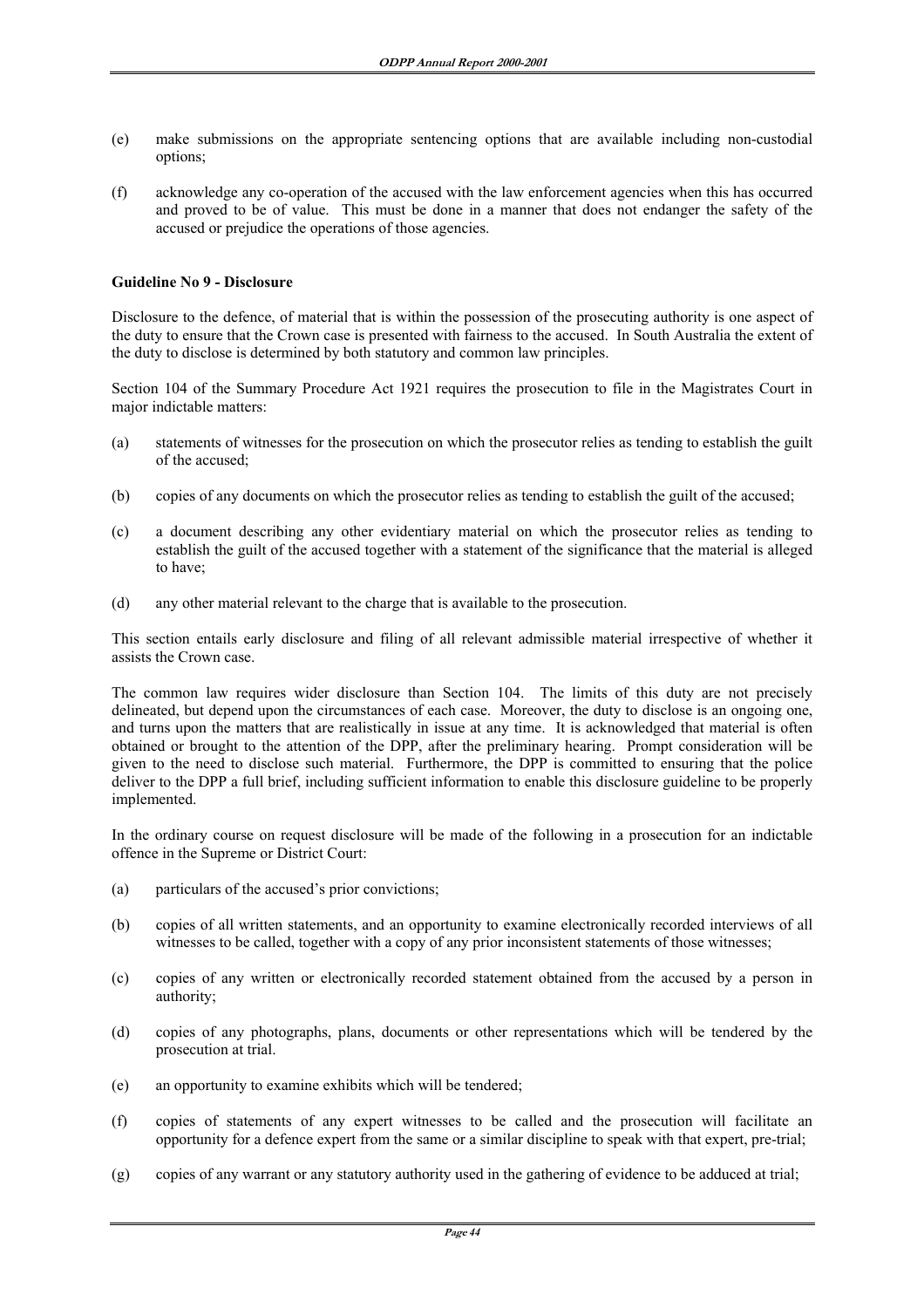(h) an opportunity to inspect bank records, books of account or other records or documents relevant to the prosecution case which may not be introduced into evidence but be relied upon.

In any case where the prosecutor declines to call a witness, the defence should receive details of any material or statements which are or may be exculpatory. The defence should also receive details of the whereabouts of that witness and if requested, the prosecution should make that witness available for the defence to call.

However, the DPP recognises that a number of factors may be relevant to the extent of disclosure required in a particular prosecution. The prosecutor also has a number of obligations in relation to the material that comes into his or her possession. These obligations include a need to consider whether documents are within the power of the prosecution to disclose and whether there are any immunities or privilege that should be claimed by the prosecution or individuals.

In addition to the above the prosecutor should also consider the following factors in respect of any material for which disclosure is contemplated or requested:

- (a) whether the material is relevant;
- (b) whether the material may divulge the identity of an informer;
- (c) whether the material is subject to legal professional privilege;
- (d) whether the material could prejudice the investigation, or facilitate the commission, of other offences;
- (e) whether the material was supplied to the police, or other authority, upon an expectation that the material would remain confidential;
- (f) whether the material could divulge confidential police methods or the internal workings of the police, or other authorities;
- (g) whether the material relates to National or State security;
- (h) whether disclosure of the material could tend to endanger, prejudice, or embarrass any person;
- (i) whether there is any apparent, or demonstrated, legitimate forensic purpose for the defence to have access to the material.

The extent to which any of these factors will affect the decision whether or not to disclose particular material will vary. Application of these factors will always be subject to the over-riding duty to ensure that the Crown case is presented with fairness.

#### **Guideline No 10 - Media Contact**

No public comment is to be made without the Director's, or his designated representative's, approval in relation to matters that are the subject of criminal proceedings or that have been referred to the Office for an opinion in relation to potential criminal proceedings. All media contact should be referred to the Director's office.

## **Guideline No 11 - Vulnerable Witnesses**

When dealing with witnesses under 16 years of age, a person who suffers from an intellectual disability, a victim of an alleged sexual offence or a person who is at some special disadvantage, consideration must be given to the provisions of Section 13 of the Evidence Act 1929. In cases where the section might apply, a witness should be advised of the options that are available under the Evidence Act including a screen, closed circuit television, a court companion and a closed court. If the section is applicable to a witness the application should be made after consulting with the witness where possible prior to the commencement of the trial.

The prosecutor with the conduct of the file should make the application not withstanding any forensic advantage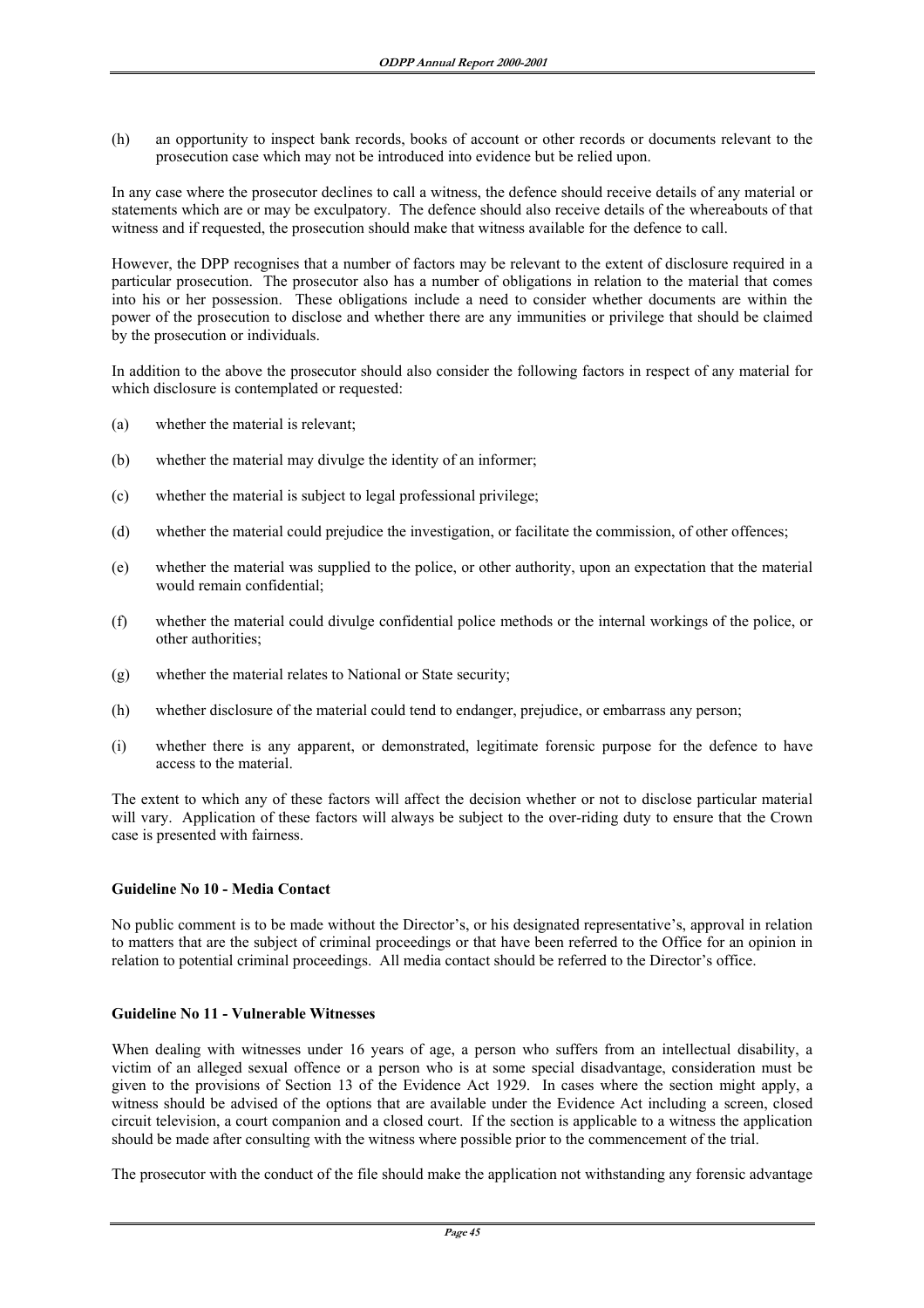that is perceived in not making the appropriate arrangements.

Consideration must be given in the early stages of contact with the victim to involvement by the Witness Assistance Service (WAS). If a witness wishes to have a court companion and is unable to obtain the services of a suitable person, the Witness Assistance Service will either make arrangements in consultation with the prosecutor or refer the witness to Victim Support Services.

#### **Guideline No 12 - Victims of Crime**

In all dealings with victims of crime due regard must be had by all members of the Office to the *Declaration of Victim's Rights* (Annexure A). This is a direction given by the Attorney-General pursuant to the Director of Public Prosecutions Act.

Consideration must be given in the early stages of contact with the victim, and/or their families, to involvement in the case by the Witness Assistance Service (WAS). In all appropriate cases they should be advised of the service provided by the WAS and where necessary referred to it. Contact will then be made by a Witness Assistance Officer (WAO) directly with the victim.

Information as to the proceedings and the victim's role must be given at an early stage and there is a continuing obligation to keep the victim informed. Where possible, information about the proceedings and the legal implications should be given by the prosecutor. An effort must be made to minimise the number of staff members with responsibility for contacting the victim and handling the file.

Parents of child victims must be given adequate information about the legal system and the impact upon children in order to make informed decisions. The views of parents or caregivers must always be given appropriate consideration by the prosecutor and where possible their views should be accorded significant weight. However, the public interest must at all times be the paramount consideration.

Prosecutors should ensure that an adequate victim impact statement has been prepared and that it contains relevant material to assist the Court in the sentencing process. They must also ensure that victims are aware of their right to present the statement orally if they wish. Victims should be advised of the procedure for giving the statement orally and appropriate arrangements made for them to do so.

Victims must be informed of the outcome of finalised court proceedings in a timely fashion.

## **Guideline No 13 - Victim Impact Statement**

Victim impact statements (VIS) should be prepared prior to trial by the person who is eligible to submit it to the court. The statements may be in the written form or presented verbally to the court. Victims should be advised of their right to give a verbal presentation to the court. VIS should usually be prepared prior to the first arraignment. In the event of complex matters or cases in which the victims require further time they must be completed expeditiously so as not to delay the sentencing process.

A victim may prepare a statement to be read to the court. All victims must be advised of the following if they wish to prepare and submit this statement:

- (a) The statement must be prepared in writing and provided to the DPP. The statement will then be provided to the Sentencing Judge who will then appoint a time for it to be read to the court It may be read by the victim or by a person nominated by the court;
- (b) the court will not be closed to the public (unless an order of the Court is made);
- (c) the prosecutor can apply for a closed court and/or a suppression order in appropriate cases;
- (d) the statement will not be disclosed to the defence prior to conviction unless it contains inconsistencies that go to a material matter. In the event of such inconsistencies the usual practice of disclosure should be adopted;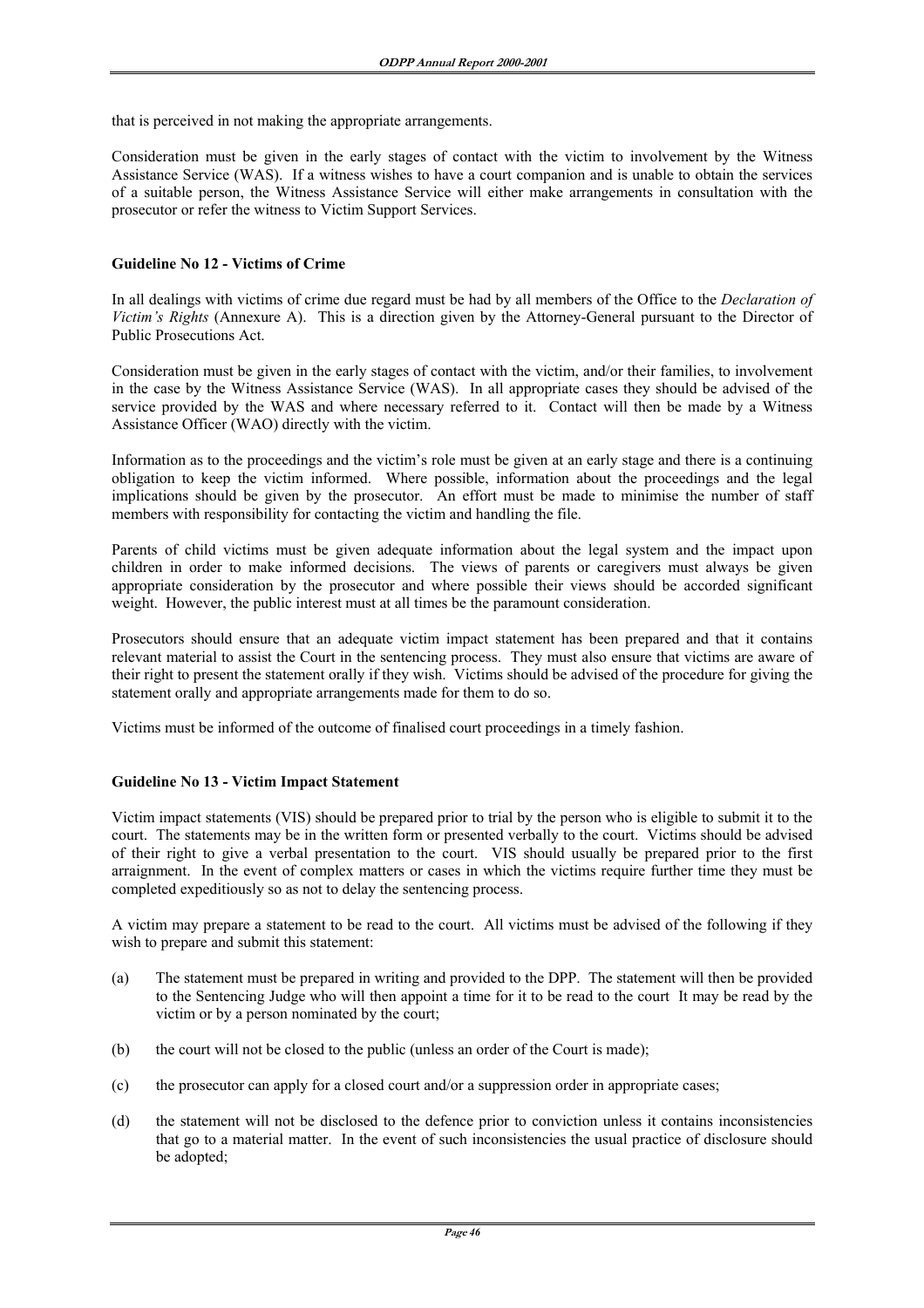- (e) the victim may amend the statement at any time prior to it being read to the court;
- (f) the victim may withdraw the statement at any time in accordance with the Rules of Court.

A copy of the VIS will only be provided to defence counsel or to an unrepresented accused with an undertaking that the document is not reproduced in any way without the consent of the DPP. The document must be returned to the DPP upon request.

#### **Guideline No 14 - Prosecution Appeals**

The prosecution has a right to appeal in certain circumstances. This right will always be exercised with restraint and only where there is a reasonable prospect of success.

#### *Appeals against sentence*

In The Queen v Osenkowski (1982) 30 SASR 212 King CJ made the following observations concerning the role of prosecution appeals against sentence:

 "*It is important that prosecution appeals should not be allowed to circumscribe unduly the sentencing discretion of judges. There must always be a place for the exercise of mercy where a judge's sympathies are reasonably excited by the circumstances of the case. There must always be a place for the leniency which has traditionally been extended even to offenders with bad records when the judge forms the view, almost intuitively in the case of experienced judges, that leniency at that particular stage of the offender's life might lead to reform. The proper role for prosecution appeals in my view, is to enable the courts to establish and maintain adequate standards of punishment for crime, to enable idiosyncratic views of individual judges as to particular crimes or types of crime to be corrected, and occasionally to correct a sentence which is so disproportionate to the seriousness of the crime as to shock the public conscience*."

This passage is reflective of the care with which the Director of Public Prosecutions must approach the question whether to institute an appeal against sentence.

The prosecution's right to appeal against sentence should be exercised sparingly, and it is the policy of the Director of Public Prosecutions not to institute such an appeal unless it can be asserted with some confidence that the appeal will be successful.

In considering a prosecution appeal against sentence it is to be borne in mind that the sentence for a specific offence will vary according to its nature, the circumstances of its commission, the antecedents of the prisoner, and the effect on the victim. Consequently, for any given offence there exists a range of legitimate penalty options. An appellate Court will not interfere with the exercise of a Judge's or Magistrate's sentencing discretion unless an error in the exercise of that discretion can be demonstrated. In practical terms the Court must be satisfied that the sentence imposed falls clearly outside the appropriate penalty range and may consequently be characterised as manifestly inadequate. Mere disagreement with the sentence passed is insufficient. The High Court decisions are clear that there must be a matter of principle to be established by the appeal in relation to the matter of the sentence Everett and Phillips  $v \cdot R$  [1994] 181 CLR 295.

#### *Magistrates Appeals*

The Office conducts appeals from the Magistrates Court to the Supreme Court on indictable offences. The prosecution has a right to appeal against acquittal where there has been an error of law or fact by the Magistrate. These appeals are only instituted on rare occasions and in accordance with the authorities. The same considerations apply to appeals against sentence brought by the prosecution for a sentence imposed by a Magistrate or a Judge. This was confirmed by the Full Court in Police v Cadd (1997) 69 SASR 150.

#### *Case Stated*

There is no right of appeal against a verdict of acquittal in the District or Supreme Court. However the prosecution can apply to the court during the trial or sentencing process, or after an acquittal, for the court to refer a question of law for consideration to the Full Court. This power should be exercised sparingly. The Director of Public Prosecutions should not seek to have a question of law referred to the Full Court unless it can be asserted with some confidence that the Court will answer the question in the manner sought by the prosecution. The question of law must be of sufficient importance to require the attention of the Full Court.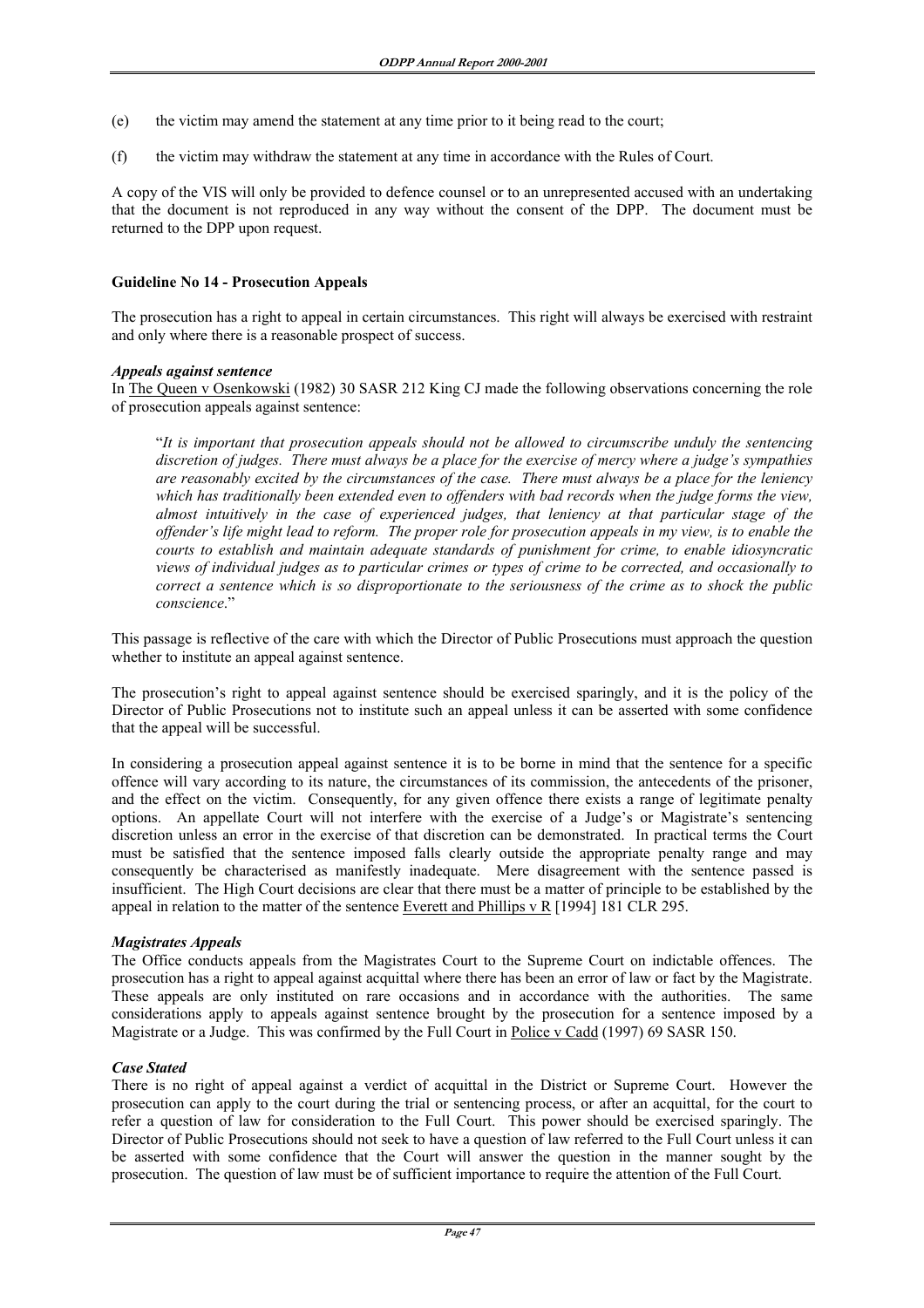#### **CONCLUSION**

This statement does not attempt to cover all questions that can arise in the prosecution process and the role of the prosecutor in their determination. It is sufficient to state that throughout a prosecution the prosecutor must conduct himself or herself in a manner which will maintain, promote and defend the interests of justice, for in the final analysis the prosecutor is not a servant of government or individuals. He or she is a servant of justice. At the same time it is important not to lose sight of the fact that prosecutors discharge their responsibilities in an adversarial context. Accordingly, while the case must at all times be presented to the court fairly and justly, the community is entitled to expect that it will also be presented fearlessly, vigorously and skillfully.

This statement will be kept under review, and any changes will be made public.

#### *ANNEXURE A*

## **DECLARATION OF VICTIM'S RIGHTS - See Appendix B of this Report.**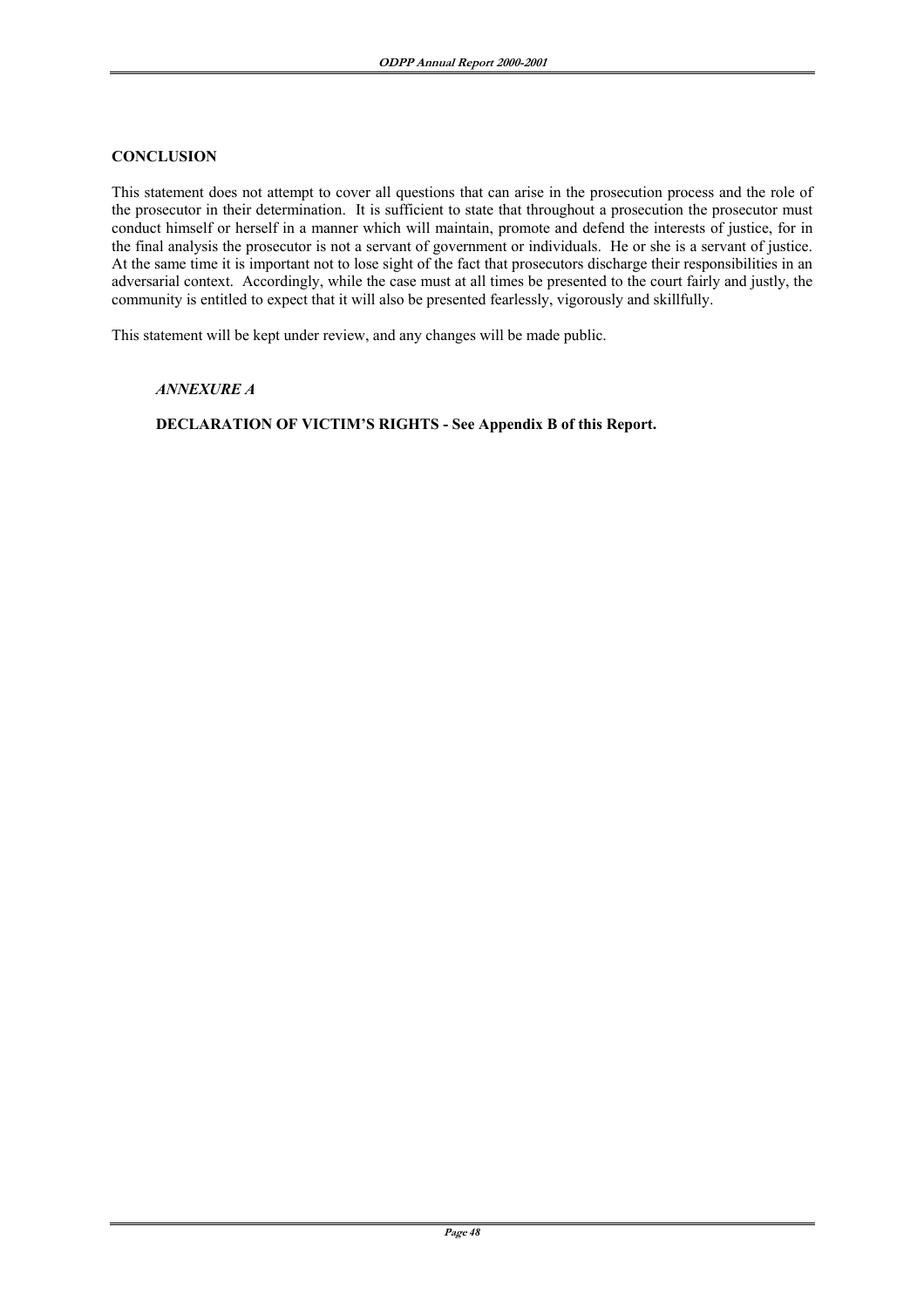*ANNEXURE C* 

#### **DIRECTOR OF PUBLIC PROSECUTIONS ACT 1991**

#### **SUMMARY OF PROVISIONS**

- 1. Short title
- 2. Commencement
- 3. Interpretation
- 4. Director of Public Prosecutions
- 5. Acting Director
- 6. Office of the Director
- 6A. Delegation
- 7. Powers of Director
- 8. Consultation
- 9. Independence of Director
- 10. Investigation and report
- 11. Directions and guidelines by Director
- 12. Annual reports
- 13. Saving provision
- 14. Regulations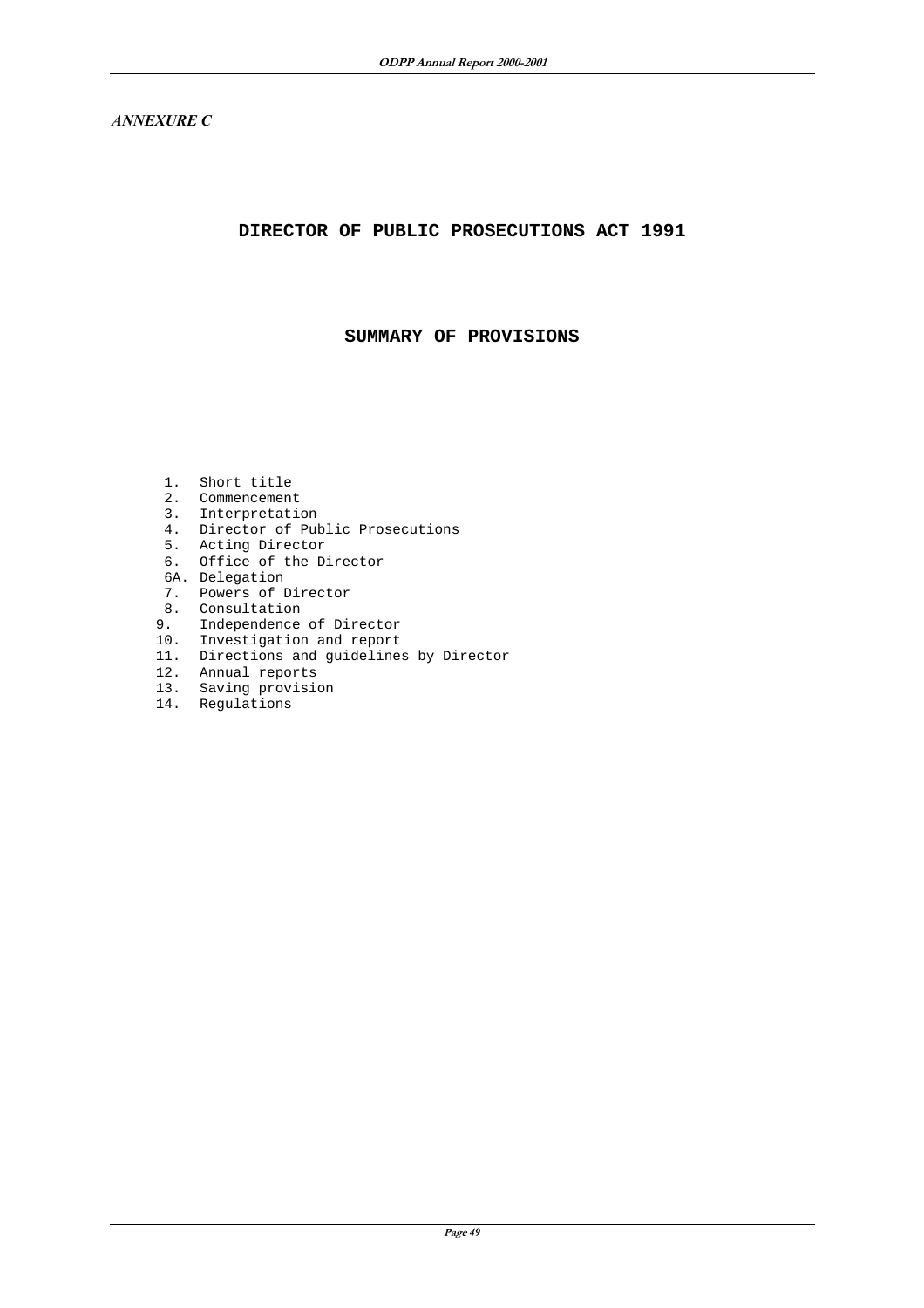#### **DIRECTOR OF PUBLIC PROSECUTIONS ACT 1991**

**An Act to establish the Office of Director of Public Prosecutions; to make consequential amendments to certain Acts; and for related purposes.**

The Parliament of South Australia enacts as follows:

#### **Short title**

**1.** This Act may be cited as the Director of Public Prosecutions Act 1991.

#### **Commencement**

**2.** This Act will come into operation on a day to be fixed by proclamation.

#### **Interpretation**

**3.** In this Act—

"**Director**" means the Director of Public Prosecutions and includes a person acting in the position of Director of Public Prosecutions;

"**Office**" means the Office of the Director of Public Prosecutions.

#### **Director of Public Prosecutions**

**4. (**1) There will be a Director of Public Prosecutions.

- (2) The Director will be appointed by the Governor.
- (3) A person is not eligible for appointment as the Director unless he or she is a legal practitioner of at least seven years standing.
- (4) The Director will be appointed—
	- (a) for a term of office of seven years; and
	- (b) on terms and conditions determined by the Governor.
- (5) At the expiration of a term of office, the Director will be eligible for re-appointment.
- (6) The Director must inform the Attorney-General in writing of—
	- (a) any direct or indirect pecuniary interest that the Director has or acquires in any business, or in any body corporate carrying on a business, in Australia or elsewhere; and
	- (b) any other direct or indirect interest that the Director has or acquires that conflicts, or may conflict, with the Director's duties.
- (7) The Director must not—
	- (a) engage in legal practice outside the duties of his or her office; or
	- (b) engage, without the consent of the Attorney-General, in any other remunerated employment.
- (8) The Governor may terminate the Director's appointment if the Director—
	- (a) is guilty of misbehaviour; or
	- (b) becomes physically or mentally incapable of carrying out official duties satisfactorily; or
	- (c) becomes bankrupt or applies to take the benefit of a law for the relief of bankrupt or insolvent debtors; or
	- (d) is absent, without leave of the Attorney-General, for 14 consecutive days, or for 28 days in any period of 12 months; or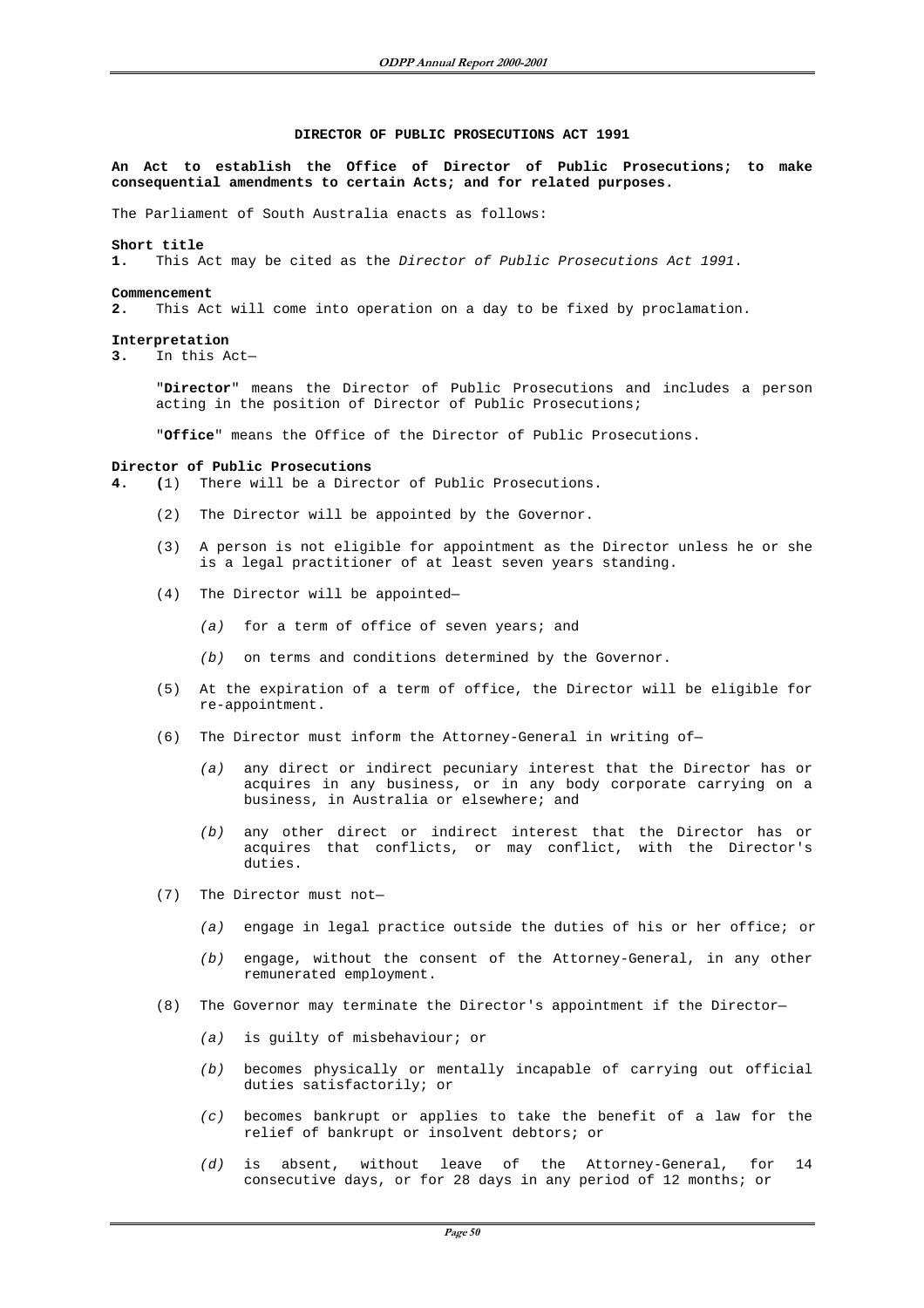- (e) contravenes or fails to comply with subsection (6) or (7).
- (9) Except as provided in subsection (8), the Director's appointment cannot be terminated.

#### **Acting Director**

- **5.** (1) If the Director is temporarily absent, or the Director's position is temporarily vacant, the Attorney-General may assign a suitable person to act in the Director's position during the temporary absence or vacancy.
	- (2) A person is not eligible to act in the Director's position unless he or she is a legal practitioner of at least seven years standing.
	- (3) The terms on which a person is assigned to act in the Director's position will be as determined by the Attorney-General.

#### **Office of the Director**

- **6.** (1) The Office of the Director of Public Prosecutions is established.
	- (2) The Office consists of—
		- (a) the Director of Public Prosecutions; and
		- (b) any persons assigned under the Government Management and Employment Act 1986 to work in the Office.
	- (3) The Director has the administration and control of the Office.

\*\*\*\*\*\*\*\*\*\*

#### **Delegation**

- **6A.** The Director may, by instrument in writing, delegate to any suitable person any of the director's powers or functions under this Act but such a delegation—
	- (a) is revocable at will; and
	- (b) does not prevent the Director from acting personally in the matter.

#### **Powers of Director**

- **7.** (1) The Director has the following powers:
	- (a) to lay charges of indictable or summary offences against the law of the State;
	- (b) to prosecute indictable or summary offences against the law of the State;
	- (c) to claim and enforce, either on behalf of the Crown or other persons, civil remedies that arise out of, or are related to, prosecutions commenced by the Director;
	- (d) to take proceedings for or in relation to the confiscation of profits of crime;
	- (da) to institute civil proceedings for contempt of court;
	- (e) to enter a nolle prosequi or otherwise terminate a prosecution in appropriate cases;
	- $(f)$  to grant immunity from prosecution in appropriate cases;
	- (g) to exercise appellate rights arising from proceedings of the kind referred to above;
	- (h) to carry out any other function assigned to the Director by regulation;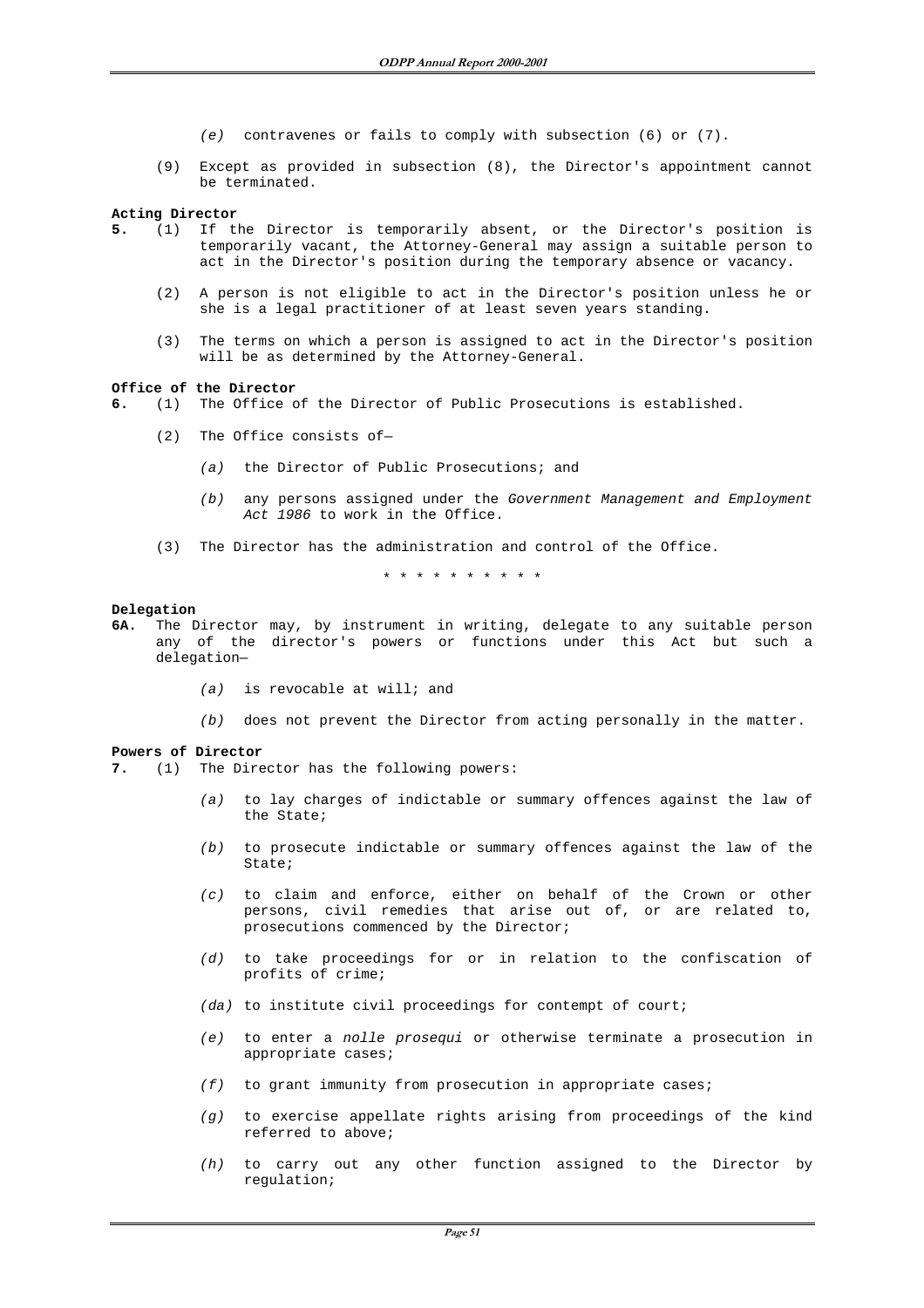- $(i)$  to do anything incidental to the foregoing.
- (2) The Attorney-General may, by notice in the Gazette, transfer to the Director any powers or functions of the kind referred to above, or any power to consent to a prosecution, vested in the Attorney-General by an Act passed before the commencement of this Act.
- (3) A person who has power to consent to a prosecution, or to allow an extension of the period for commencing a prosecution, for an offence of a particular kind under the law of the State may, by notice in the Gazette, delegate that power to the Director.
- (4) A delegation under subsection (3)—
	- (a) is revocable by subsequent notice in the Gazette; and
	- $(b)$  does not prevent the person from acting personally in a matter,

but, once a decision on a particular matter has been made by the Director in pursuance of a delegation, the delegator is bound by that decision.

- (5) A document apparently signed by the Director and stating that the Director consents to a particular prosecution or that the Director allows a specified extension of the period for commencing a particular prosecution is to be accepted, in the absence of proof to the contrary, as proof of the fact so stated.
- (6) Where an information or complaint charging an offence is apparently signed by the Director or a person acting on the Director's authorisation, the information or complaint will, in the absence of proof to the contrary, be taken to have been duly signed by or on behalf of the Director.
- (7) In any legal proceedings, the Director may appear personally or may be represented by a member of the staff of the office who is a legal practitioner or by counsel or solicitor (including the Crown Solicitor or the Solicitor-General).
- (8) Details of any notices published under this section must be included in the Director's annual report.

#### **Consultation**

- **8.** (1) The Director must, if requested to do so by the Attorney-General, consult with the Attorney-General with respect to the exercise of the Director's powers or functions.
	- (2) The Attorney-General must, if requested to do so by the Director, consult with the Director with respect to the exercise of the Director's powers or functions.

#### **Independence of Director**

- **9.** (1) Subject to this section, the Director is entirely independent of direction or control by the Crown or any Minister or officer of the Crown.
	- (2) The Attorney-General may, after consultation with the Director, give directions and furnish guidelines to the Director in relation to the carrying out of his or her functions.
	- (3) Directions or guidelines under this section—
		- (a) must, as soon as practicable after they have been given, be published in the Gazette; and
		- (b) must, within six sitting days after they have been given, be laid before each House of Parliament.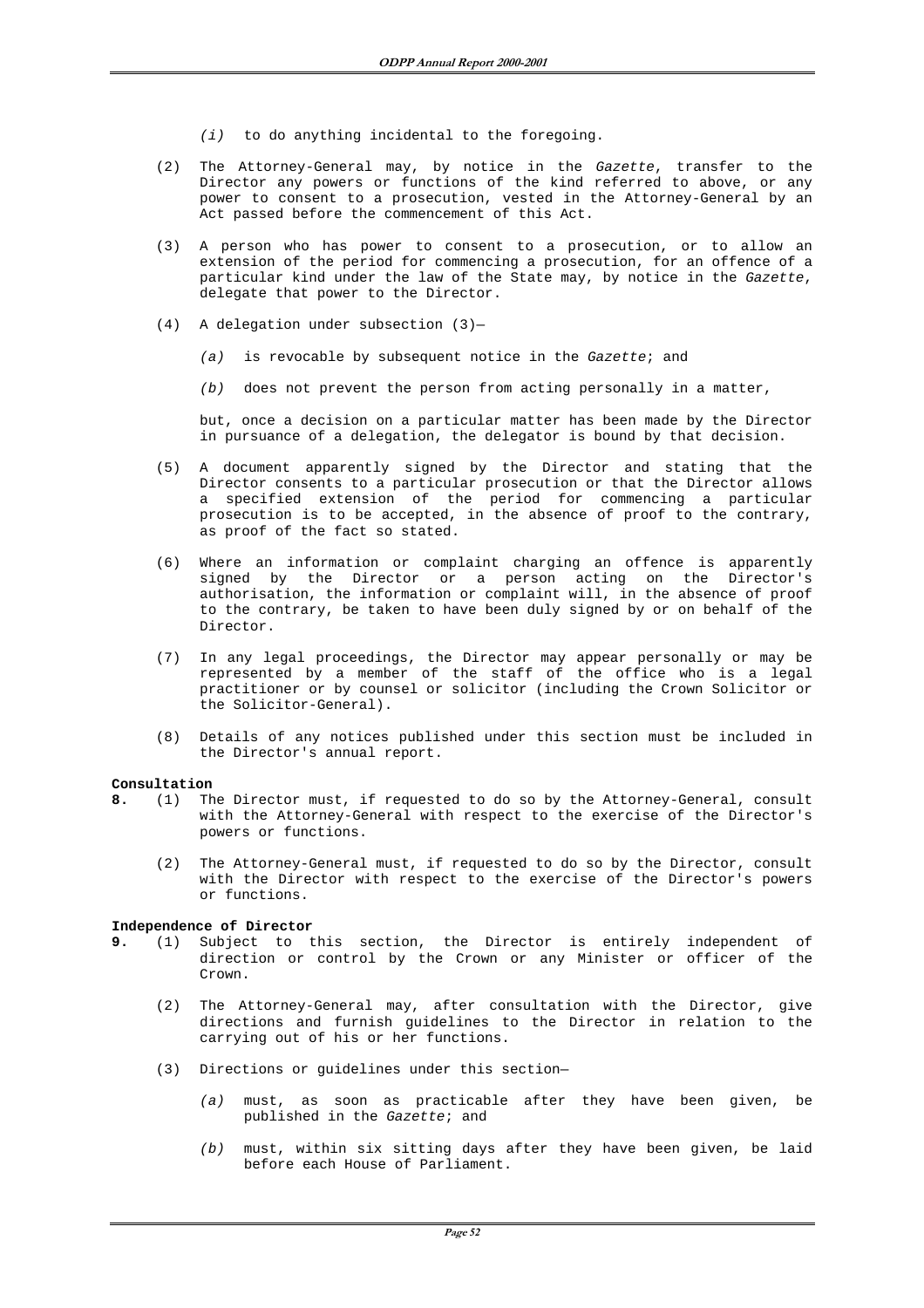- (4) Subsection (3) need not be complied with in relation to directions or guidelines under this section relating to individual matters if, in the opinion of the Attorney-General, disclosure may be prejudicial to an investigation or prosecution, but, in that case, the directions or guidelines must be published in the Gazette, and laid before each House of Parliament, as soon as practicable after the matter is determined or otherwise completed.
- (5) If the Attorney-General is satisfied that disclosure under this section would place human life or safety at risk or cause some other form of severe prejudice to any person, the Attorney-General may withhold material from disclosure so far as necessary to avoid that consequence.

#### **Investigation and report**

**10.** The Commissioner of Police must, so far as it is practicable to do so, comply with any request from the Director to investigate, or report on the investigation of, any matter.

#### **Directions and guidelines by Director**

- **11.** (1) The Director may give directions or furnish guidelines to the Commissioner of Police or other persons investigating, or prosecuting, offences on behalf of the Crown.
	- (2) Any such directions or guidelines must be published in the Director's annual report.
	- (3) If the Director is satisfied that publication of material under this section would place human life or safety at risk or cause some other form of severe prejudice to any person, the Director may withhold the material from publication so far as necessary to avoid that consequence.

#### **Annual reports**

- **12.** (1) The Director must, before 30 September in each year, prepare and provide the Attorney-General with a report on the operations of the Office during the year that ended on the preceding 30 June.
	- (2) The Attorney-General must have a copy of the report laid before each House of Parliament within six sitting days after the date of its receipt.
	- (3) The Director may at any time report to Parliament on any matter affecting the proper carrying out of the functions of the Office.
	- (4) The report must be given to the Speaker of the House of Assembly and the President of the Legislative Council and they must lay copies of the report before their respective Houses as soon as practicable after its receipt.

#### **Saving provision**

**13.** This Act does not derogate from the right of the Attorney-General to appear personally in any proceedings on behalf of the Crown.

#### **Regulations**

**14.** The Governor may make such regulations as are contemplated by this Act or as are necessary or expedient for the purposes of this Act.

#### **SCHEDULE 1**

Transitional Provisions

#### **Retrospectivity**

- 1. (1) This Act applies in relation to proceedings commenced before the commencement of this Act.
	- (2) This Act applies in relation to offences committed before the commencement of this Act.